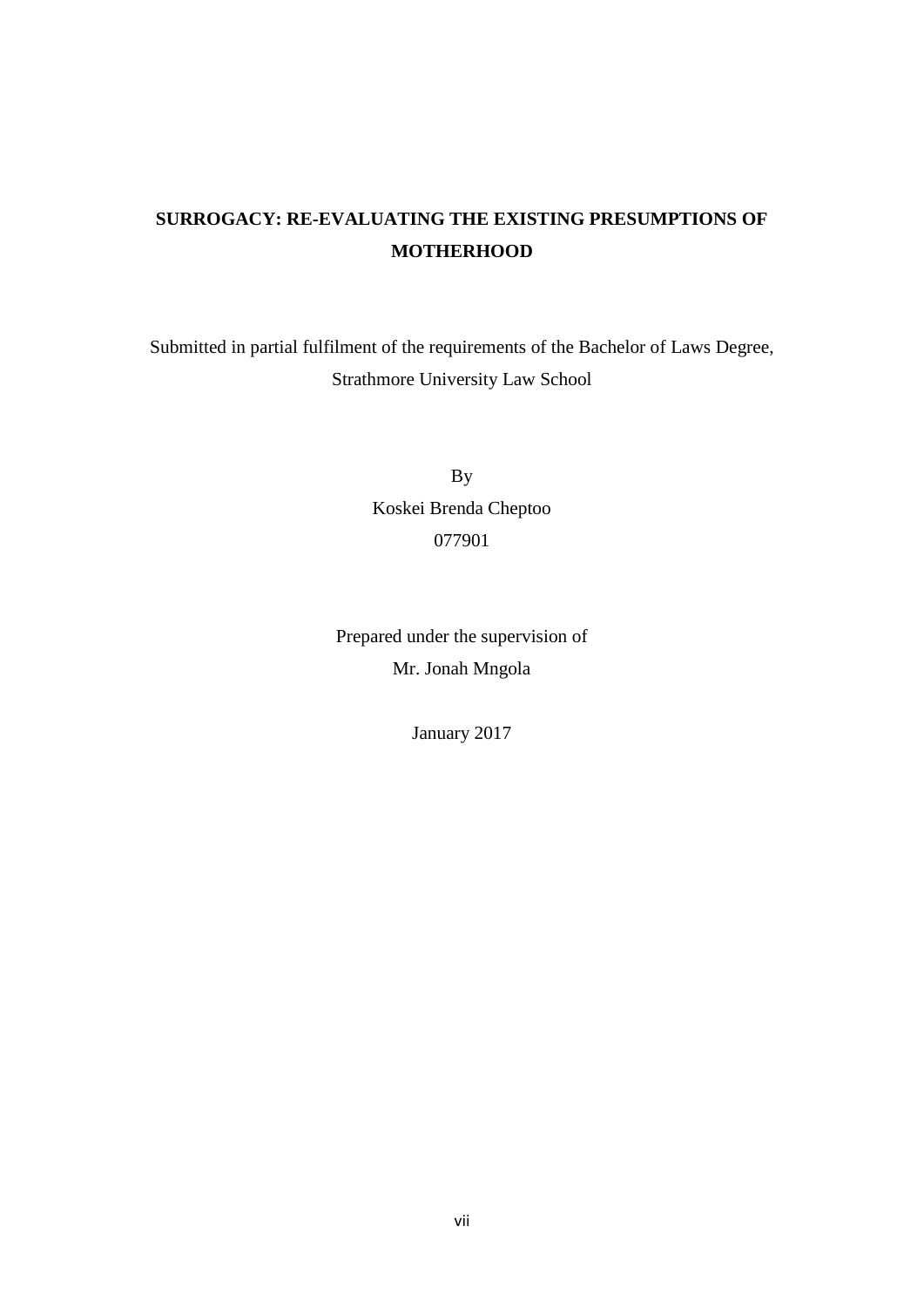# **TABLE OF CONTENTS**

| 1.1. |                                                                                     |    |
|------|-------------------------------------------------------------------------------------|----|
| 1.2. |                                                                                     |    |
| 1.3. |                                                                                     |    |
| 1.4. |                                                                                     |    |
| 1.5. |                                                                                     |    |
|      |                                                                                     |    |
|      |                                                                                     |    |
|      |                                                                                     |    |
|      |                                                                                     |    |
|      |                                                                                     |    |
|      |                                                                                     |    |
|      |                                                                                     |    |
|      |                                                                                     |    |
|      |                                                                                     |    |
|      |                                                                                     |    |
|      | 2.3. Legislative Regulation Of Surrogacy In The Uk, Usa And Israel 11               |    |
|      |                                                                                     |    |
|      | $2.3.2$ . The USA                                                                   | 14 |
|      |                                                                                     |    |
|      |                                                                                     |    |
|      |                                                                                     |    |
|      | 3.1.1. The Place Of Formal Contracts In Safeguarding The Interests Of The Surrogate |    |
|      | 3.2. Transfer Of Legal Parenthood: Pre-Birth Orders Versus Parental Orders 26       |    |
|      |                                                                                     |    |
|      |                                                                                     |    |
|      |                                                                                     |    |
|      |                                                                                     |    |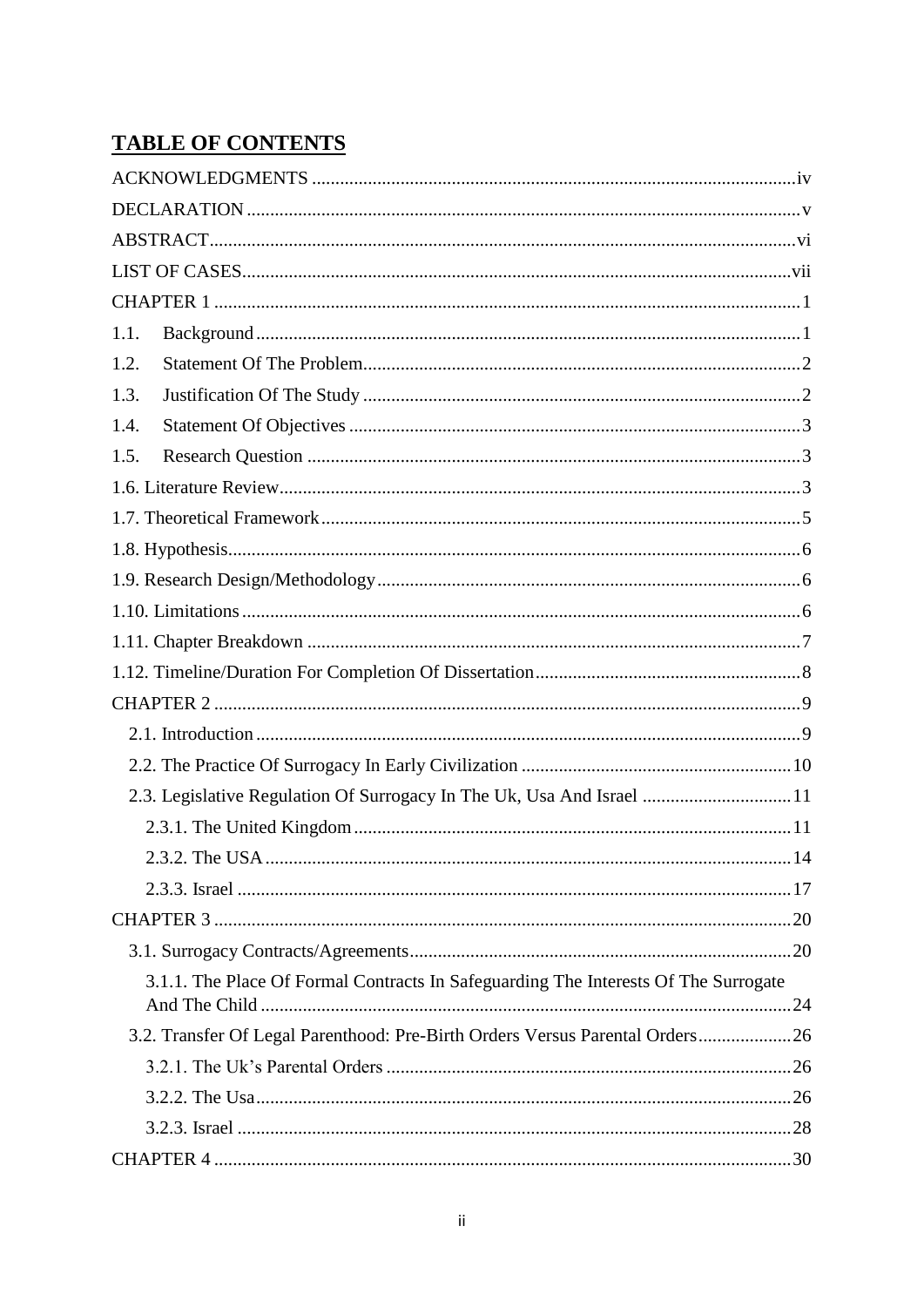| 4.1. Surrogacy Before And After The Development Of Assisted Reproductive        |  |
|---------------------------------------------------------------------------------|--|
| 4.2. Legal Basis For Surrogacy: The Constitution Of Kenya 2010 And The Assisted |  |
|                                                                                 |  |
|                                                                                 |  |
|                                                                                 |  |
|                                                                                 |  |
|                                                                                 |  |
|                                                                                 |  |
|                                                                                 |  |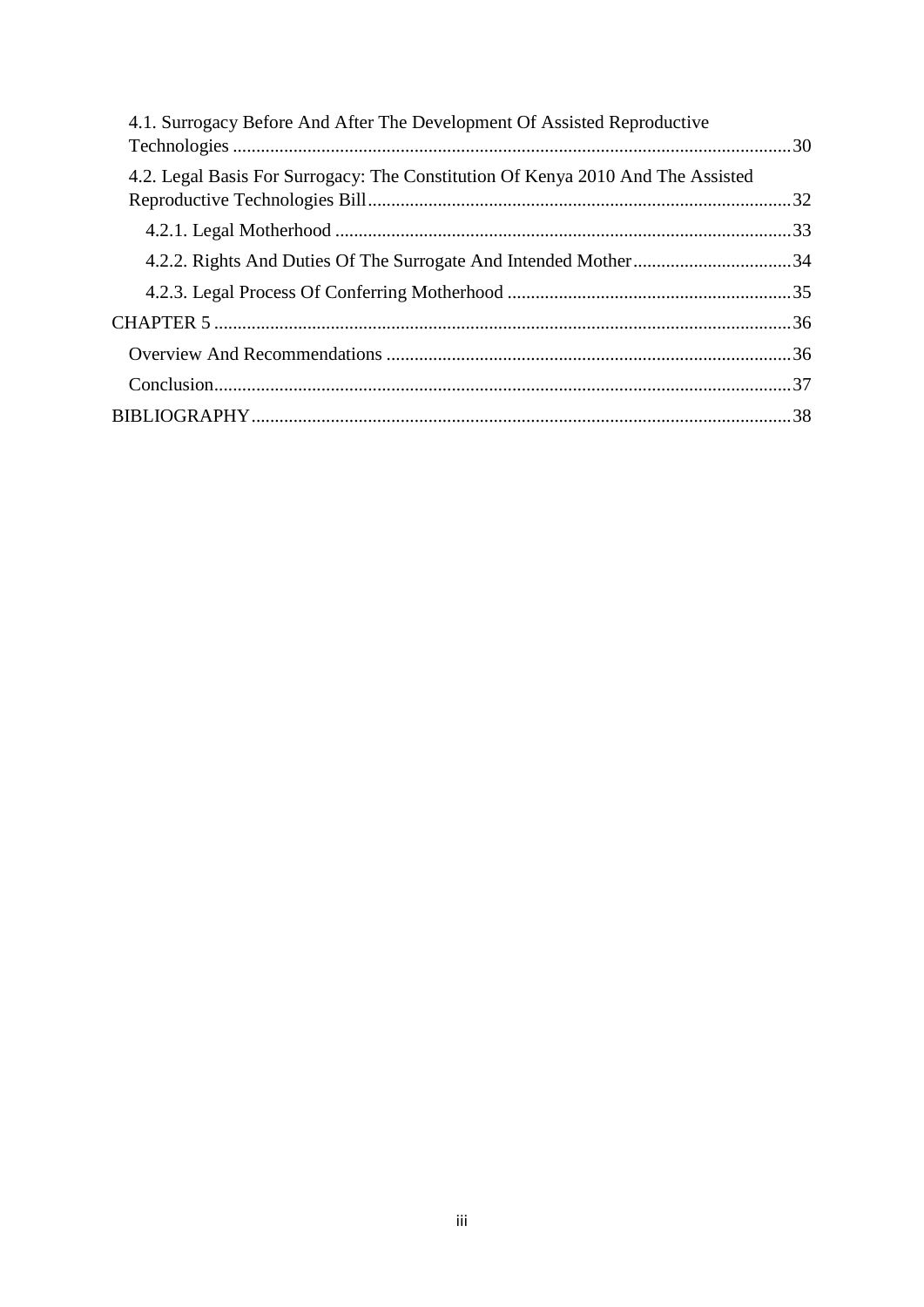#### **ACKNOWLEDGMENTS**

<span id="page-3-0"></span>First and foremost I would like to thank God Almighty, without whom none of this would be possible. All glory and honour be unto His name. I would also like to thank my supervisor Mr Jonah Mngola. He has constantly been a source of encouragement and guidance throughout the research process. This paper wouldn't have been accomplished without his support.

Second I would like to thank my family and friends for all their support. They have constantly provided insight on the direction I should take with my arguments, some of them even went ahead to inquire of my progress from time to time. For this I am truly grateful.

I also want to thank the entire faculty of Strathmore Law School, from our lecturers to the administrative staff, many of whom were available for consultation and were more than willing to share further information that would be vital for my research.

Last but not least, I extend my gratitude to my classmates. The journey we have shared for the last four years is unforgettable. I am grateful for every time we pushed each other, critiqued each other's work and encouraged each other when things became tough. This process would have been a lot harder without many of you. I look forward to working with many of you in the near future. Thank you!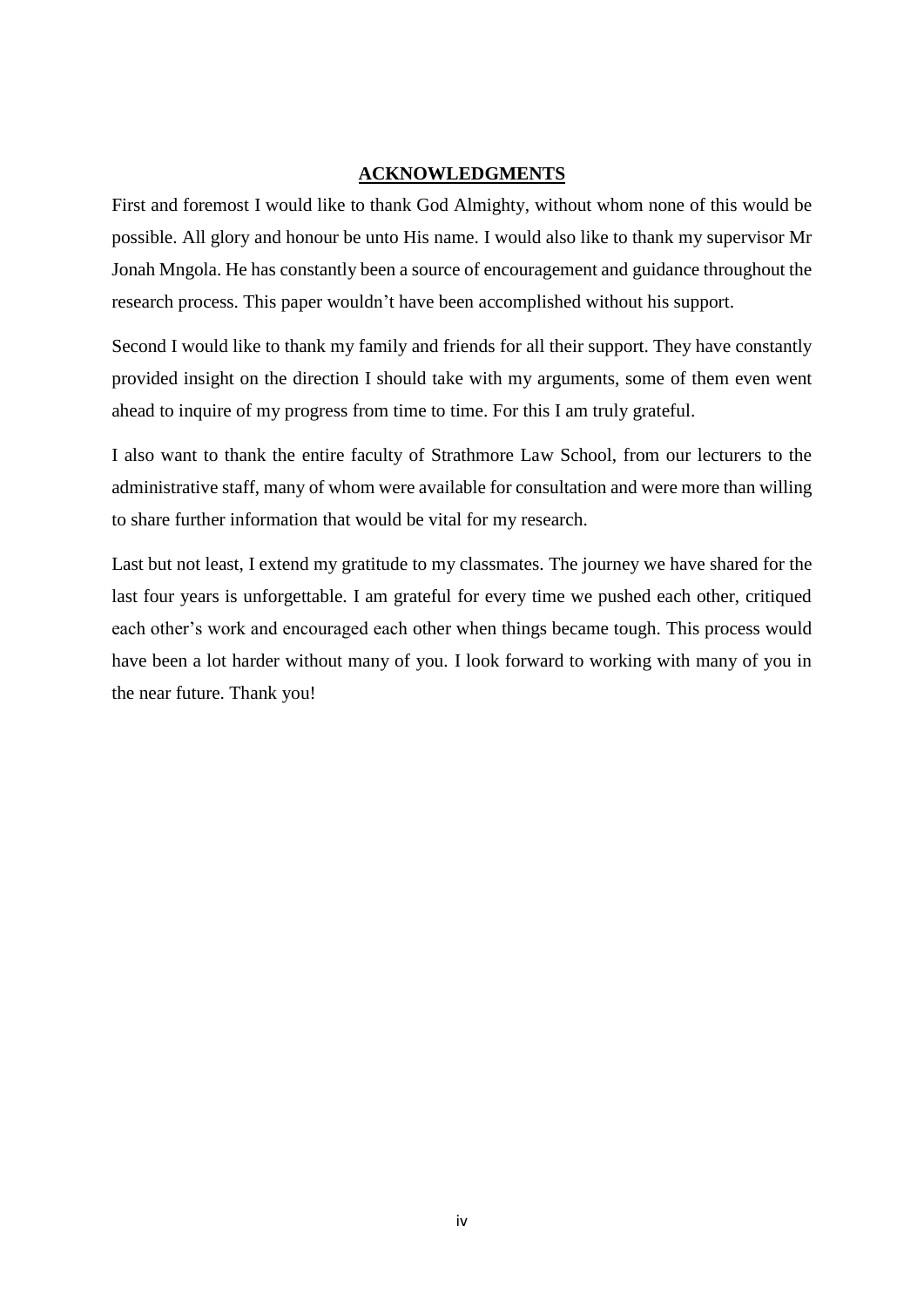## <span id="page-4-0"></span>**DECLARATION**

I, KOSKEI BRENDA CHEPTOO, do hereby declare that this research is my original work and that to the best of my knowledge and belief, it has not previously, in its entirety or in part, been submitted to any other university for a degree or diploma. Other works cited or referred to are accordingly acknowledged.

Signed: ....................................................................... Date: ..........................................................................

This dissertation has been submitted for examination with my approval as University Supervisor.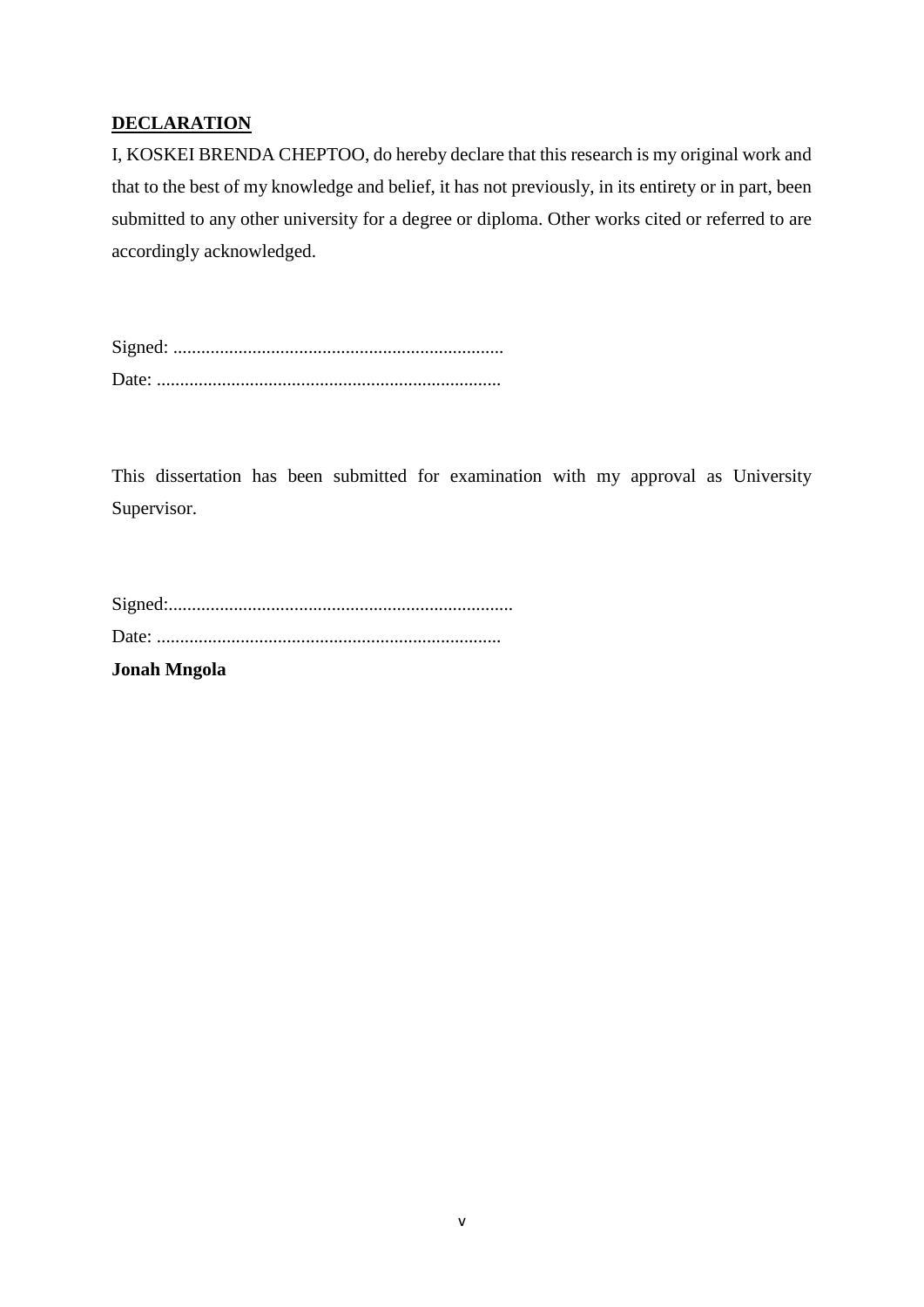#### **ABSTRACT**

<span id="page-5-0"></span>Despite the nuances that have emerged as a result of surrogacy arrangements, it would seem that this has been a common practice in many different parts of the world. Indeed, infertility has been considered an issue since the beginning of time thus, it is no shock that mankind worked towards developing means to remedy this problem.

With the development of human assisted reproductive technologies, methods such as artificial insemination, IVF and surrogacy have become popular over the years. Many jurisdictions have been left to play catch-up to the developments in the medical field with some succeeding and others falling short. Surrogacy is on the increase in Kenya therefore discussions are underway to pass laws and policies that would sufficiently regulate the practice.

This paper seeks to identify different legal regulations that have since emerged in various jurisdiction to answer questions specifically:

- a) Who should rightfully be recognised as the mother of a child born out of a surrogacy arrangement where the surrogate has no genetic link to the child she carries?
- b) What rights and responsibilities accrue to both the surrogate and intended parties?
- c) What legal process may be employed to recognise the intended parents as the legal parents of a child born out of this agreement?

Chapter 1 seeks to identify the research problem and hypotheses, chapter 2 will outline the responses of various jurisdictions with the emergence of questions before the courts, chapter 3 will embark on a comparative analysis of the laws in the UK, USA and Israel, chapter 4 will outline the Kenyan situation as it is and the shortcomings in the Assisted Reproductive Technologies Bill and finally chapter 5 will give recommendations and wind up the study.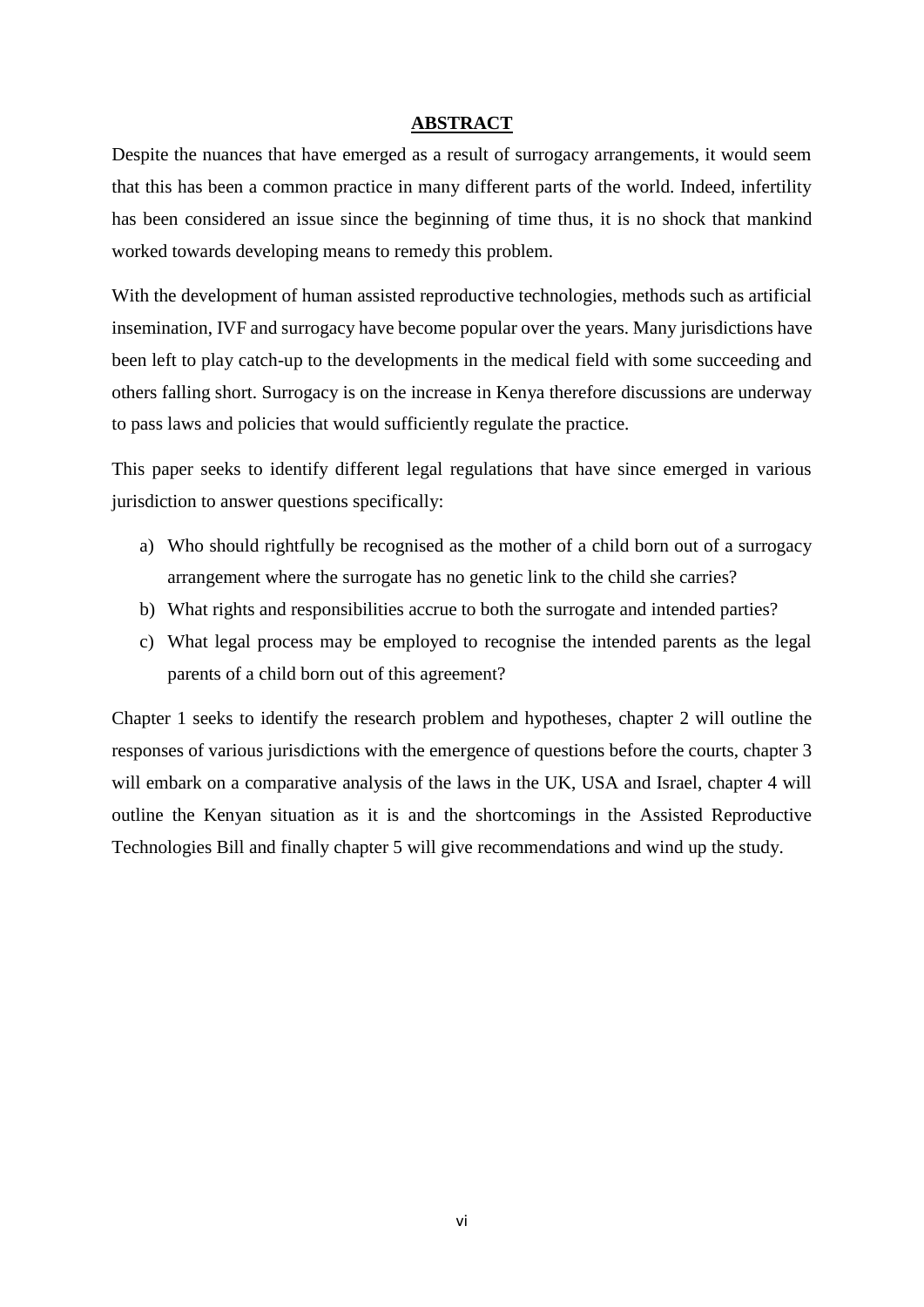## <span id="page-6-0"></span>**LIST OF CASES**

*AMN & 2 others v AG & 5 others* (2015) eKLR.

*JLN & 2 others v The Director of Children's Services* (2014) eKLR.

*Baby Cotton Case (Re C: A Minor)* (1985).

*Re Baby M* (1988).

*Nachmani v Nachmani* (1996).

*Re Marriage of Moschetta* (1994).

*Ezekiel Kiptarus Mutai v Esther Chepkurui Tapkile* (2015) eKLR.

*Eunita Onyango Geko v Philip Obungu Orinda* (2013) eKLR. *Eliud Maina Mwangi v Margaret Wanjiru Gachangi* (2013) eKLR.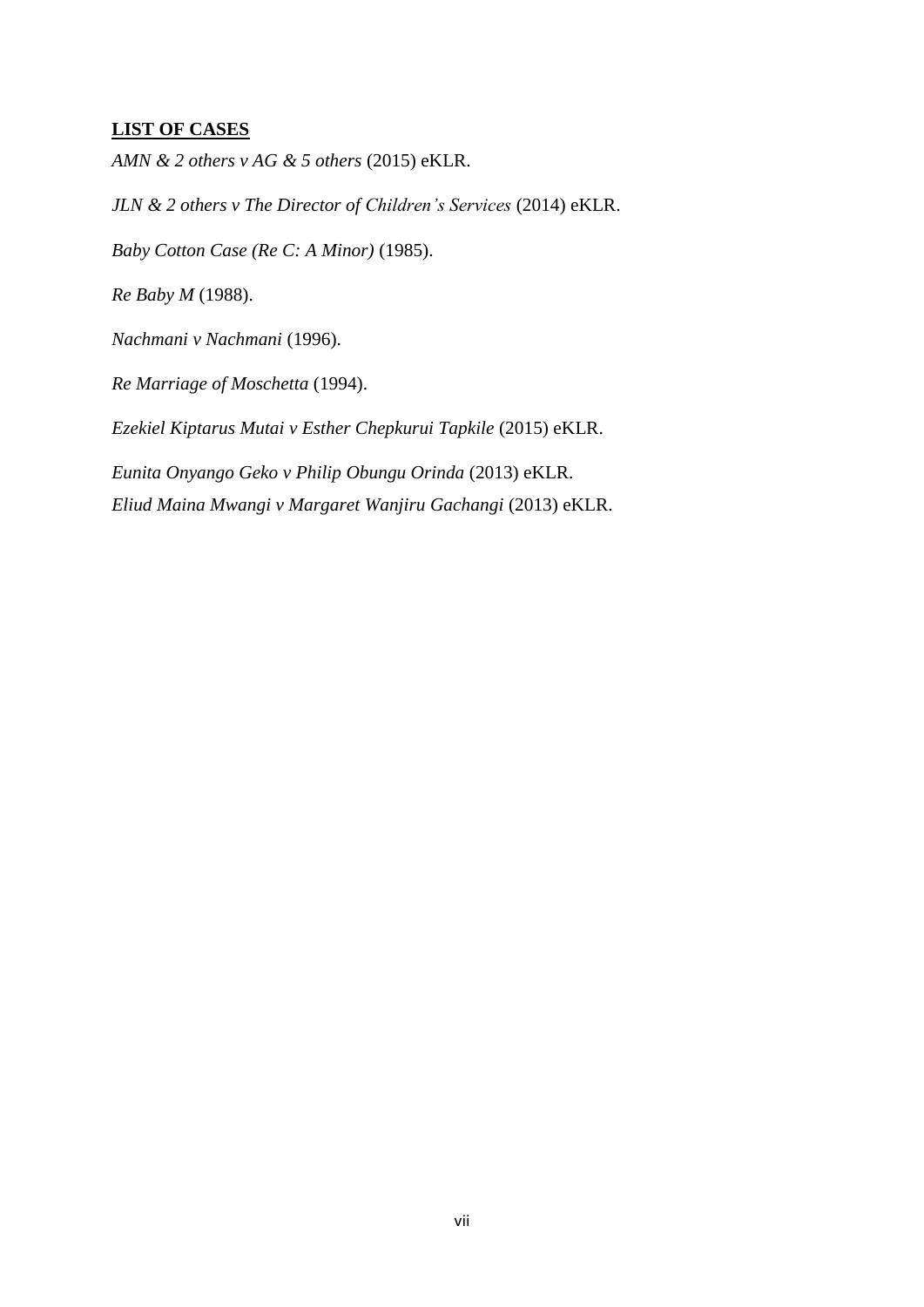### **CHAPTER 1**

#### <span id="page-7-1"></span><span id="page-7-0"></span>**1.1. BACKGROUND**

The Constitution of Kenya 2010 in Article 45 recognises the family as the natural and fundamental unit of society. It also underscores the fact that the family will enjoy state protection.<sup>1</sup> Article 16 of the UDHR further reiterates this position and highlights the right of men and women of full age to marry and found a family without any limitation due to race, nationality or religion.<sup>2</sup>

In pursuit of this right, many people all over the world have turned to methods of human assisted reproduction such as surrogacy, in-vitro fertilisation and artificial insemination. In Kenya, it is no different. Furthermore, Article 43 (1) (a) of the Constitution recognises the right to the highest attainable standard of healthcare (up to and including reproductive healthcare).<sup>3</sup> As a result, it has necessitated the review of the legal framework governing reproduction, and a re-evaluation of various presumptions that have existed concerning family and parenthood.

The Reproductive Healthcare Bill 2014 makes an attempt at demystifying the concept of surrogacy. It provides for a surrogate parenthood agreement which is only valid where the conception of the child is effected by the use of the gametes of both or one of the commissioning parents (where there are sufficient biological, medical or other reasons).<sup>4</sup> In general, it involves a situation where a woman makes a prior arrangement to carry a child with the intention that it will be handed over to someone else at birth.<sup>5</sup>

In the case *JLN & 2 others v The Director of Children's Services & 2 others*, the 2<sup>nd</sup> and 3<sup>rd</sup> petitioners were a couple who entered into a surrogacy agreement with the 1<sup>st</sup> petitioner. She gave birth to twins. The dispute revolved around which party should be registered as the mother in the twins' birth notification.<sup>6</sup> Under the Births and Deaths Registration Act, birth has been defined as "issuing forth of any child from its mother after the expiration of the  $28<sup>th</sup>$  week of pregnancy, whether alive or dead."<sup>7</sup>

**.** 

<sup>1</sup> Article 45, *Constitution of Kenya* (2010).

<sup>&</sup>lt;sup>2</sup> Article 16, *Universal Declaration of Human Rights*, 10<sup>th</sup> December 1948.

<sup>3</sup> Article 43, *Constitution of Kenya.*

<sup>4</sup> Section 10, *Reproductive Healthcare Bill* (Senate Bill No.17 of 2014).

<sup>5</sup> Department of Health, Review of Human Fertilisation and Embryology Act: A Public Consultation (August 2005) para 7.

<sup>6</sup> *JLN & 2 others v The Director of Children's Services & 2 others* [2014] eklr.

<sup>7</sup> Section 2, *Births and Deaths Registration Act* (Cap 149).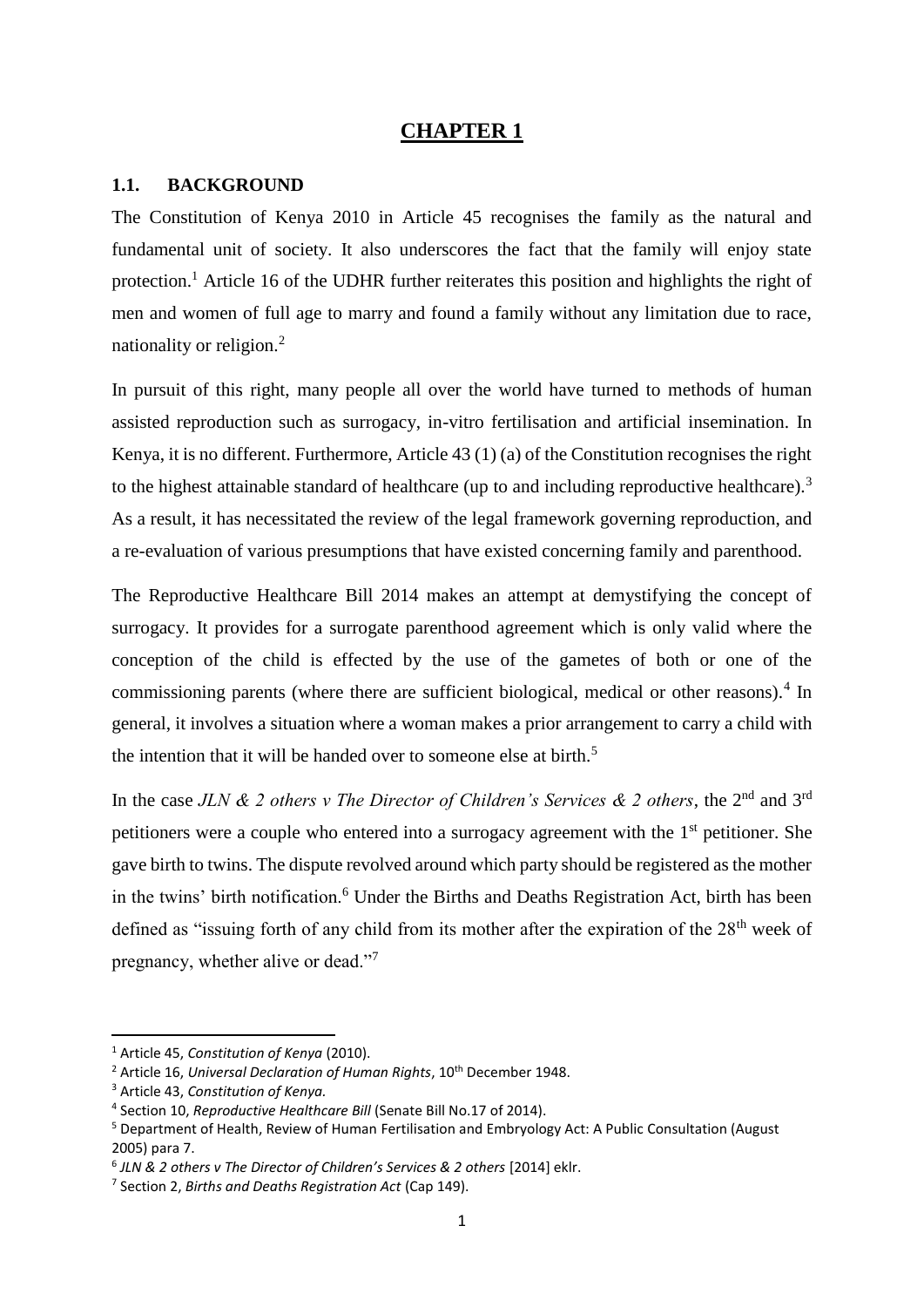The court stated that in the event of a dispute, the Children's court of the High Court may be called upon to give necessary direction as to who is to be registered as the parent by applying the principle of the best interest of the child in the absence of a legislative framework.

In another case *AMN & 2 others v AG & 5 others*<sup>8</sup> the same question arose concerning registration of twins born out of a surrogacy agreement. The Respondents relied on section 2 of the Birth's and Death's Registration Act and the case *Re G* where Baroness Hale Richmond differentiates between genetic parenthood, gestational parenthood and psychological parenthood. It was argued that section 2 favours gestational parenthood therefore the one that carries the pregnancy to term and delivers the child is rightfully the child's mother. Justice Lenaola accepted this position and ruled that the host woman is presumed in law to be the mother of the child though she may have no genetic link to the child. This remains the status until other legal processes are applied to transfer legal motherhood to the commissioning woman.

#### <span id="page-8-0"></span>**1.2. STATEMENT OF THE PROBLEM**

Ideally, the commissioning mother is still the biological parent of a child born out of a surrogacy arrangement. The current law in Kenya (specifically the Births and Deaths Registration Act) however favours gestational parenthood and the surrogate mother is recognised in law as the mother of a child born out of a surrogacy agreement. The emergence of surrogacy arrangements has suddenly created a situation where the presumption that the woman who gives birth to a child is the child's mother, is rebuttable.

#### <span id="page-8-1"></span>**1.3. JUSTIFICATION OF THE STUDY**

While fatherhood may be undisputable, surrogacy arrangements have over time been perceived as a challenge to both the meaning of motherhood and family.<sup>9</sup> This is largely based on the traditional notions of motherhood and the significance of the gestational mother's contribution to the foetus growing inside her.<sup>10</sup> For this reason, it is important that we evaluate the roles of both biological and gestational mothers to determine who should be recognised in law as the mother to a surrogate baby.

 $\overline{a}$ 

<sup>8</sup> *AMN & 2 others v AG & 5 others* [2015] Eklr.

<sup>9</sup> Horsty K, 'Challenging Presumptions: Legal Parenthood and Surrogacy Arrangements' *Child and Family Law Quarterly* Volume 22 (2010), at 456.

<sup>&</sup>lt;sup>10</sup> Sirola K, 'Defending the Rights of Intended Parents in Gestational Surrogacy Arrangements in Pennsylvania' *Journal for Gender, Social Policy and the Law* Volume 14 (2006), at 136.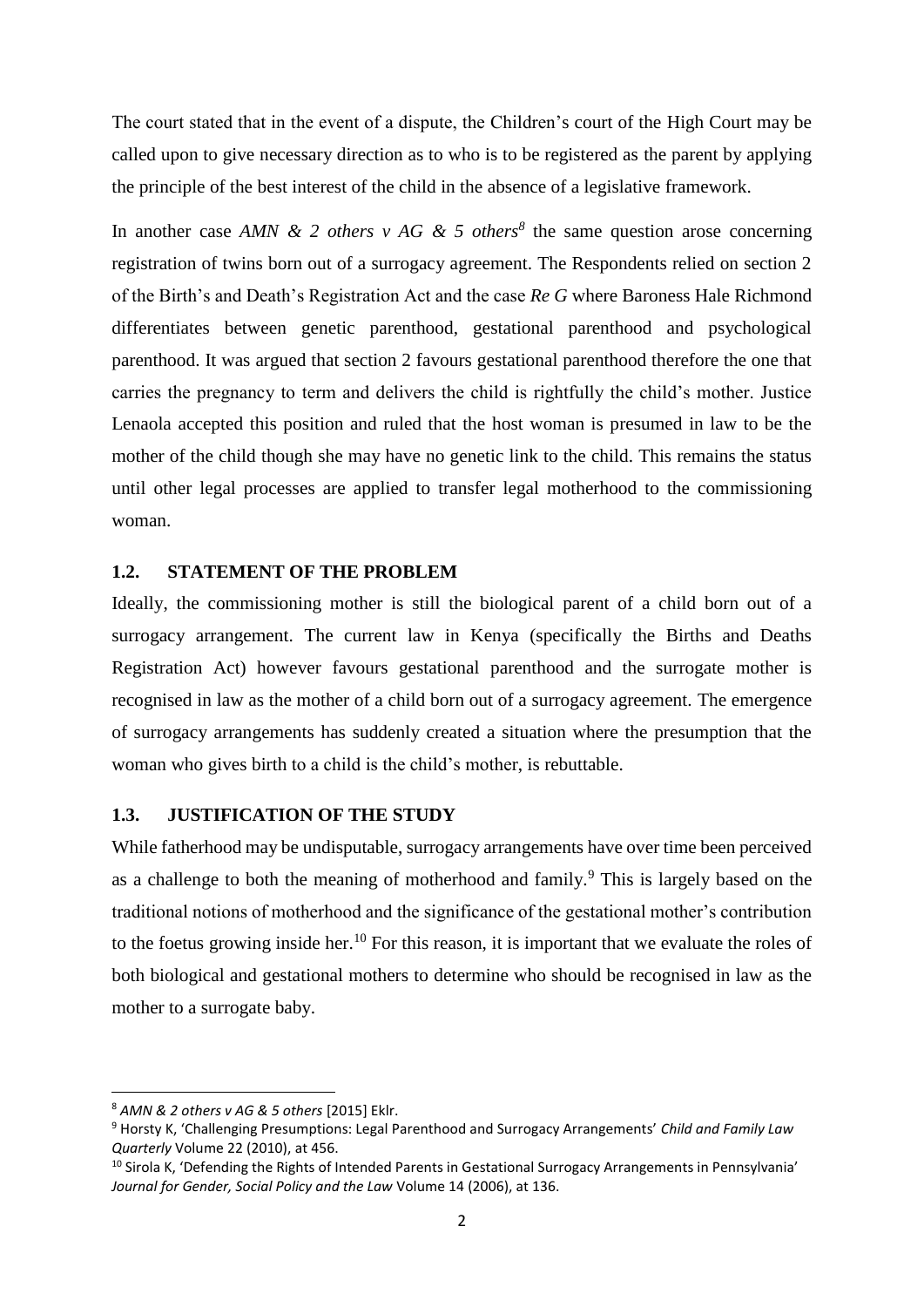At the same time, principles ought to be laid down so as to best determine legal motherhood in the event of disputed maternity. This can only begin once the law clearly establishes who rightfully assumes maternity.

#### <span id="page-9-0"></span>**1.4. STATEMENT OF OBJECTIVES**

- 1) To determine who should be recognised by law as the mother of a child born out of a surrogacy agreement where the host has no genetic link with the child.
- 2) To understand the rights and responsibilities arise for both the surrogate and the commissioning mother.
- 3) To determine whether legal motherhood can be transferred by any other process besides adoption and if so, which process would be the most efficient.

#### <span id="page-9-1"></span>**1.5. RESEARCH QUESTION**

- 1) Who should be recognised by law as the mother of a child born out of a surrogacy agreement where the host has no genetic link with the child?
- 2) What rights and responsibilities arise for both the surrogate and the commissioning mother?

3) Can motherhood be legally transferred by other means besides adoption? If so which processes will be most efficient?

#### <span id="page-9-2"></span>**1.6. LITERATURE REVIEW**

Since this is an area that has largely been left to courts to adjudicate, most scholars have analysed the judgements of various courts to understand the principles applied as well as the rationale for their application.

Courts have developed tests to determine maternal rights based on three components: under the *genetic maternity rule*, courts award maternal rights to the party who provided the genetic material for the child. Those in favour of this rule believe it provides a clear and fair determination of maternal rights. I.e. blood tests can determine with certainty if a genetic link exists between a mother and a child. Next is the *gestational maternity rule* which favours the birth mother. Arguments in favour of this rule are primarily based on recognition that an emotional and physical connection is developed between a mother and her child during pregnancy. Lastly, the *intent based rule* defines legal motherhood by the pre-conceived intent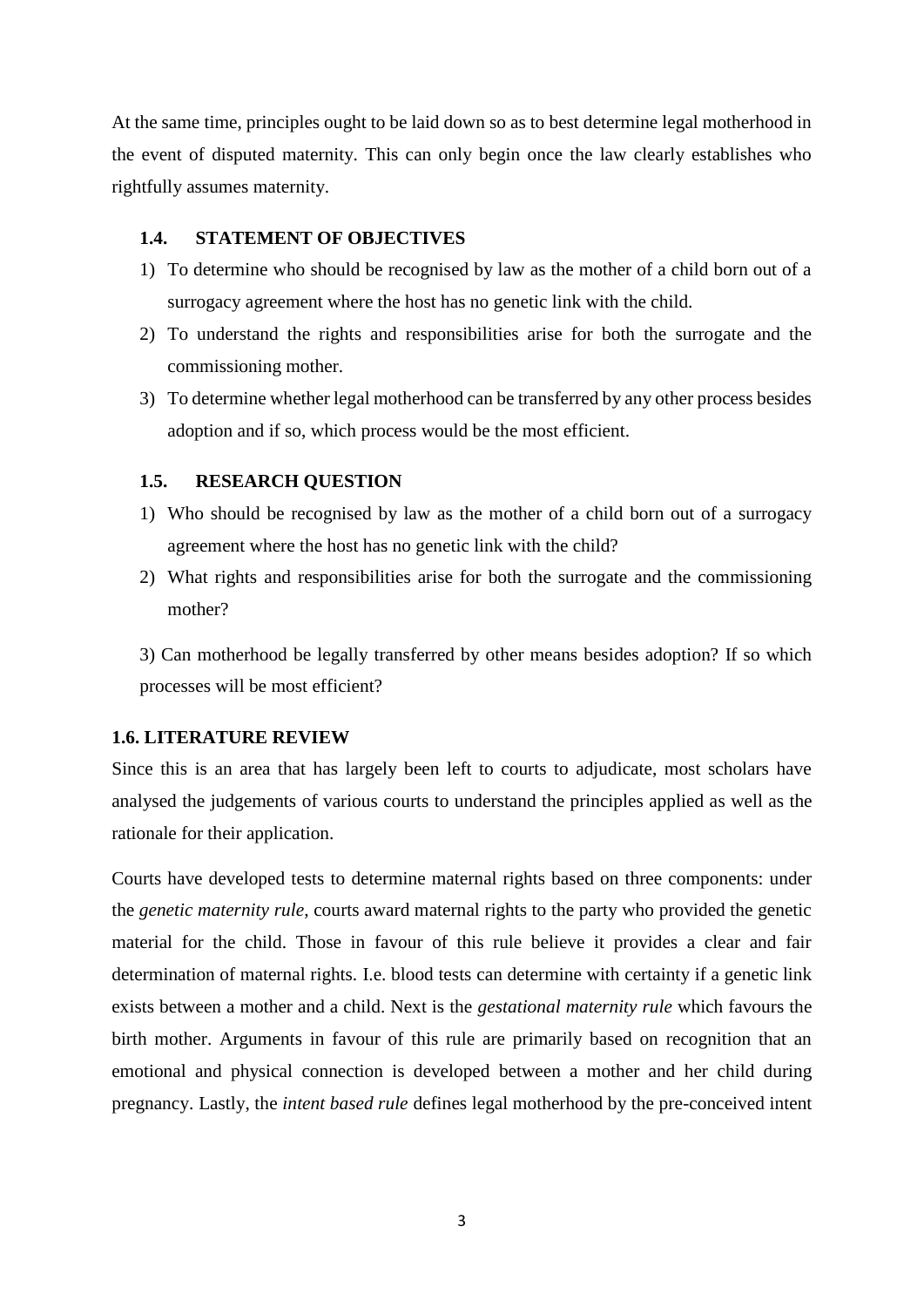of the surrogate and arranging party. It is largely dependent on the determination as to whether or not a surrogacy contract in existence is enforceable.<sup>11</sup>

In an analysis of the case *Johnson v Calvert* that was adjudicated in the California Court of Appeal, Todd Krim looks at the court's interpretation of the Uniform Parentage Act (UPA) that recognised both genetic motherhood and gestational motherhood. In this case under the UPA both the surrogate and commissioning mother had statutory claims to maternity. However, the court interpreted the UPA finding the blood test determination of maternity dispositive stating that a person must first prove through blood test evidence that she is genetically related to the child before she is considered the "natural mother".<sup>12</sup>

Frank Bewkes also looks into further jurisprudence by American courts in New Jersey. In one case, the woman's ovum and the man's sperm were combined to be implanted and gestated by the woman's sister. The couple sought a pre-birth order declaring themselves the legal parents of the child. The court denied them the pre-birth order stating that the voluntary surrender of the child by the surrogate is only valid if carried out within 72 hours after the birth of the child. The 72 hour requirement was affirmed later in another case of similar nature. In New Jersey, the gestational surrogate was seen as a mother and the surrogacy arrangement, while allowed, was treated like an adoption.<sup>13</sup>

A case has been made for the intent based rules with scholars arguing that intention encompasses the motivation to have a child, initiation and involvement in the procreative process and a commitment to nurture and care. Recognising intention is said to give families created through surrogacy or assisted conception protection against differential treatment of the infertile from the fertile. At the same time, surrogacy would not be treated as inferior to other assisted reproductive techniques in the hierarchy of family formation.<sup>14</sup>

At the foundation of all other arguments lies the importance of ensuring that the best interest of the child remains paramount. However, Kelly Oliver argues that the way "best interest of the child" is determined in courts almost always guarantees that the contracting party gets

**.** 

<sup>11</sup> Hisano E, 'Gestational Surrogacy Maternity Disputes: Refocusing on the Child' *Lewis and Clark Law Review* (2011) 541-543.

<sup>&</sup>lt;sup>12</sup> Krim T, 'BeyondBaby M: International Perspectives on Gestational Surrogacy and the Demise of the Unitary Biological Mother' *Annals of Health Law* (1996) 203.

<sup>13</sup> Bewkes F, 'Surrogate or mother? The Problem of Traditional Surrogacy' *Tennessee Journal of Race, Gender & Social Justice* (2014) 152.

<sup>14</sup> Horsty K, 'Challenging Presumptions: Legal Parenthood and Surrogacy Arrangements' *Child and Family Law Quarterly* (2010) 455.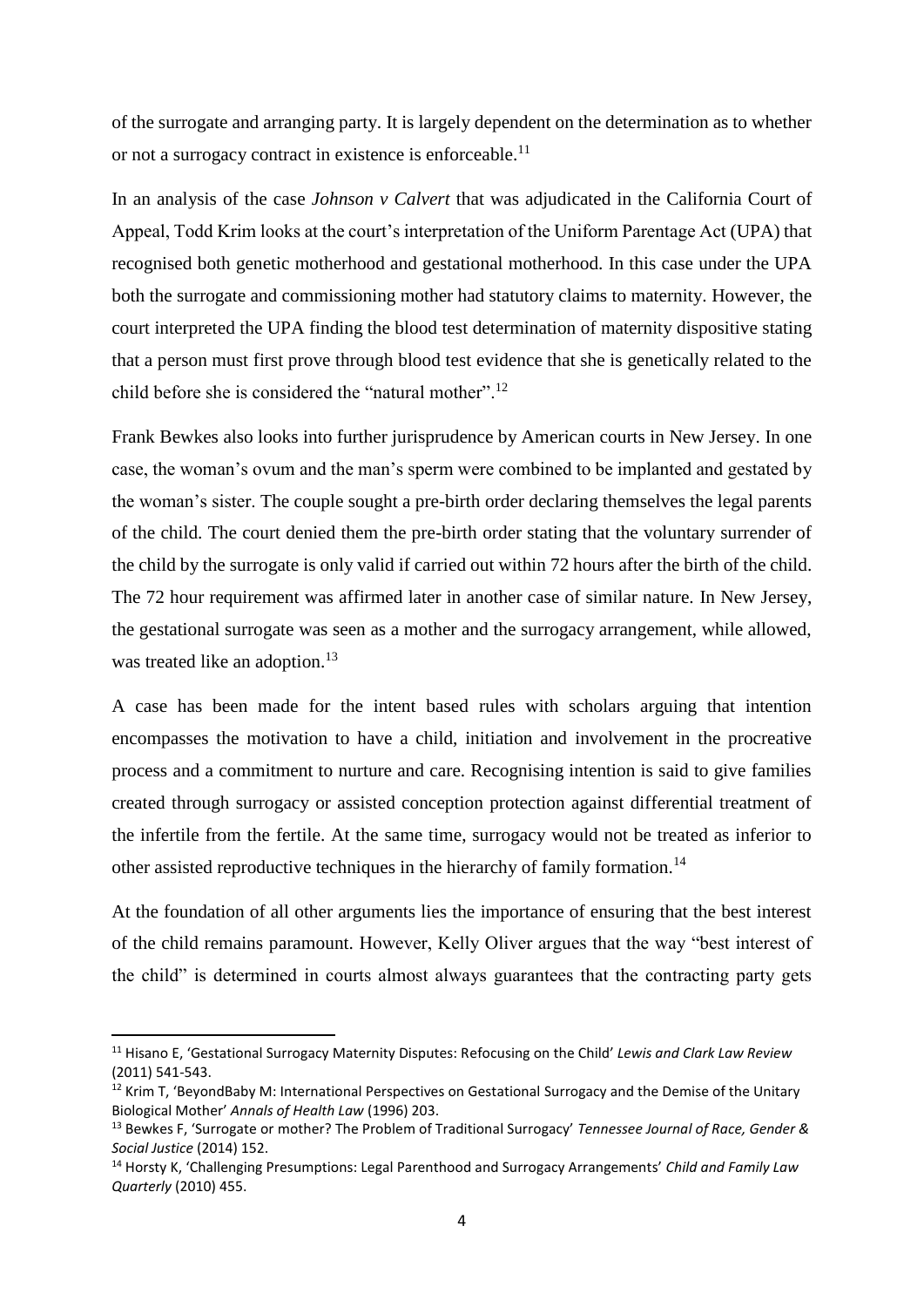custody of the child. Having agreed to give up her child, the court most likely already finds the surrogate an unfit mother. Perhaps the greatest influencing factor is the financial security of the disputing factors. Since the contracting party in most cases is paying for the services of the surrogate, then it is more likely that they are financially secure.<sup>15</sup>

Bearing all this in mind, it is clear that there is no established regime/standard to be followed in determining motherhood. Even then, the courts in their interpretation and application of the principle of the best interest of the child overlooks many other factors that may be of importance in determining maternal rights.

### <span id="page-11-0"></span>**1.7. THEORETICAL FRAMEWORK**

Many feminists have welcomed contract pregnancy as a way to illustrate that childbearing and child rearing are two distinct human functions. Motherhood has often been taken as women's preeminent characteristic but with surrogacy, it is emphasized that not all women who bear children need to be thought of as mothers. Thus, the gestational mother's obligation to relinquish the child she bore for the commissioning party is an expression of her freedom to undertake whatever work she chooses. It is argued that the refusal to acknowledge the legal validity of surrogacy arrangements implies that women are not competent to act as rational, moral agents regarding their reproductive activity.<sup>16</sup>

Under the labour theory, entitlement to an object flows directly from the productive labor that a person puts into an object. According to this theory, legal parenthood should be awarded to the one who has invested the most in the developing foetus. Taking this into account, the gestational mother is assumed to be most deserving of parenthood.<sup>17</sup>

Lastly, there is the parity principle. This principle argues that mothers and fathers have parity as far as parenthood is concerned. Some argue that claims of fatherhood originate in the genetic contribution that fathers make to their children. In the same spirit, then, it would be wrong to state that motherhood originates in the gestational purposes. Motherhood should also be awarded on account of the genetic link between a woman and the foetus.<sup>18</sup>

<sup>15</sup> Oliver K, ' Marxism and Surrogacy' *Hypatia Inc & Wiley, Ethics and Reproduction* (1989) 100.

<sup>&</sup>lt;sup>16</sup> Shanley M, 'Surrogate Mothering and Women's Freedom: A Critique of Contracts for Human Reproduction' *Chicago Journals* (1993) 620.

<sup>17</sup> Gillers S, 'A Labor Theory of Legal Parenthood' *Yale Law Journal* (2000) 706.

<sup>18</sup> Bayne T & Kolers A, 'Are You my Mommy? On the Genetic Basis of Parenthood' *Journal of Applied Philosophy* (2001) 281.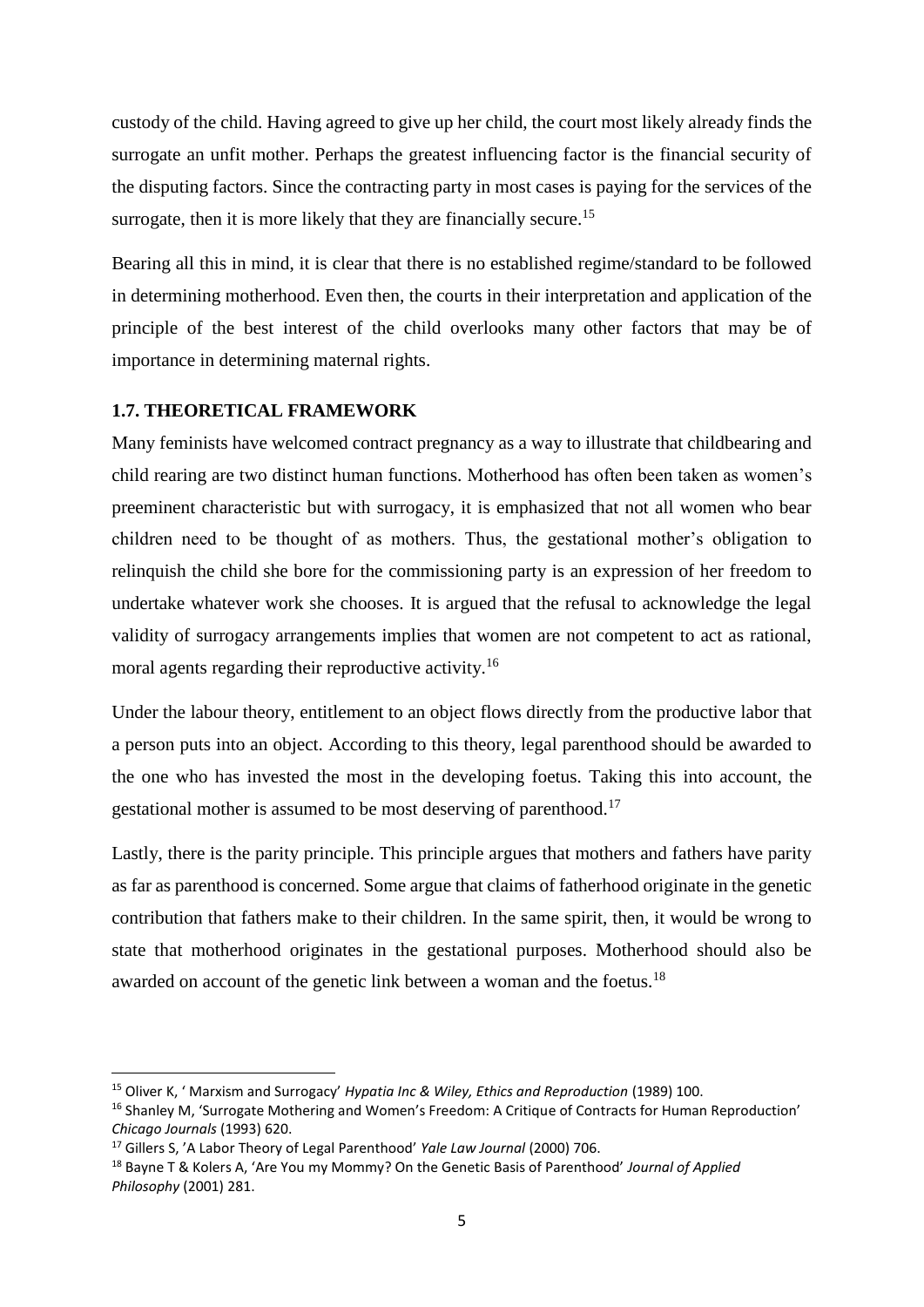#### <span id="page-12-0"></span>**1.8. HYPOTHESIS**

A surrogacy agreement is not meant to confer full maternal rights to the host mother.

The biological mother/commissioning mother is the one that ought to be recognised as the legal parent of a child born out of a surrogacy arrangement rather than the host/surrogate mother.

#### <span id="page-12-1"></span>**1.9. RESEARCH DESIGN/METHODOLOGY**

An enormous amount of research has been carried out on surrogacy in many different jurisdictions. Research studies carried out by various scholars in books, journals and periodicals will provide the information required to fully address the research problem.

Mass media will also provide information especially with regard to discussions on surrogacy in Kenya through newspaper publications and magazines.

I intend to carry out a comparative study of the United Kingdom, the United States and Israel. Legislation in the UK recognises the gestational maternity rule. Israel recognises and enforces surrogacy contracts while recognising the genetic maternity rule. The USA is a hybrid system applying all 3 rules on a case by case basis. It would be important to understand how the systems work in the different jurisdictions.

## <span id="page-12-2"></span>**1.10. LIMITATIONS**

<span id="page-12-3"></span>Although most of the research is to be undertaken through online sources, these are of a limited nature especially with regard to primary sources. Some websites do not grant free access to their material. At the same time, certain key authors require that their articles and ebooks are paid for. This renders it difficult to obtain access to these resources.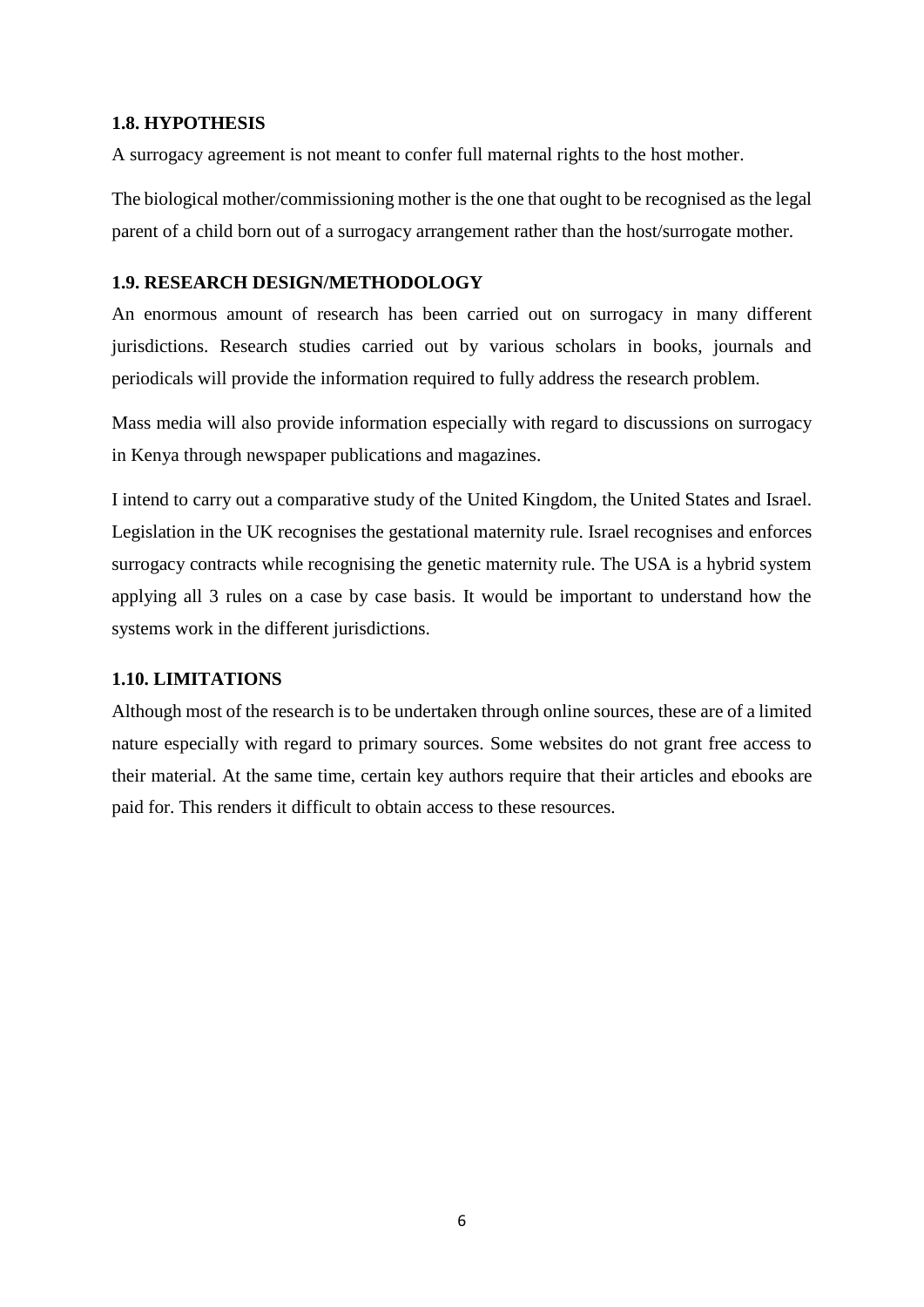# **1.11. CHAPTER BREAKDOWN**

| Chapter 1 | Research proposal: Outlines the research to  |
|-----------|----------------------------------------------|
|           | be undertaken, reasons why and how it shall  |
|           | be carried out.                              |
| Chapter 2 | History and theoretical framework: Outlines  |
|           | the development of surrogacy from legal      |
|           | perspective throughout in the UK, USA and    |
|           | Israel.                                      |
| Chapter 3 | analysis:<br>Undertakes<br>Comparative<br>to |
|           | compare and contrast how surrogacy has       |
|           | been regulated in the UK, USA and Israel.    |
| Chapter 4 | Identifies Kenya's situation and current     |
|           | position on surrogacy, the shortcomings in   |
|           | regulation and what could be borrowed from   |
|           | the USA, UK and Israel.                      |
| Chapter 5 | conclusions:<br>Recommendations<br>and       |
|           | Proposes solutions to improve the regulation |
|           | of surrogacy in Kenya.                       |
|           |                                              |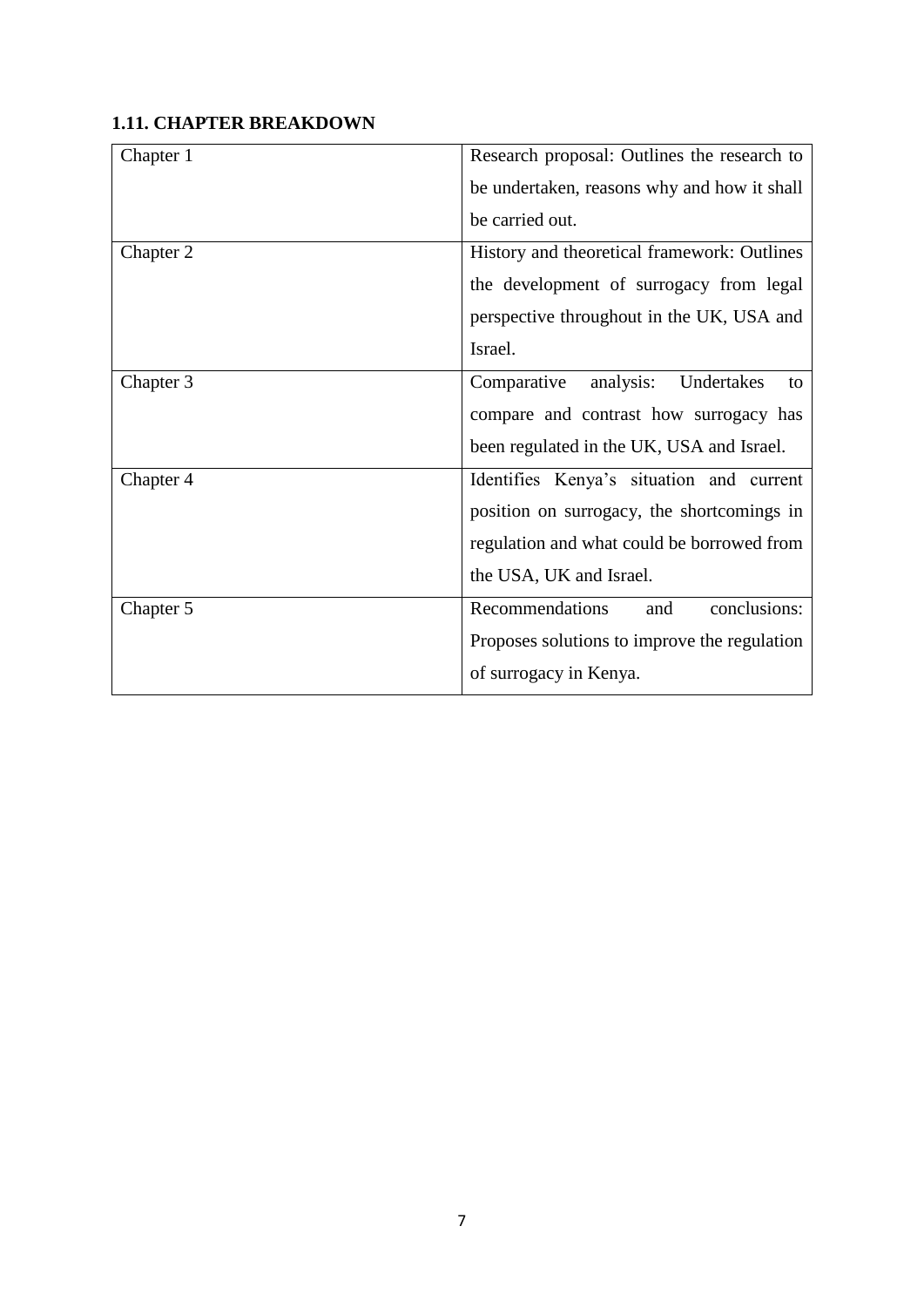# <span id="page-14-0"></span>**1.12. TIMELINE/DURATION FOR COMPLETION OF DISSERTATION**

| <b>TASK</b>                  | <b>DATE OF COMPLETION</b> |
|------------------------------|---------------------------|
| Proposal writing             | $24th$ February 2016      |
| Data collection and research | End of November           |
| Final submission             | $13th$ January 2017       |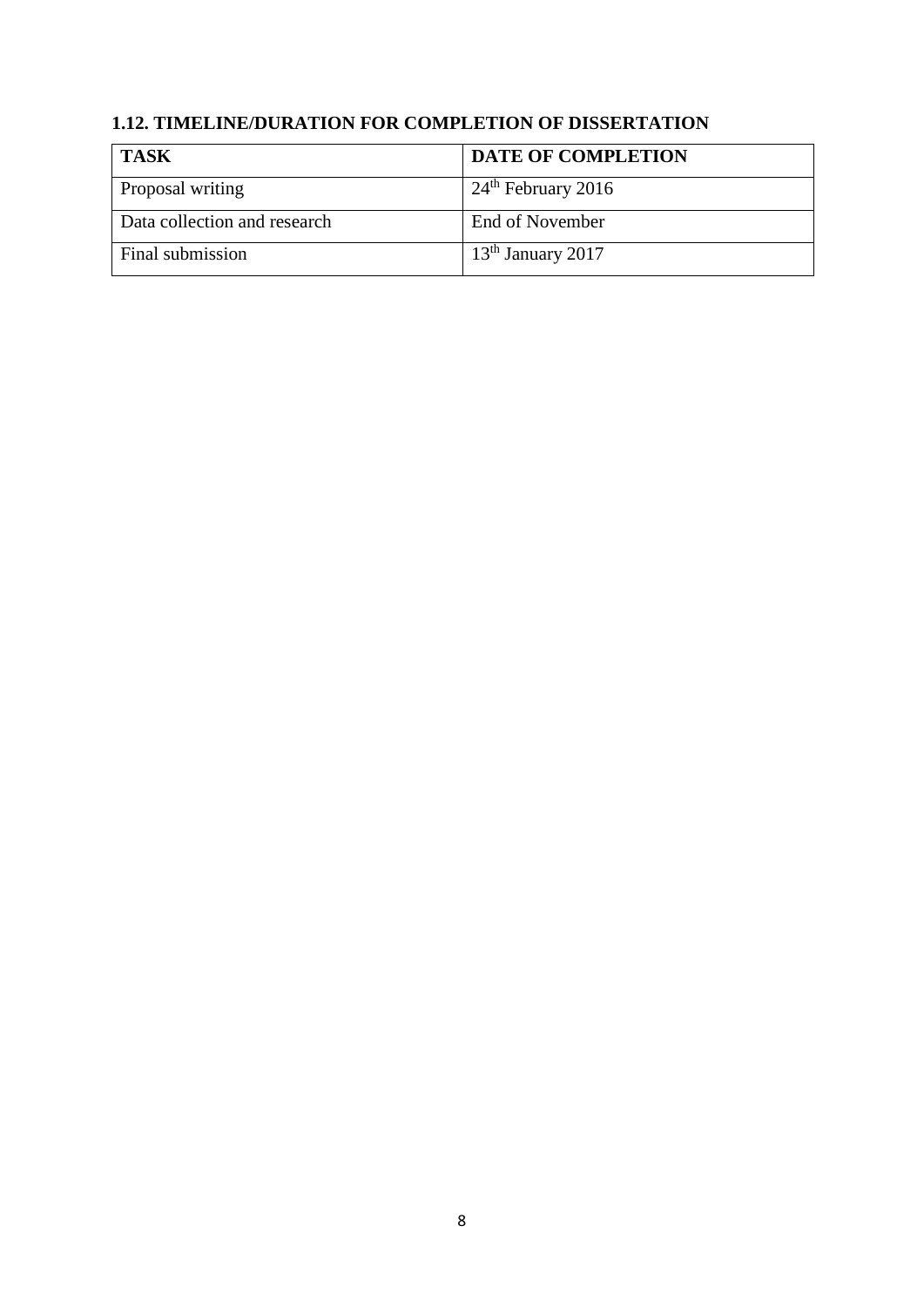# **CHAPTER 2**

<span id="page-15-0"></span>This chapter will briefly highlight the practice of surrogacy in early civilizations. It shall also review the extent to which various states have legislated on surrogacy i.e. the USA, UK and Israel, while looking at the practice of surrogacy in Kenya, both under traditional African society and since the advent of human assisted reproduction.

Lastly, this chapter shall also attempt to discuss the theoretical framework underpinning the arguments concerning who between a commissioning mother and the surrogate should be recognized legally as the mother of a child born out of a surrogacy arrangement.

### <span id="page-15-1"></span>**2.1. INTRODUCTION**

**.** 

As previously defined, surrogacy is an arrangement where a woman agrees to carry a pregnancy on behalf of another woman (and her spouse) with the intention that once the child is born the commissioning parents would be recognized as the child's parents.<sup>19</sup> The concept of surrogacy could further be split into partial surrogacy (also known as straight or traditional surrogacy) or full surrogacy (known as host or gestational).<sup>20</sup> The former involves the taking of sperm from the intended father and an egg from the surrogate while the latter involves the implantation of an embryo created either using $2<sup>1</sup>$  -

- a) The egg and sperm of the intended parents,
- b) A donated egg fertilised with the intended father's sperm, or
- c) An embryo created using the egg and sperm that have both been donated.

Before the discovery and development of modern assisted reproductive techniques, surrogacy by natural conception was the only way to help barren women to have children. This shall be illustrated more in the next section.

<sup>&</sup>lt;sup>19</sup> - <http://www.thefreedictionary.com/surrogate+mother> on 12 December 2016.

<sup>&</sup>lt;sup>20</sup> - < [http://www.hfea.gov.uk/fertility-treatment-options-surrogacy.html>](http://www.hfea.gov.uk/fertility-treatment-options-surrogacy.html) on 12 December 2016.

<sup>&</sup>lt;sup>21</sup> - < [http://www.hfea.gov.uk/fertility-treatment-options-surrogacy.html>](http://www.hfea.gov.uk/fertility-treatment-options-surrogacy.html) on 12 December 2016.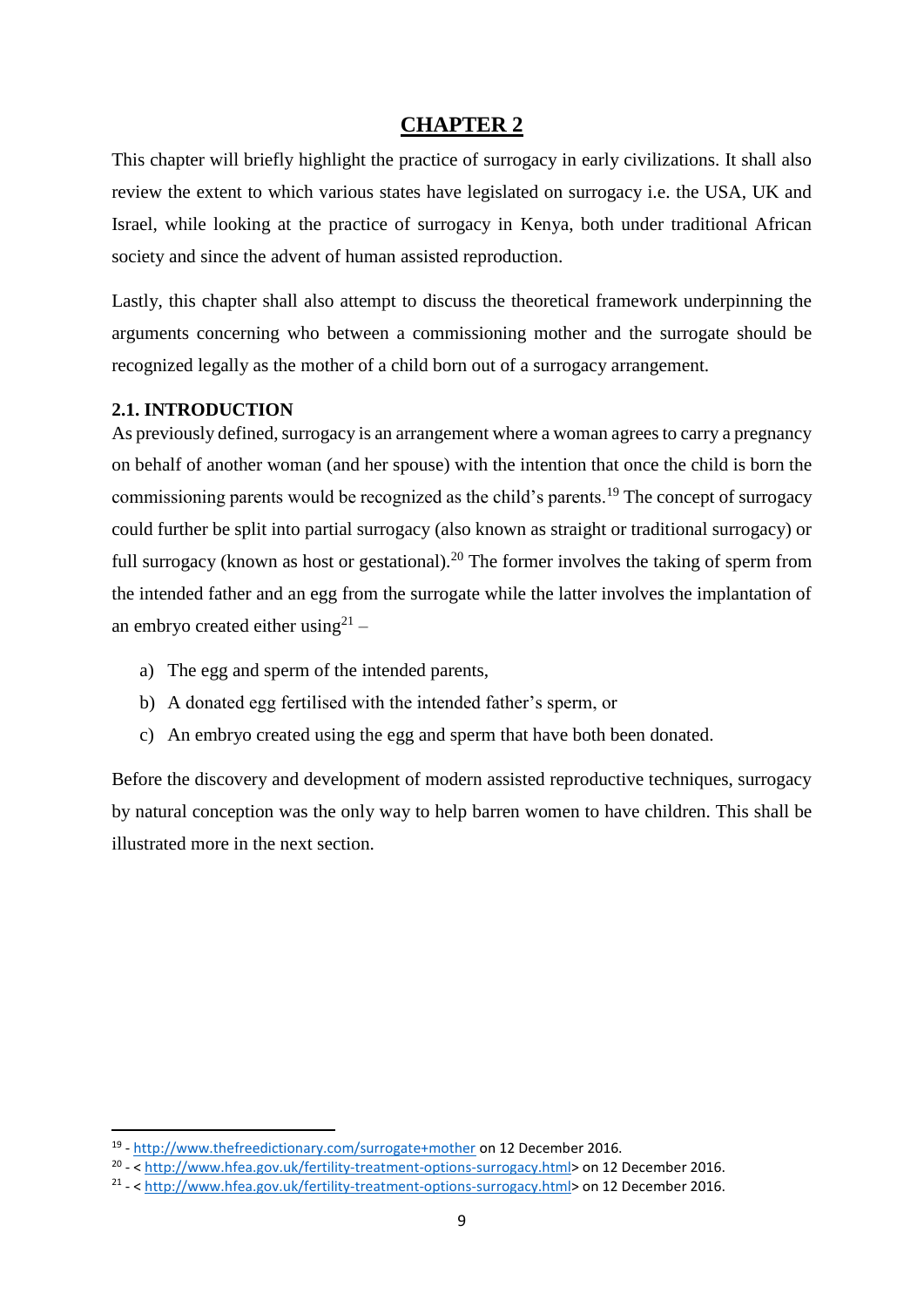#### <span id="page-16-0"></span>**2.2. THE PRACTICE OF SURROGACY IN EARLY CIVILIZATION**

Perhaps the most significant surrogacy arrangement throughout history was that between Abram, Sarai and Hagar with Abraham being the patriarch of the canonical religions. Abram's wife Sarai was barren. They were becoming advanced in age and Sarai still hadn't born Abram any children. Sarai had an Egyptian maidservant known as Hagar whom she offered to Abram to be his wife in order that she may have children on Sarai's behalf. Hagar conceived and later gave birth to a son, Ishmael.<sup>22</sup>

History records that Mesopotamia also practiced surrogacy with Hammurabi's code being among the first to legally recognize it. Hammurabi's code was drawn up in 1780 and the document permitted an infertile woman who wished to have an offspring to find a "bondwoman" for her husband.<sup>23</sup> Where the bondwoman failed to have a male child, then an additional bondwoman would be taken for this purpose. The practice could also be traced back to Ancient China. A man would 'borrow a woman's belly' in order to produce offspring for purposes of continuing his family line. $^{24}$ 

The same was the case around different parts of Africa. Marriage as a practice was and still is highly regarded within African society, <sup>25</sup> with it being largely associated with child bearing to ensure continuity in each community.<sup>26</sup> In the case of infertility, the most common "remedy" was polygamy thus surrogacy was practiced within this context. The fear of extinction for communities encouraged high procreation<sup>27</sup> and in the event that a woman was infertile, the institution of polygamy would ensure that high fertility and child bearing rates were sustained. Subsequent wives in a marital arrangement would bear children on behalf of the wife that had been unable to do so. Continuity was therefore guaranteed.

These are just but a few general examples of the existence of surrogacy within early societies. As it shall be seen later, disputes that have risen within the Kenyan courts point towards other

**.** 

<sup>22</sup>Genesis 16, *The Bible*, 4th edition, Zondervan publishers, Michigan USA, 2005, 14.

<sup>&</sup>lt;sup>23</sup> <http://surrogacy.ru/eng/history/> on 13 December 2016.

<sup>24</sup> Ding C, 'Surrogacy litigation in China and beyond' Volume 2, *Journal of Law and Biosciences*, Issue No 2, 2015, 33.

<sup>&</sup>lt;sup>25</sup> Hertrich V and Pilon M, 'Changing patterns of marriage in Africa' CEPED News, December 1998 [http://horizon.documentation.ird.fr/exl-doc/pleins\\_textes/pleins\\_textes\\_7/b\\_fdi\\_57-58/010025047.pdf](http://horizon.documentation.ird.fr/exl-doc/pleins_textes/pleins_textes_7/b_fdi_57-58/010025047.pdf) on 13 December 2016.

<sup>&</sup>lt;sup>26</sup> Hertrich V and Pilon M, 'Changing patterns of marriage in Africa' 2.

<sup>&</sup>lt;sup>27</sup> Khadiagala G M and Bigombe B, 'Major trends affecting families in sub Saharan Africa' 1990, 1 - < [http://www.un.org/esa/socdev/family/Publications/mtbigombe.pdf>](http://www.un.org/esa/socdev/family/Publications/mtbigombe.pdf) on 13 December 2016.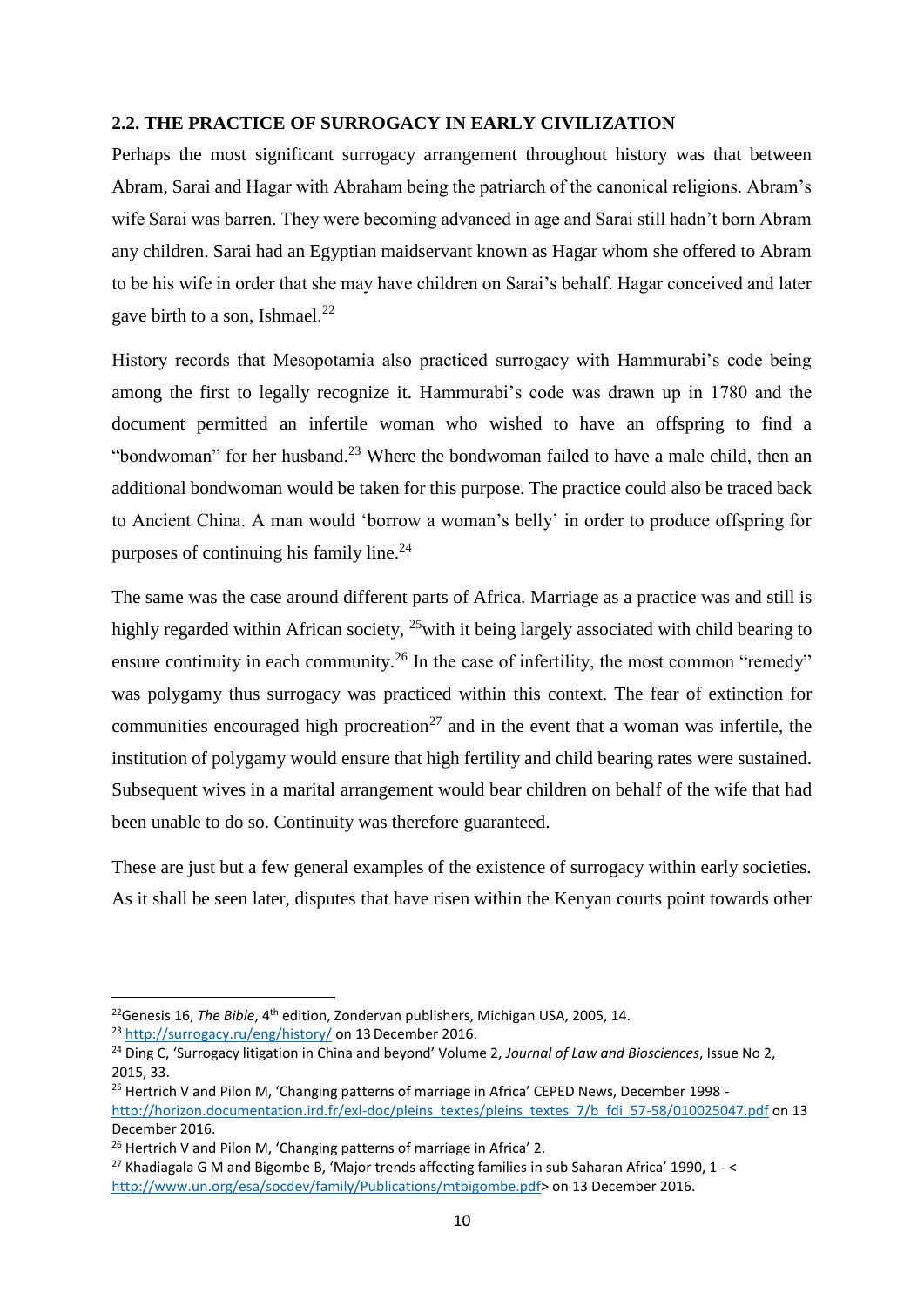"unusual" surrogacy arrangements that seemingly continue to exist within various Kenyan communities.

# <span id="page-17-0"></span>**2.3. LEGISLATIVE REGULATION OF SURROGACY IN THE UK, USA AND ISRAEL**

### <span id="page-17-1"></span>**2.3.1. THE UNITED KINGDOM**

Surrogacy in the UK wasn't publicised much until 1985 in the *Baby Cotton Case (Re C: A Minor)*. <sup>28</sup> The plaintiffs were a husband and wife who had been married for several years but had been unable to have children. In 1983, the husband contracted with an agency in America that found a surrogate to bear his child for a small fee. The surrogate was inseminated and shortly after she conceived. The child was born in a hospital in England on January of 1985 and was left by the birth mother in the care of the hospital until the plaintiffs collected her. The husband commenced proceedings to have the care and control of the child committed to him and his wife. The court found that the birth mother had voluntarily relinquished custody of her child. The plaintiffs appeared to be suitable parents for the child and both wanted her. The court therefore handed custody of the child to them.

Before this case was heard, the Warnock Committee had been established in 1982 to look into the ethical implications of developments in human reproduction.<sup>29</sup> Generally, the committee was charged with the responsibility to consider developments that had taken place and those likely to be seen in medicine and science with regard to human fertilization and embryology, to consider the policies and safeguards to be applied and to make the necessary recommendations.<sup>30</sup> The committee recognized that infertility had become a problem that seemed to be in the increase among many citizens in the UK. Members went ahead to propose various solutions aimed at alleviating infertility with surrogacy featuring as one such solution.

The committee established various circumstances under which surrogacy ought to be an option for the alleviation of infertility. $31$  These included:

- a) Cases of severe pelvic disease that couldn't be treated surgically.
- b) Where the intending mother had no uterus.

 $\overline{a}$ 

<sup>28</sup> *Baby Cotton Case (Re C: A Minor)* (1985), Family Law Court of the UK.

<sup>29</sup> Horsey K and Sheldon S, 'Still hazy after all these years: The law regulating surrogacy' *Medical Law Review*, Issue No 20, 2012, 69.

<sup>30</sup> Department of Health and Social Security, *Report of the Committee of Inquiry into Human Fertilisation and*  Embryology, July 1984, 4.

<sup>31</sup> Department of Health and Social Security, *Report of the Committee of Inquiry into Human Fertilisation and*  Embryology, 1.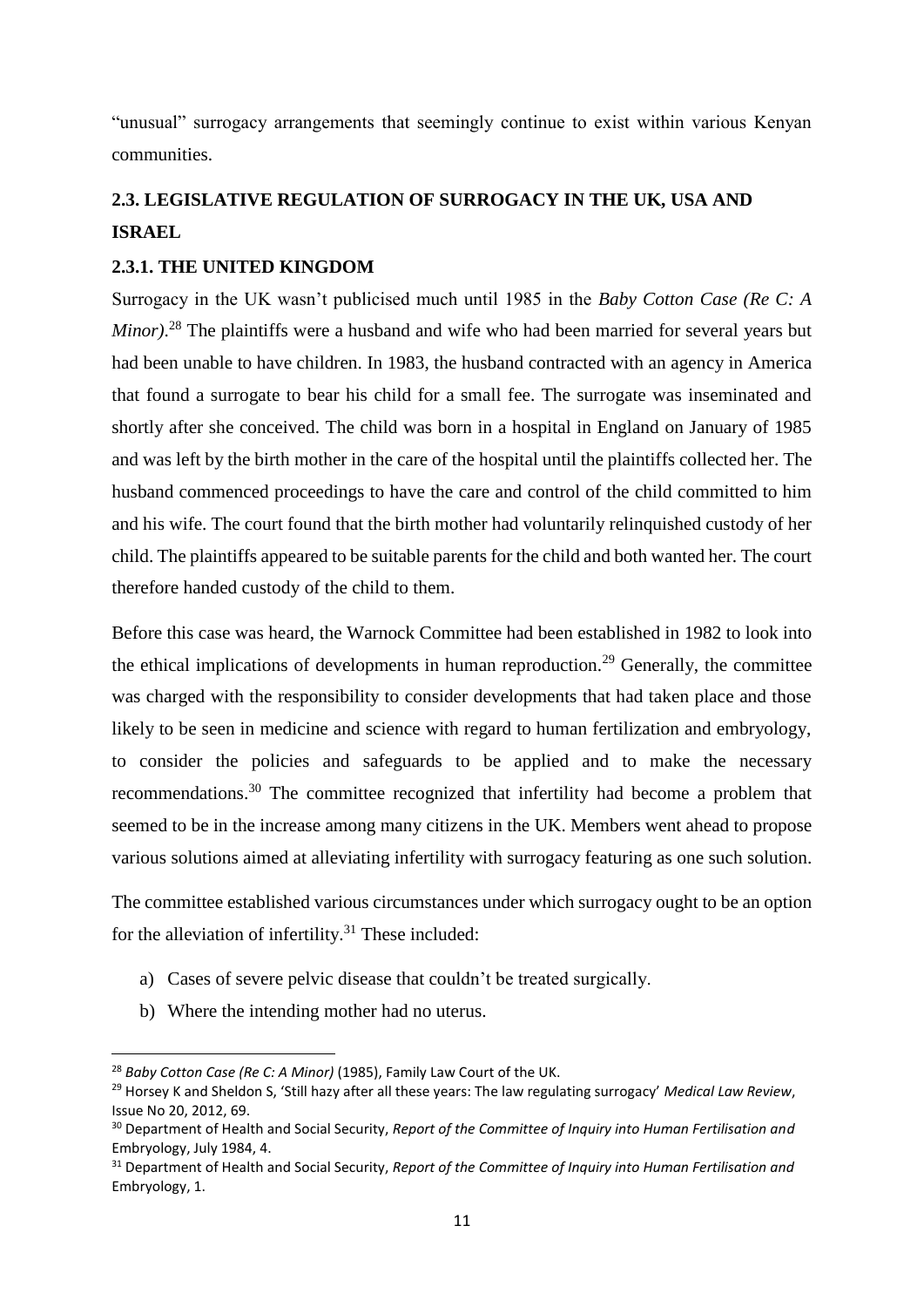- c) Where the intending parents had suffered repeated miscarriages.
- d) Where the intending mother stood to benefit more from the surrogacy arrangement although she may not have been infertile. E.g. she suffers from a condition that makes pregnancy medically undesirable.

The possibility of persons misusing the right to surrogacy for purposes of convenience was also raised. The committee took a firm approach noting that this was not only unethical but was also completely unacceptable.<sup>32</sup>

Surrogacy as a general practice wasn't rendered unlawful. It was also presumed that in majority of the cases, the terms and conditions made between parties to a surrogacy agreement would be kept. However, it would be unwise to ignore that there was a possibility that disputes could arise and such disputes were likely to present serious complications.<sup>33</sup> Worse yet, with regard to parenthood, it was clear that the position in surrogacy arrangements was less straightforward. The committee took the same approach as was adopted in relation to egg donation concerning the determination of motherhood, wherein, whomever gives birth to the child (for all purposes of the law) was to be regarded as the mother of the child.<sup>34</sup>

The greatest recommendation by the committee was for the introduction of legislation to ensure criminal liability is impugned against persons that may be party to surrogacy arrangements for the sole purpose of commercial benefit.<sup>35</sup> It was against this backdrop that the Surrogacy Arrangements Act of 1985 was enacted.

The Surrogacy Arrangements Act was a short Act whose provisions mainly covered the definition of a surrogate and surrogacy arrangement.<sup>36</sup> prohibited the negotiation of surrogacy arrangements on a commercial basis,  $37$  and identified the publication of any advertisements for purposes of surrogacy arrangements as criminal.<sup>38</sup> Lastly, it outlined the criminal sanctions for persons found guilty of any offences mentioned in the Act.<sup>39</sup> It was clear from the onset that

 $\overline{a}$ 

<sup>32</sup> Department of Health and Social Security, *Report of the Committee of Inquiry into Human Fertilisation and*  Embryology, 42.

<sup>33</sup> Department of Health and Social Security, *Report of the Committee of Inquiry into Human Fertilisation and*  Embryology, 45.

<sup>34</sup> Department of Health and Social Security, *Report of the Committee of Inquiry into Human Fertilisation and*  Embryology, 44.

<sup>35</sup> Department of Health and Social Security, *Report of the Committee of Inquiry into Human Fertilisation and*  Embryology, 46.

<sup>36</sup> Section 1, *Surrogacy Arrangements Act* (Chapter 49 of 1985).

<sup>37</sup> Section 2, *Surrogacy Arrangements Act* (Chapter 49 of 1985).

<sup>38</sup> Section 3, *Surrogacy Arrangements Act* (Chapter 49 of 1985).

<sup>39</sup> Section 4, *Surrogacy Arrangements Act* (Chapter 49 of 1985).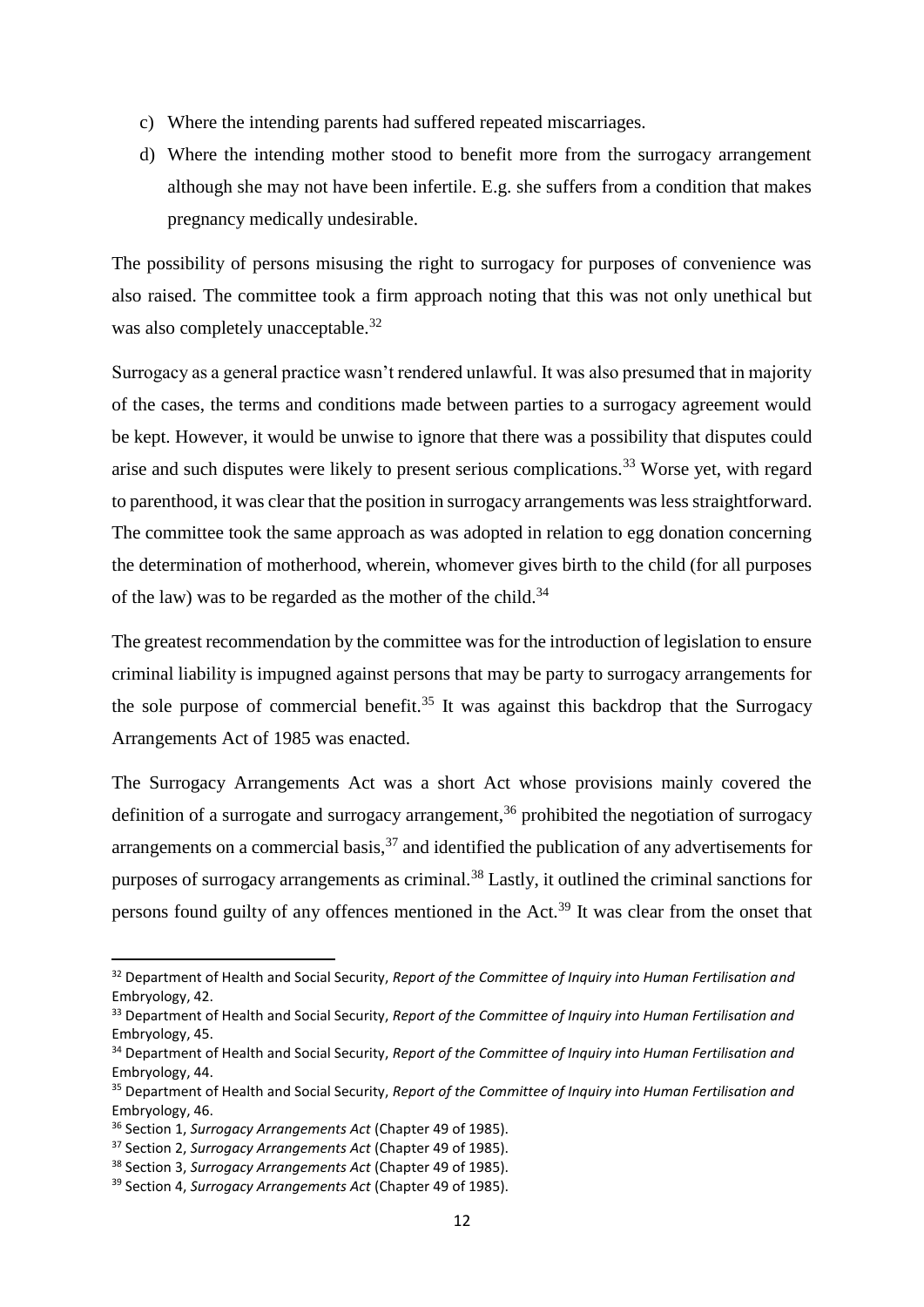this Act was insufficient and incapable of dealing with issues that could be foreseen to arise as the practice of surrogacy continued to expand throughout the UK.

The Human Fertilization and Embryology Act was enacted thereafter in 1990. The HFEA established the Human Fertilization and Embryology Authority whose function was to issue licenses to carry out treatment, storage and research concerning reproductive health<sup>40</sup> (among other things). The HFEA directly addressed questions on parentage under sections 27 and 28. In describing the "mother" section  $27<sup>41</sup>$  states:

*The woman who is carrying or has carried a child as a result of the placing in her of an embryo or sperm and eggs, or artificial insemination, and no other woman, is to be treated as the mother of the child.*

Section  $28^{42}$  in describing a "father" in such an arrangement suggests:

*Where a woman carries a child as a result of the placing in her of an embryo or sperm and eggs or artificial insemination –*

- *a) If she is party to a marriage at the time the embryo was placed in her or she was artificially inseminated and,*
- *b) The creation of the embryo carried by her wasn't brought about with the sperm of the other party to the marriage,*

*The other party to the marriage shall be treated as the father of the child unless it is shown that he didn't consent to the placing of the embryo in her.*

The Act proceeds to say that once fatherhood has been established under these conditions no other person may be treated as the father of the child in question. Section 30 of HFEA set up parental orders<sup>43</sup> and clearly outlines who may obtain them, under what conditions a parental order may be sought and the procedure to be followed to acquire one.

The HFEA underwent its first review in 1997 this review being spearheaded by Professor Margaret Brazier. The main issues for determination by the Brazier Review<sup>44</sup> were:

1. Whether surrogate mothers should be allowed to receive payment.

<sup>1</sup> <sup>40</sup> Section 5, *Human Fertilisation and Embryology Act* (Chapter 37 of 1990).

<sup>41</sup> Section 27, *Surrogacy Arrangements Act* (Chapter 49 of 1985).

<sup>42</sup> Section 28, *Surrogacy Arrangements Act* (Chapter 49 of 1985).

<sup>43</sup> Section 30, *Surrogacy Arrangements Act* (Chapter 49 of 1985).

<sup>44</sup> <http://www.publications.parliament.uk/pa/cm200405/cmselect/cmsctech/7/709.htm> on 19 December 2016.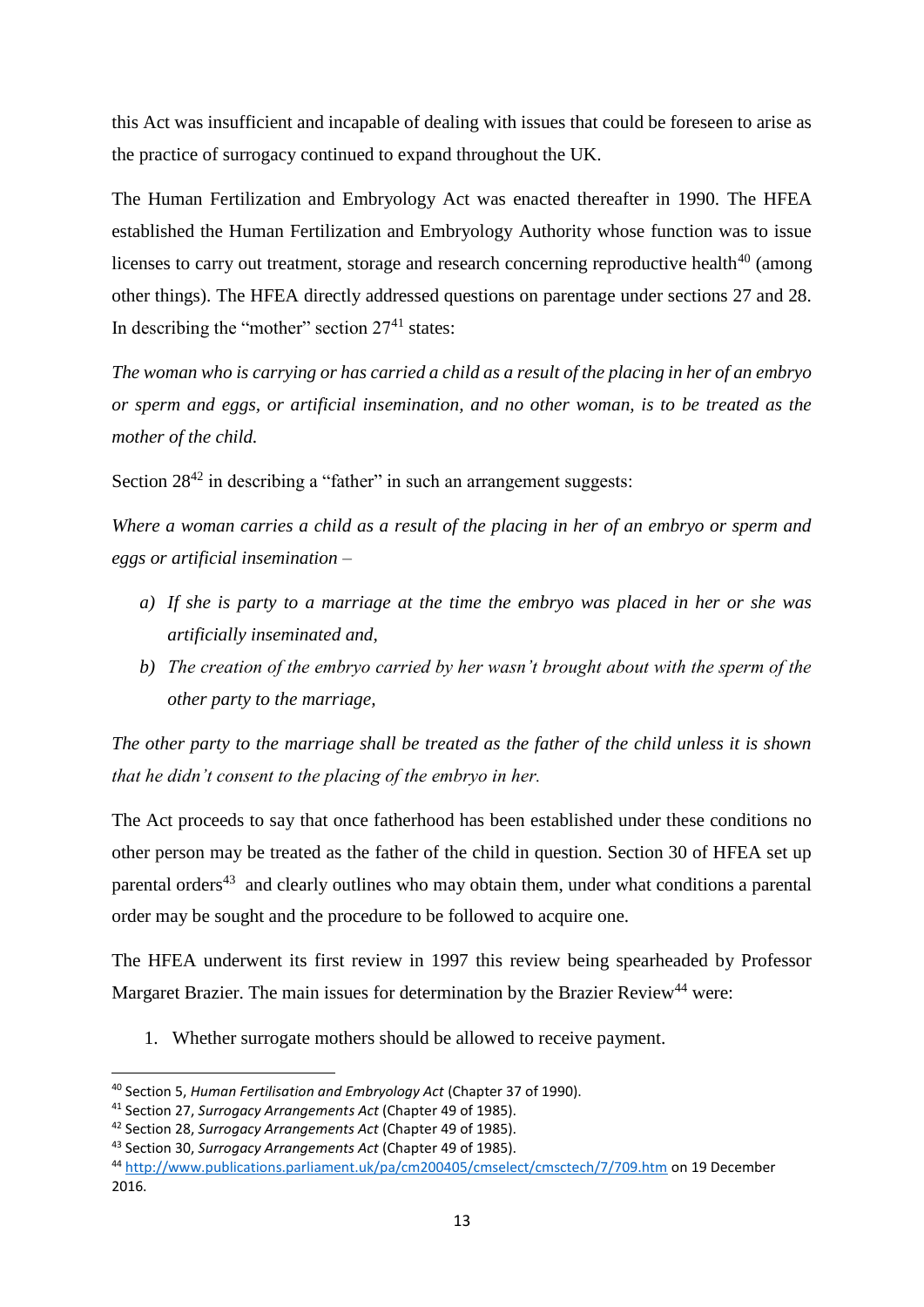- 2. Whether a special agency should be established to oversee and regulate surrogacy arrangements.
- 3. Whether the findings concerning these issues would require that existing legislation needs to change to pave way for new legislation.

The Brazier Review concluded its report and made recommendations majority of which were not implemented. What came out clearly was that the HFEA was still inadequate when it came to substantively covering matters on surrogacy. This paved the way for yet another review process between 2004 and 2007.

One of the major discussions surrounding the 2004-2007 review process was the question regarding the enlargement of the scope of legal parenthood in an attempt to include same sex couples, persons in civil unions and other "non-traditional" partnerships.<sup>45</sup> Ultimately the review process paid off and the 1990 HFEA was replaced by the 2008 Act. Questions on legal parenthood are addressed in sections 33 to 47. Even though the notion of legal parenthood has been expanded, the Act's approach to the question of motherhood remains the same as that contained within the 1990 Act.<sup>46</sup>

## <span id="page-20-0"></span>**2.3.2. THE USA**

 $\overline{a}$ 

The first case to draw attention to the surrogacy debate in the USA was *Re Baby M<sup>47</sup>* decided in 1988 by the New Jersey Supreme Court. William and Elizabeth Stern were a couple living in New Jersey that had been unable to have a child owing to Elizabeth's infertility. Mr. Stern and Mary Beth Whitehead entered into a surrogacy contract which Mr Richard Whitehead (Mary Beth's husband) consented to.

Mrs. Whitehead was to be impregnated through artificial insemination using Mr Stern's sperm. She would then carry the pregnancy to term, deliver the baby and thereafter terminate her maternal rights to enable Mrs Stern to adopt the child. Mr Stern was to pay Mrs Whitehead  $$10,000$  once the baby was born and delivered to him. On March  $27<sup>th</sup> 1986$ , Baby M was born.

<sup>45</sup> Department of Health, *Review of the Human Fertilisation and Embryology Act: Proposals for Revised Legislation (including the establishment of the Regulatory Authority for Tissue and Embryos)*, December 2006, 20.

<sup>46</sup> Section 33, *Human Fertilisation and Embryology Act* (Chapter 22 of 2008).

<sup>47</sup> *Re Baby M* (1988), Supreme Court of New Jersey.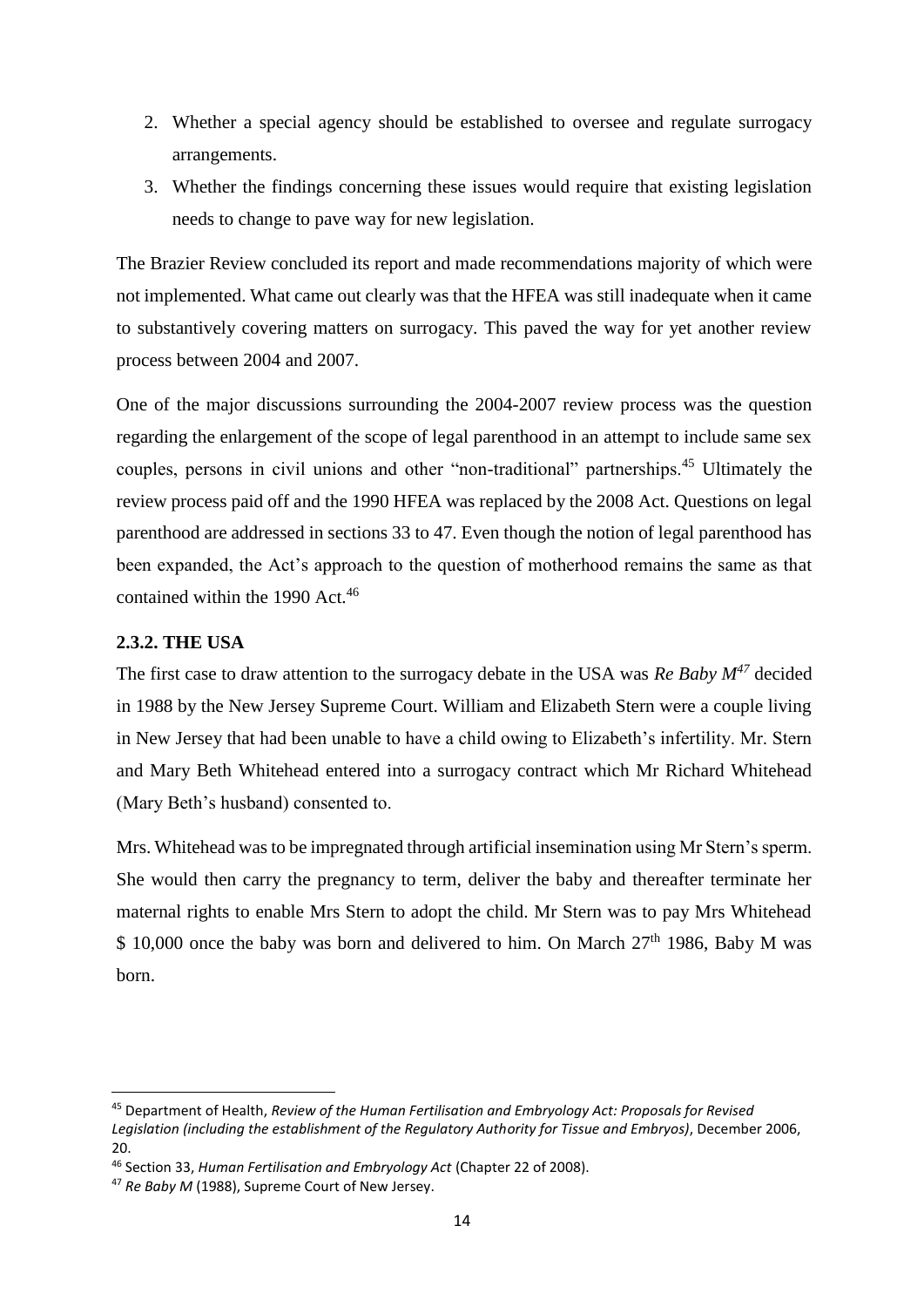Having no intention to disclose to hospital officials the existence of the surrogacy arrangement, Mr and Mrs Whitehead assumed the position of the child's legal parents. Her birth certificate indicated the same and she was given the name Sara Elizabeth Whitehead.

Shortly after the baby was born, Mrs Whitehead realized that she couldn't part with the child. When the Stern's visited her and the baby at the hospital it was alleged that she seemed to convey the same. Nevertheless, on March  $30<sup>th</sup>$  she handed over the baby. The next day, she returned to the Stern's residence where she told them that she couldn't live without her baby. She requested to have the child only for a week after which she would surrender her. This didn't happen. In fact the child was not returned until four months later after being forcibly taken from the Whiteheads. The bulk of the issue discussed by the court was hinged on determining which parenting arrangement was most compatible with the child's best interest.

The Supreme Court found that statutes in New Jersey that determined maternity or paternity were to be applied. Therefore, where the surrogate was both the genetic and birth mother, she was the child's sole legal mother. As a result, an agreement requiring a surrogate to relinquish her maternal rights to the intended mother were deemed to be unenforceable and contrary to public policy.

In the USA, surrogacy is governed at the state level thus it is an area of law largely regulated by federal governments. In response to the Baby M case, a number of state legislatures passed laws that prohibited surrogacy altogether, in an attempt to ensure that a similar scenario wouldn't occur again.<sup>48</sup> Surrogacy contracts were rendered void and considered a violation of public policy. Arizona, New York and Michigan led the way with New York not only prohibiting surrogacy but also adding a "no compensation" provision. Columbia and Washington DC followed, the latter went a step further by criminalizing any kind of surrogacy agreement altogether.<sup>49</sup>

A study carried out by Columbia law school sought to analyse the status of state surrogacy laws and policies as of May 2016. Evidently, the results of the report point towards a diverse approach to this subject matter. However, the general trend has been towards legalization. States such as New York, New Jersey, Michigan and Indiana still expressly prohibit the practice.<sup>50</sup> Despite the prohibitions, discussions appeared to be underway in New York in

<sup>48</sup> Hinson D S and McBrien M, 'Surrogacy across America' Volume 34, *Family Advocate*, Issue No 2, 2011, 32. <sup>49</sup> Hinson D S and McBrien M, 'Surrogacy across America' 33.

<sup>50</sup> Columbia Law School Sexuality and Gender Law Clinic, *Surrogacy Law and Policy in the US: A National Conversation informed by Law Making*, 2016, 9.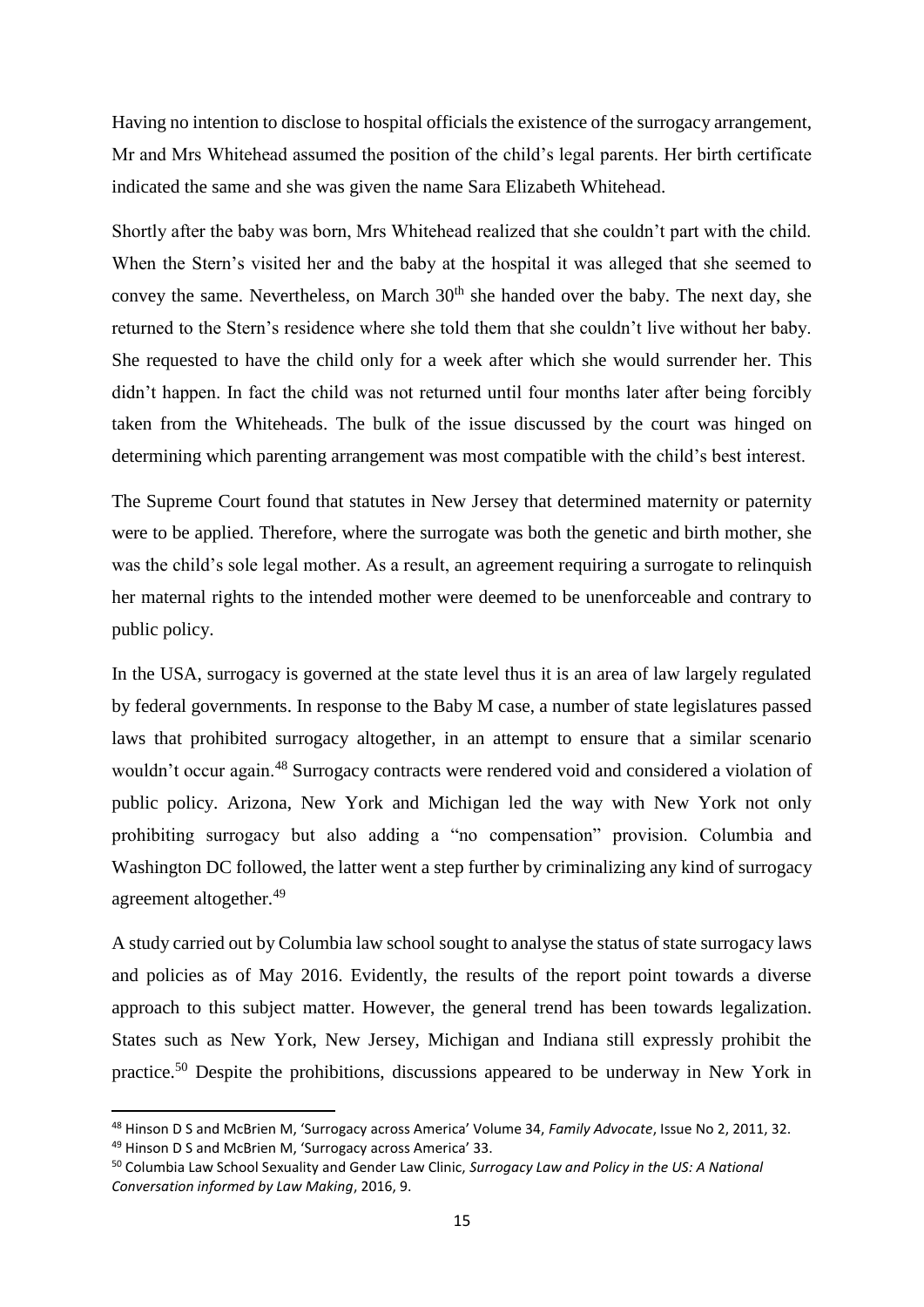particular concerning lifting the ban. There has been a proposed Child-Parent Security Act that if passed would see surrogacy become legal in New York. Various other states haven't fully legalized surrogacy. Seemingly, the states with the most progressive laws are California, Florida and Virginia.<sup>51</sup>

In California, surrogacy is governed by the Uniform Parentage Act. This Act was first enacted in 1973 to address the status of children born out of wedlock<sup>52</sup> but has since evolved to cover conceptions and births that have occurred as a result of assisted human reproductive methods. With regard to parent-child relationships, the UPA states that:

*The parent and child relationship may be established as follows:*

*a) Between a child and the natural mother, it may be established by proof of her having given birth to the child.<sup>53</sup>*

In the case of assisted reproduction, the UPA makes a clear distinction between a gestational carrier and the intended parents. It defines a 'gestational carrier' as:

*A woman who is not an intended parent and who agrees to gestate an embryo that is genetically unrelated to her pursuant to an assisted reproductive agreement.<sup>54</sup>*

On the other hand an 'intended parent' has been defined as:

*An individual, married or unmarried, who manifests the intent to be legally bound as the parent of a child resulting from assisted reproduction.<sup>55</sup>*

In a general sense, the UPA's distinction of the gestational carrier and intended parent shows the state's appreciation of the fact that motherhood cannot only be determined on the basis of gestation. Doing so would not only risk the best interest of the child but would also infringe on the parties' rights to reproductive treatment. As shall be discussed in subsequent sections of this paper, the UPA has prescribed procedures that make it possible for the intended parents to be recognized as the legal parents of a child born out of a surrogacy arrangement.

<sup>51</sup> Columbia Law School Sexuality and Gender Law Clinic, *Surrogacy Law and Policy in the US: A National Conversation informed by Law Making,* 10.

<sup>52</sup> National Conference of Commissioners on Uniform State Laws, *Drafting Committee to Revise the Uniform Parentage Act*, 2003, 1.

<sup>53</sup> Section 7610, *California Family Code*[, http://codes.findlaw.com/ca/family-code/fam-sect-7610.html](http://codes.findlaw.com/ca/family-code/fam-sect-7610.html) on 27 December 2016.

<sup>54</sup> Section 7960, *California Family Code*, - <http://codes.findlaw.com/ca/family-code/fam-sect-7960.html> on 27 December 2016.

<sup>55</sup> Section 7960, *California Family Code.*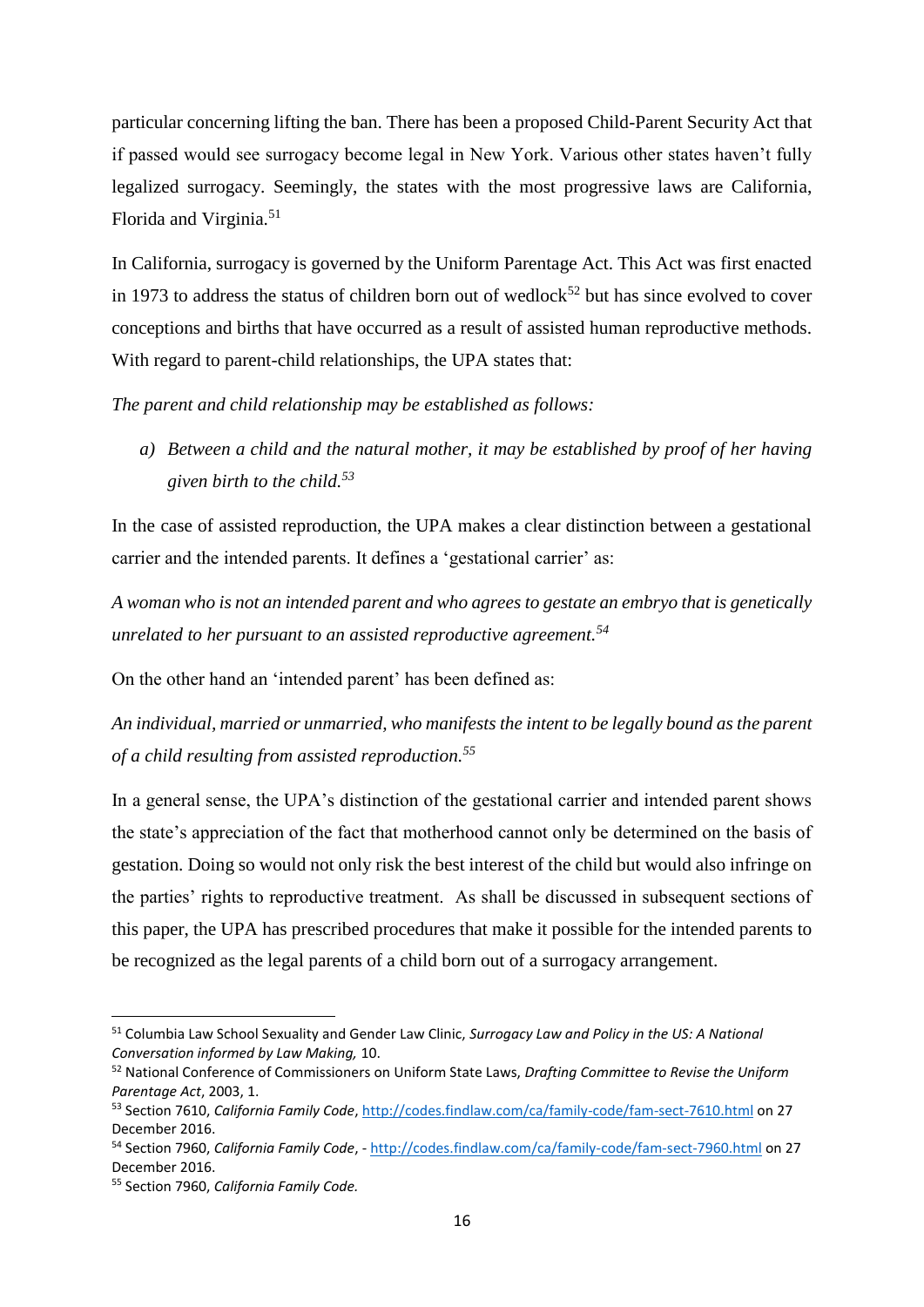In Florida, issues on determination of parentage fall within the statute on domestic relations. It states:

*Except in the case of gestational surrogacy, any child born within wedlock who has been conceived by the means of artificial or in vitro insemination is irrebuttably presumed to be the child of the husband and wife, provided that both husband and wife have consented in writing to the artificial or in vitro insemination.<sup>56</sup>*

Prima facie, this could be taken to mean that the presumption of motherhood on account of gestation is a rebuttable one in cases where the conception was effected through gestational surrogacy.

Last is Virginia's Code on the Status of Children of Assisted Conception. It states that:

*…The parentage of any child resulting from the performance of assisted conception can be determined as follows:*

*1) The gestational mother of a child is the child's mother.<sup>57</sup>*

Further determination of parenthood is based on the status of the contract that was in place between the intending parents and the surrogate. Where the contract was court approved then intended parents assume legal parenthood.<sup>58</sup> However, where the contract was not approved by the court the gestational mother will be recognized as the child's legal parent unless the intended mother is a genetic parent.<sup>59</sup>

From the foregoing, one can conclude that USA legislation neither favours gestational nor genetic parenthood.

## <span id="page-23-0"></span>**2.3.3. ISRAEL**

1

Israeli society places great emphasis on the family. The Jewish command "be fruitful and multiply" together with the occurrence of the Holocaust has contributed to the notion that child

<sup>56</sup> Chapter 742, *Florida Statutes on Domestic Relations* -

<https://www.flsenate.gov/Laws/Statutes/2015/Chapter742/All> on 28 December 2016.

<sup>57</sup> Section 20-158, *Code of Virginia* - <http://law.lis.virginia.gov/vacode/title20/chapter9/section20-158/> on 28 December.

<sup>58</sup> Section 20-158, *Code of Virginia*.

<sup>59</sup> Section 20-158, *Code of Virginia*.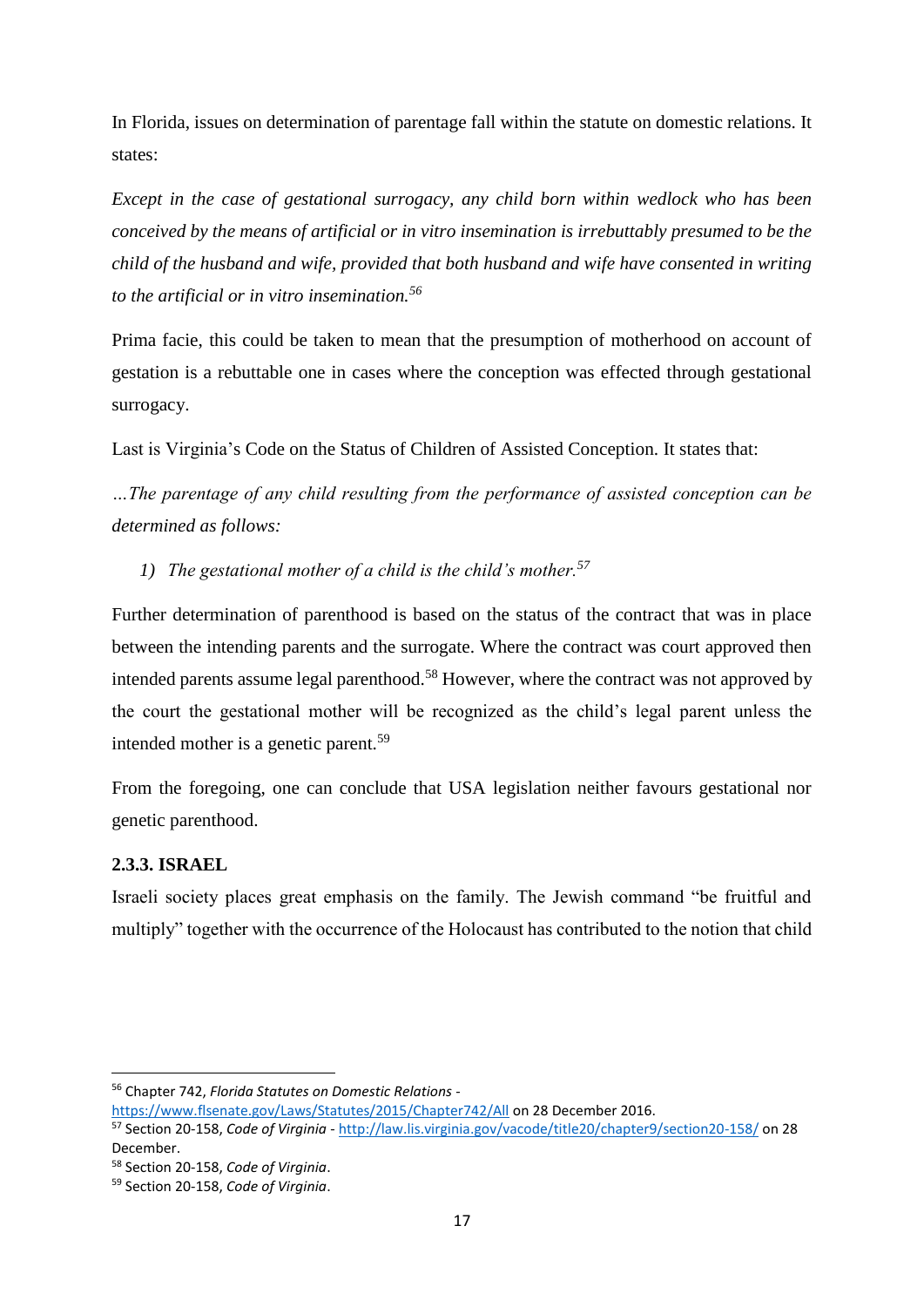bearing is a major contribution to national growth and development, if only to ensure continuity of the Jewish people. $60$ 

The aftermath of the Baby M case was not only felt in the USA but also in Israel. The Israeli government went ahead to install public health regulations that explicitly banned surrogacy.<sup>61</sup> Shortly after, cases emerged concerning surrogacy arrangements that made it necessary for the Israeli Parliament to put together a law that would govern surrogacy.

*Nachmani v Nachmani<sup>62</sup>* was one such case that created the push for surrogacy legislation. Mr and Mrs Nahmani were married in 1984. They underwent fertility treatment three years later, a time during which Mrs Nahmani was diagnosed with uterine cancer. She had to have her womb surgically removed. When she recovered from surgery, the couple wished to undergo IVF treatment and have Mrs Nahmani's eggs fertilised by Mr Nahmani's sperm and subsequently transplanted into a surrogate mother's uterus. Surrogacy was not legal at the time in Israel thus the couple opted to appeal to the Supreme Court of Israel and in 1991 they were granted the right to undergo IVF treatment within the public healthcare system.

Mrs Nachmani planned to meet with a surrogate in the US but just before the trip her husband left her for another woman. By this time, the couple had undergone several treatment cycles and had generated 11 fertilised eggs that were cryopreserved. In May of 1992, Mr Nahmani wrote to both the clinics in Israel and Los Angeles withdrawing his consent. The case proceeded to various courts and the decision was appealed several times with Mrs Nahmani claiming that she had a right to have the procedure carried out since this was the only way she could possibly become a mother.

By this time, a public committee had been set up by the Ministry of Health and Justice in Israel charge with the responsibility of preparing a proposal for legislation on in vitro fertilisation and surrogacy arrangements. There was also an outcry from Israeli citizens and in 1995, 25 couples petitioned the High Court to have the ban on surrogacy lifted. Thus in 1996, the Law of Agreements for the Carrying of Foetuses (hereinafter referred to as the Surrogate Agreements Law) was born. $63$ 

 $\overline{a}$ 

<sup>&</sup>lt;sup>60</sup> Birenbaum-Carmeli D, 'Contested Surrogacy and the Gender Order: An Israeli Case Study' Volume 3, *Journalof Middle East Women's* Studies, Issue No 3, 2007, 25.

<sup>61</sup> Tovino S A, 'Book Review: The Birth of Surrogacy in Israel' Volume 21, *Journal of Law and* Religion, 2005, 256.

<sup>62</sup> *Nachmani v Nachmani* (1996) Israeli Supreme Court.

<sup>63</sup> Teman E, 'Technological Fragmentation and Women's Empowerment: Surrogate Motherhood in Israel' Volume 29, *Women's Studies Quarterly*, Issue 3, 2001, 11.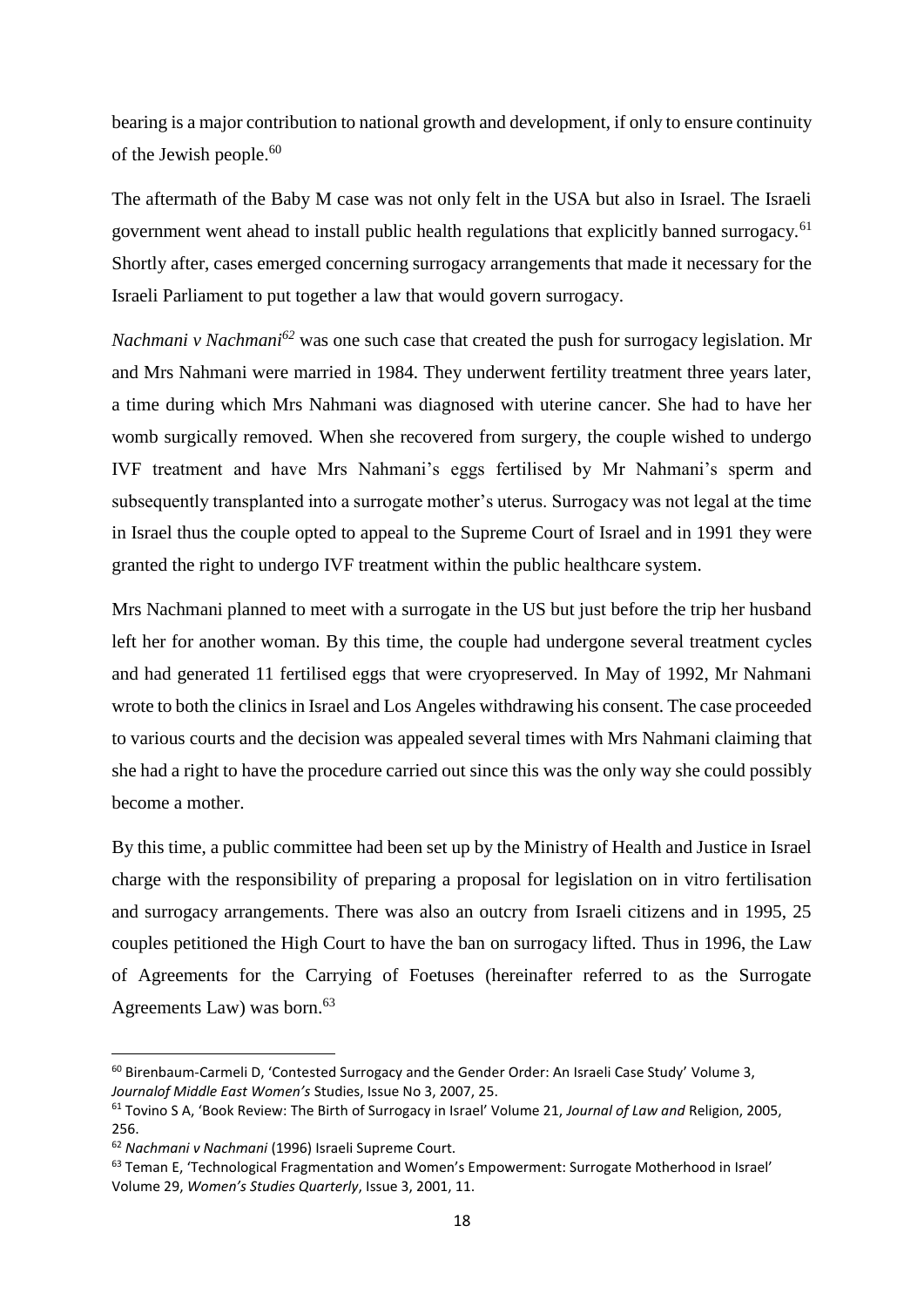The law in Israel provides that full surrogacy is only permissible in cases where both male and female gametes come from the commissioning parents who ideally must be a married couple. However, before the birth of the child, Israeli social workers are involved in order to transfer parentage to the intended couple through adoption.<sup>64</sup> The stance in Israel is almost similar to that in the USA. Both genetic and gestational parentage are recognized. What differs are the processes by which parenthood is transferred.

<sup>64</sup> Benshushan A and Schenker J G, 'Legitimising Surrogacy in Israel' Volume 12, *European Society for Human Reproduction and Embryology*, Issue 8, 1997, 1832.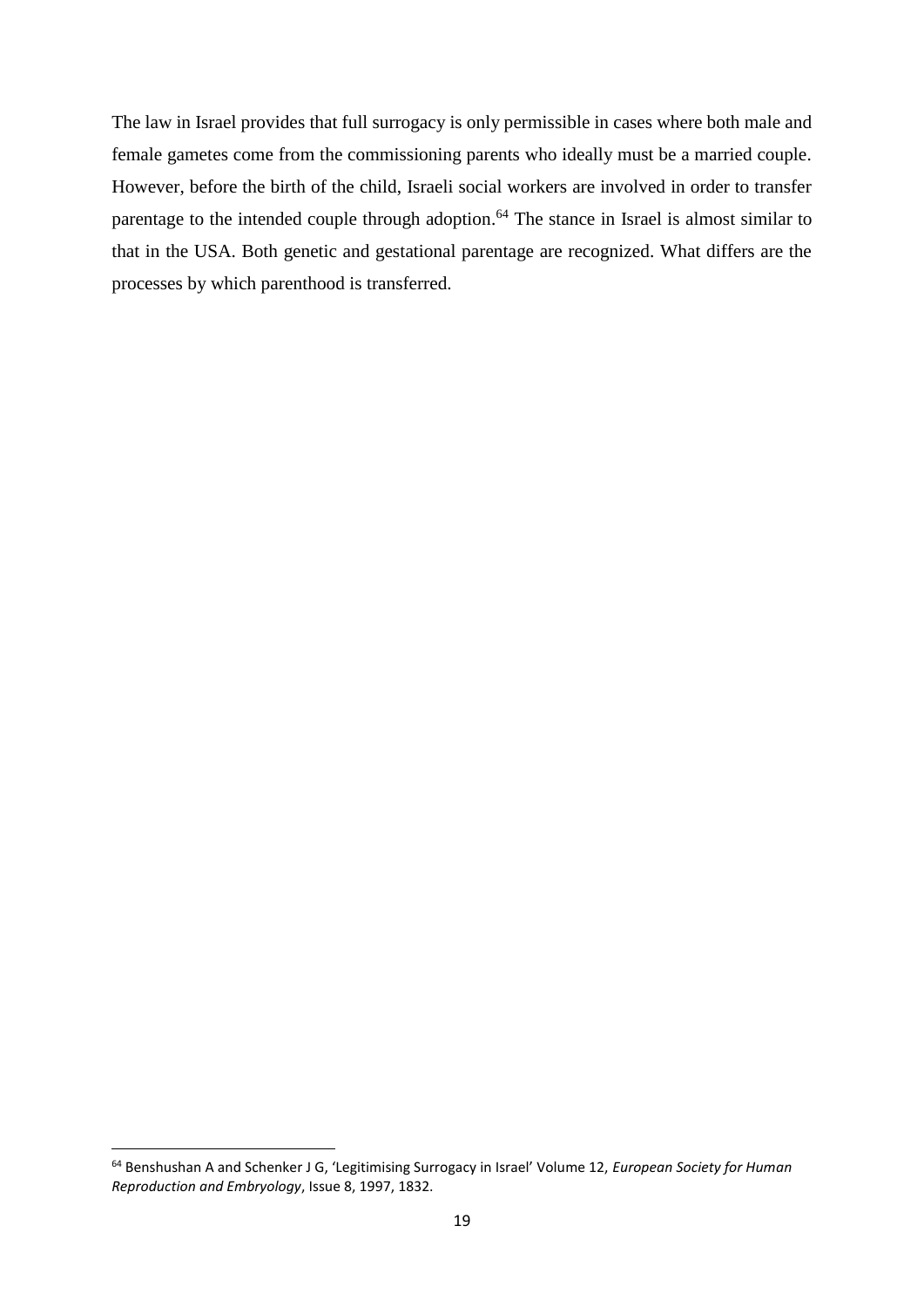#### **CHAPTER 3**

<span id="page-26-0"></span>The general position in the previous chapter points towards the acknowledgment of both genetic and gestational functions of mothers. Throughout history, the duty of a mother to endure pregnancy, deliver her child and ultimately raise him/her weren't viewed as independent. The emergence of surrogacy saw the separation of these functions, all of which are of importance to the development of a child from the time of conception. Although biology and genetic links are important in the determination of motherhood, the process of pregnancy and delivery are also worth acknowledging and safeguarding by legal means.

While America and Israel recognize the intended parents as those with a rightful claim over the parentage of a child born out of a surrogacy arrangement, their governments have still deemed it necessary to put in place processes that will confer legal parentage that are recognizable and open to protection by the state. This chapter will embark on a comparative analysis of the three jurisdictions (the UK, USA and Israel) and the manner in which they have approached the regulation of surrogacy so as to uphold their state's definition of motherhood while giving it legal basis. This will be looked at in two limbs:

- a) The validity and recognition of surrogacy contracts as well as the rights and duties/obligations that accrue to both the surrogate and the intending parents based on the contracts and statute.
- b) The use of pre-birth or parental orders to formally recognize the genetic mother as opposed to the surrogate/gestational carrier.

#### <span id="page-26-1"></span>**3.1. SURROGACY CONTRACTS/AGREEMENTS**

Contract law generally concerns obligations that people owe to others as a result of the relations and transactions in which they became involved. The obligations are usually self-imposed.<sup>65</sup> Broadly speaking, the need for contract law could be justified by two major reasons; first, to facilitate the making and performing of deferred exchanges (ensuring the protection of economic interests in most cases). The second is a moral theory that primarily focuses on the rights and duties of individual contracting parties. Remedies offered under contract law correct any injustices that are likely occur as a result of one party's default on their obligations.<sup>66</sup> The contract making process undergoes various stages and involves the meeting of minds to agree on certain terms and conditions that may be express or implied but remain essential to the

<sup>65</sup> Smith A S, *Atiya's Introduction to the Law of Contract*, Edition 6, Oxford University Press, New York, 2005, 1.

<sup>66</sup> Smith A S, *Atiya's Introduction to the Law of Contract,* 2.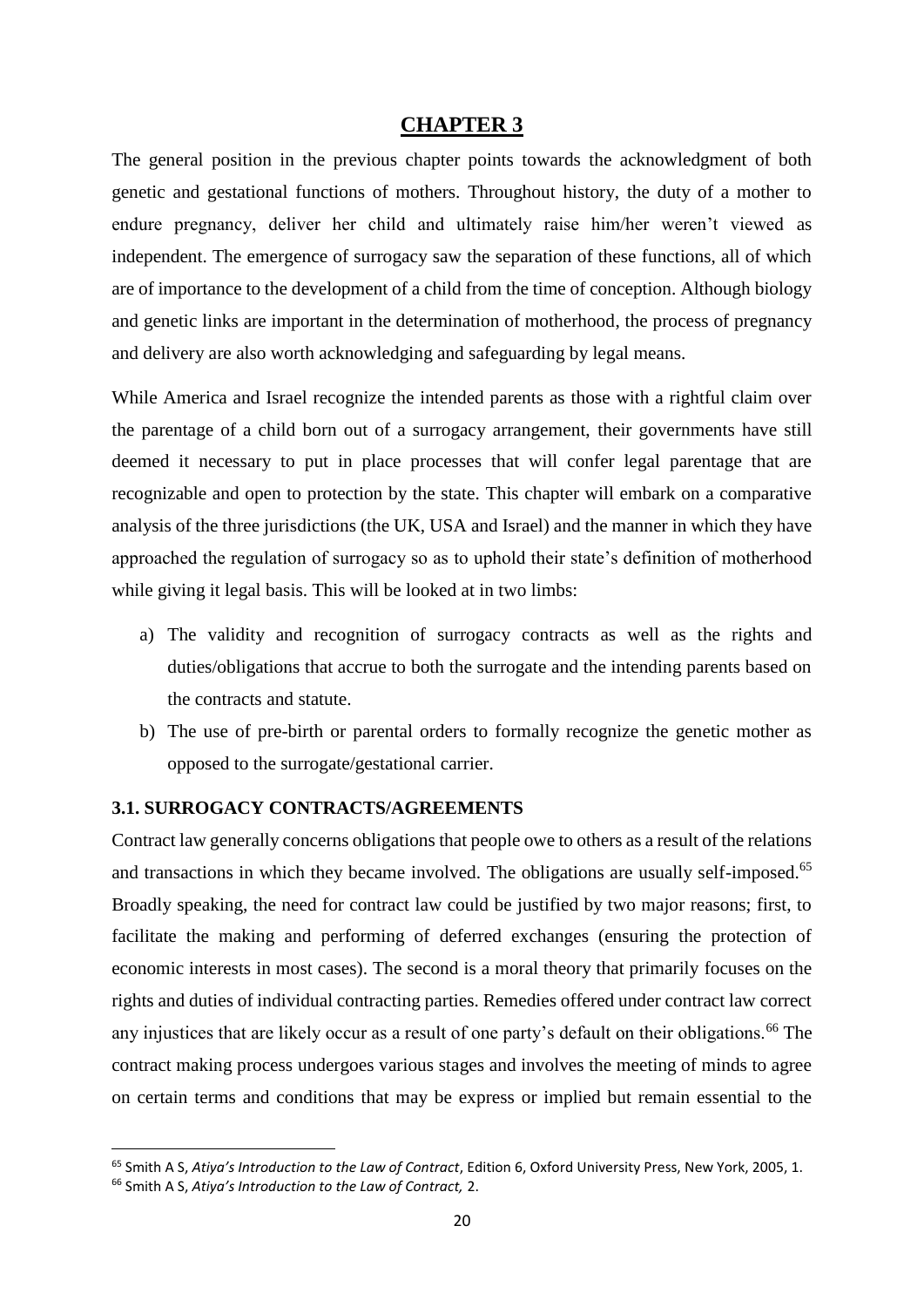performance of the contract. In most cases, contractual terms are the basis of disputes between parties to a contract.<sup>67</sup>

Based on this assertion, it is evident why Israel and the United States chose the contractual model for regulating surrogacy contracts. Enforcement of contracts is relatively easier where the parties have expressly stated their intentions. In the case of surrogacy, informal agreements have proven problematic to enforce in instances where either party has breached its obligations.

In the UK, the HFEA doesn't make direct reference to surrogacy contracts/agreements. However, it sets up the Human Fertilization and Embryology Authority which has been given the mandate to grant licenses to specific institutions and medical facilities for the use and storage of gametes intended for assisted reproductive processes.<sup>68</sup> It would appear that the only stamp of validity for any surrogacy agreement is in its being undertaken at a licensed facility. This approach has been taken since the HFEA makes it clear that the gestational carrier (the surrogate) is still legally recognized as the mother of the child whether she is genetically related to the child or not<sup>69</sup> until a parental order has been obtained.

American states are different altogether. Statutes expressly state their recognition of surrogacy contracts and go ahead to outline basic terms and conditions that must be adhered to prior to the making of the contract or those that are paramount to ensuring that the contract will be deemed valid if an issue was brought before a court of law. Florida's statute<sup>70</sup> states:

- *1) Prior to engaging in gestational surrogacy, a binding and enforceable gestational surrogacy contract shall be made between the commissioning couple and the gestational surrogate. A contract for gestational surrogacy shall not be binding and enforceable unless the gestational surrogate is 18 years of age or older and the commissioning couple are legally married and are both 18 years of age or older.*
- *2) The commissioning couple shall enter into a contract with a gestational surrogate only when, within reasonable medical certainty as determined by a licensed physician:*
	- *a) The commissioning mother cannot physically gestate a pregnancy to term;*
	- *b) The gestation will cause a risk to the physical health of the commissioning mother; or*

 $\overline{a}$ 

<sup>70</sup> Section 742.15, *Florida Statutes on Domestic Relations*, -

<sup>67</sup> Smith A S, *Atiya's Introduction to the Law of Contract,* 35.

<sup>68</sup> Section 5, *Human Fertilisation and Embryology Act* (Chapter 22 of 2008).

<sup>69</sup> Section 33, *Human Fertilisation and Embryology Act* (Chapter 22 of 2008).

<https://www.flsenate.gov/Laws/Statutes/2015/Chapter742/All> on 29 December.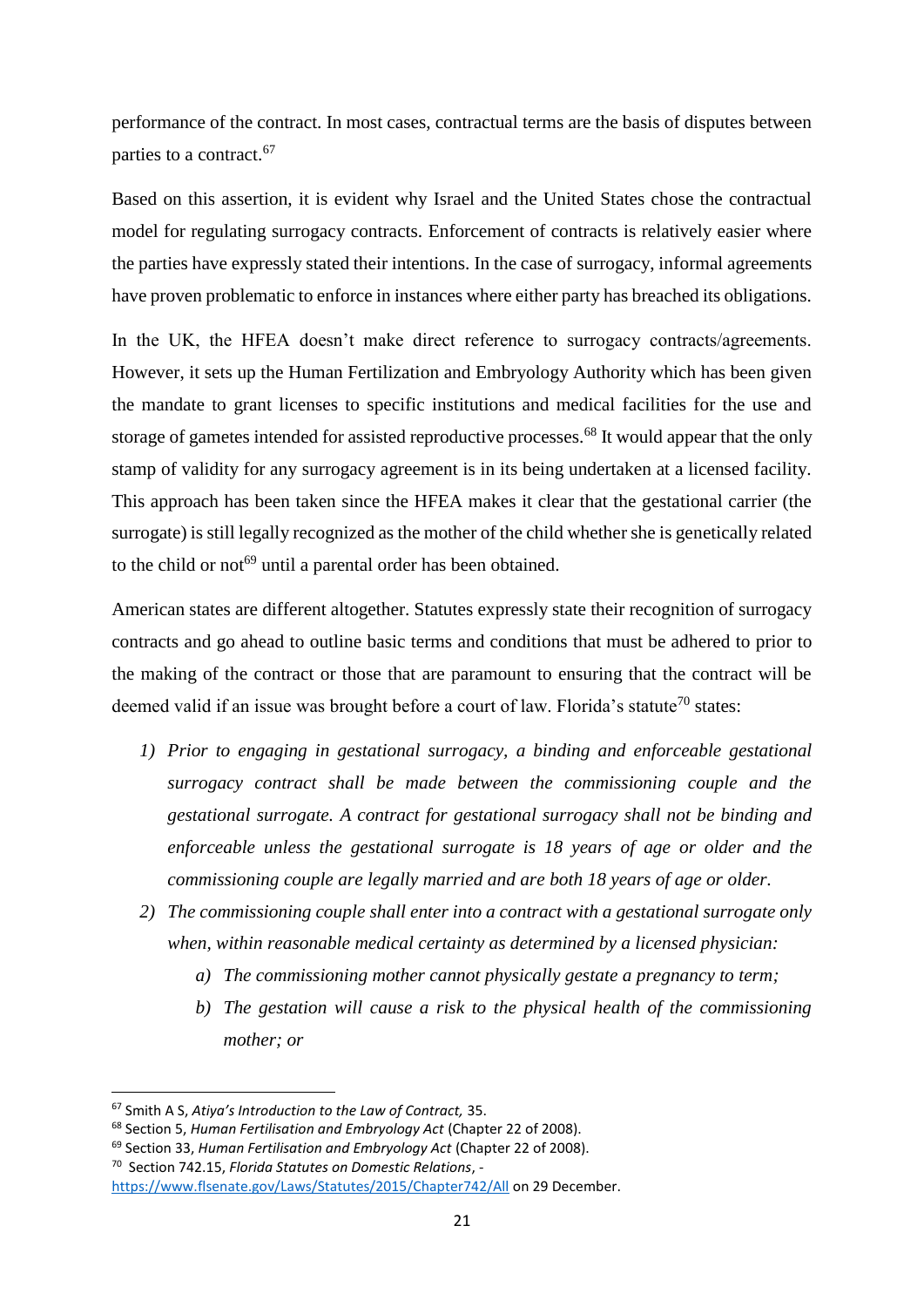- *c) The gestation will cause a risk to the health of the foetus.*
- *3) A gestational surrogacy contract must include the following provisions:*
	- *a) The commissioning couple agrees that the gestational surrogate shall be the sole source of consent with respect to clinical intervention and management of the pregnancy*
	- *b) The gestational surrogate agrees to submit to reasonable medical evaluation and treatment and to adhere to reasonable medical instructions about her prenatal health.*
	- *c) Except as provided in (e) the surrogate agrees to relinquish any parental rights upon the child's birth and to proceed with the necessary judicial proceedings.*
	- *d) Except as provided in (e) the commissioning couple agrees to accept custody of and to assume full parental rights and responsibilities for the child immediately upon the child's birth, regardless of any impairment of the child.*
	- *e) The gestational surrogate agrees to assume parental rights and responsibilities for the child born to her if it is determined that neither member of the commissioning couple is the genetic parent of the child.*
- *4) As part of the contract, the commissioning couple may agree to pay only reasonable living, legal, medical, psychological, and psychiatric expenses of the gestational surrogate that are directly related to prenatal, intrapartal, and postpartal periods.*

California's code refers to surrogacy contracts as assisted reproduction agreements for gestational carriers. Each agreement is required to have details including but not limited to the date on which the agreement was executed, the persons from whom the gametes originated unless they are anonymous and the identity of the intended parents.<sup>71</sup> Furthermore, it requires that it is made in writing and that prior to the execution of the agreement, both the surrogate and the intended parents must be represented by separate legal counsel.<sup>72</sup> The agreement must be executed by the parties and their signatures notarized or duly witnessed.<sup>73</sup> Until all these requirements are met, no procedure for treatment may commence.<sup>74</sup> Finally, the agreement is to be presented before a superior court after which it will be taken as evidence rebutting any presumption that the gestational carrier and her spouse are the legal parents of the child born.<sup>75</sup>

<sup>71</sup> Section 7962 (a), *California Family Code* - <http://codes.findlaw.com/ca/family-code/fam-sect-7962.html> on 2 January 2017.

<sup>72</sup> Section 7962 (b), *California Family Code*.

<sup>73</sup> Section 7962 (c), *California Family Code.*

<sup>74</sup> Section 7962 (d), *California Family Code.*

<sup>75</sup> Section 7962 (f) (2), *California Family Code*.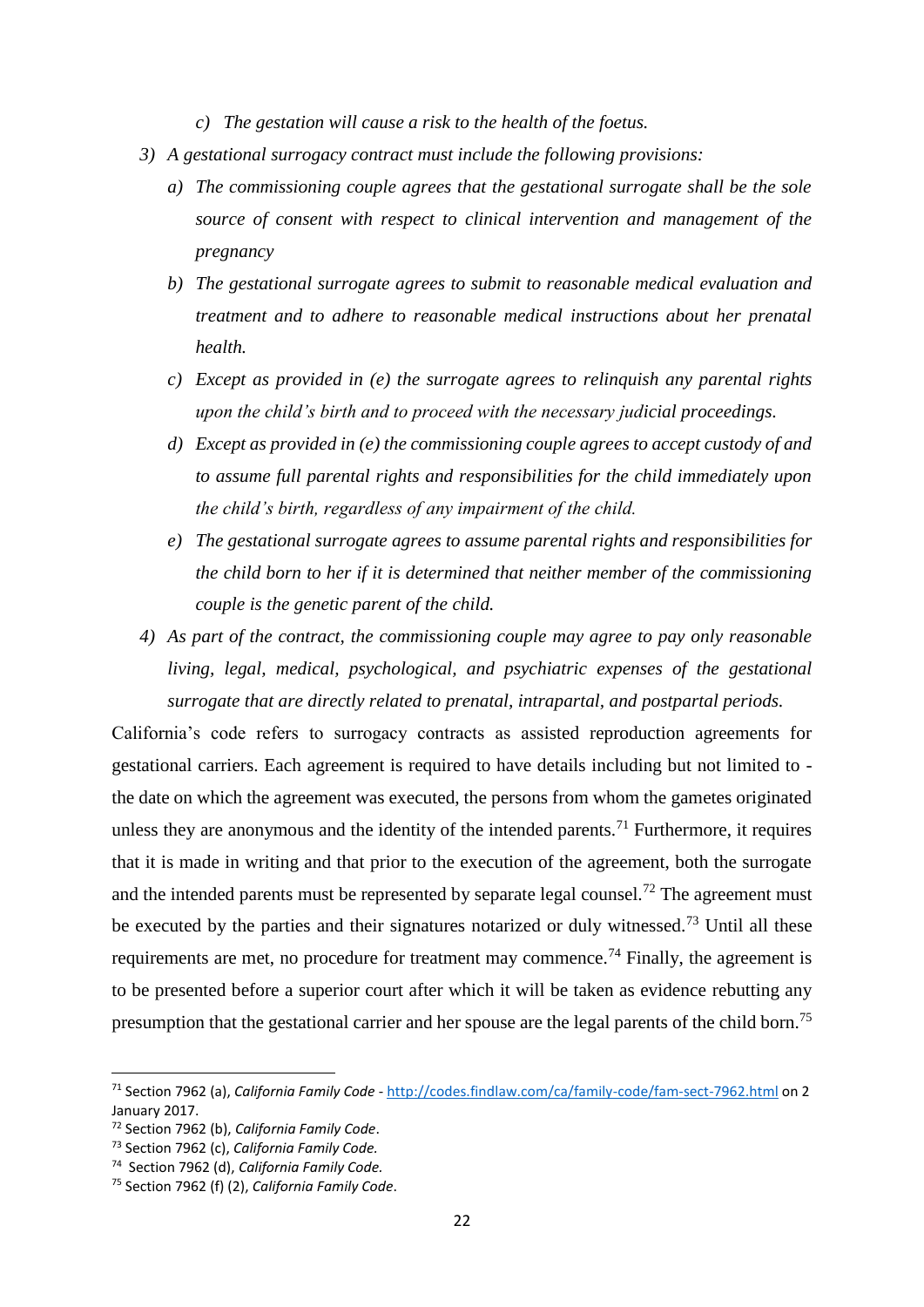Thus, the existence of a court approved contract is proof that the legal parents are in fact the intended parents.

Virginia's code also adopts the use of court approved contracts. It reads:

*A surrogate, her husband, if any, and prospective intended parents may enter into a written agreement whereby the surrogate may relinquish all her rights and duties as parent of a child conceived through assisted conception, and the intended parents may become the parents of the child. 76*

It goes ahead to outline the process by which the contract may be approved by the court.

First, the intended parents, surrogate and her husband are required to file a joint petition at the circuit or city court where at least one of them resides. The contract is to be signed and acknowledged by a person authorized by law to make such acknowledgment. A copy of the contract is to be attached to the petition after which the court will proceed to appoint a guardian *ad litem* to represent the child's interests as well as a counsel to represent the surrogate. The court is expected to order a home study to be carried out by a local department of social services or a licensed child placing agency. After this, the court enters an order approving the surrogacy contract, and authorizing the performance of assisted conception for a period of twelve months after the date of the order, and may discharge the guardian ad litem and attorney for the surrogate.

Some of the conditions for the discharge of the guardian ad litem and the surrogate's attorney are $77$ :

- a) The intended parents, the surrogate, and her husband, if any, meet the standards of fitness applicable to adoptive parents.
- b) All the parties have voluntarily entered into the surrogacy contract and understand its terms and the nature, meaning, and effect of the proceeding.
- c) The agreement contains adequate provisions to guarantee the payment of reasonable medical and ancillary costs either in the form of insurance or other arrangements that are satisfactory to the parties.
- d) The surrogate has had at least one pregnancy, and has experienced at least one live birth, and bearing another child does not pose an unreasonable risk to her physical or mental health or to that of any resulting child (a finding which must be supported by medical evidence).

**.** 

<sup>76</sup> Section 20-159, *Virginia Code* [-http://law.lis.virginia.gov/vacode/title20/chapter9/section20-159/](http://law.lis.virginia.gov/vacode/title20/chapter9/section20-159/) on 2 January 2017.

<sup>77</sup> Section 20-160 B, *V*irginia Code [-http://law.lis.virginia.gov/vacode/20-160/](http://law.lis.virginia.gov/vacode/20-160/) on 2 January 2017.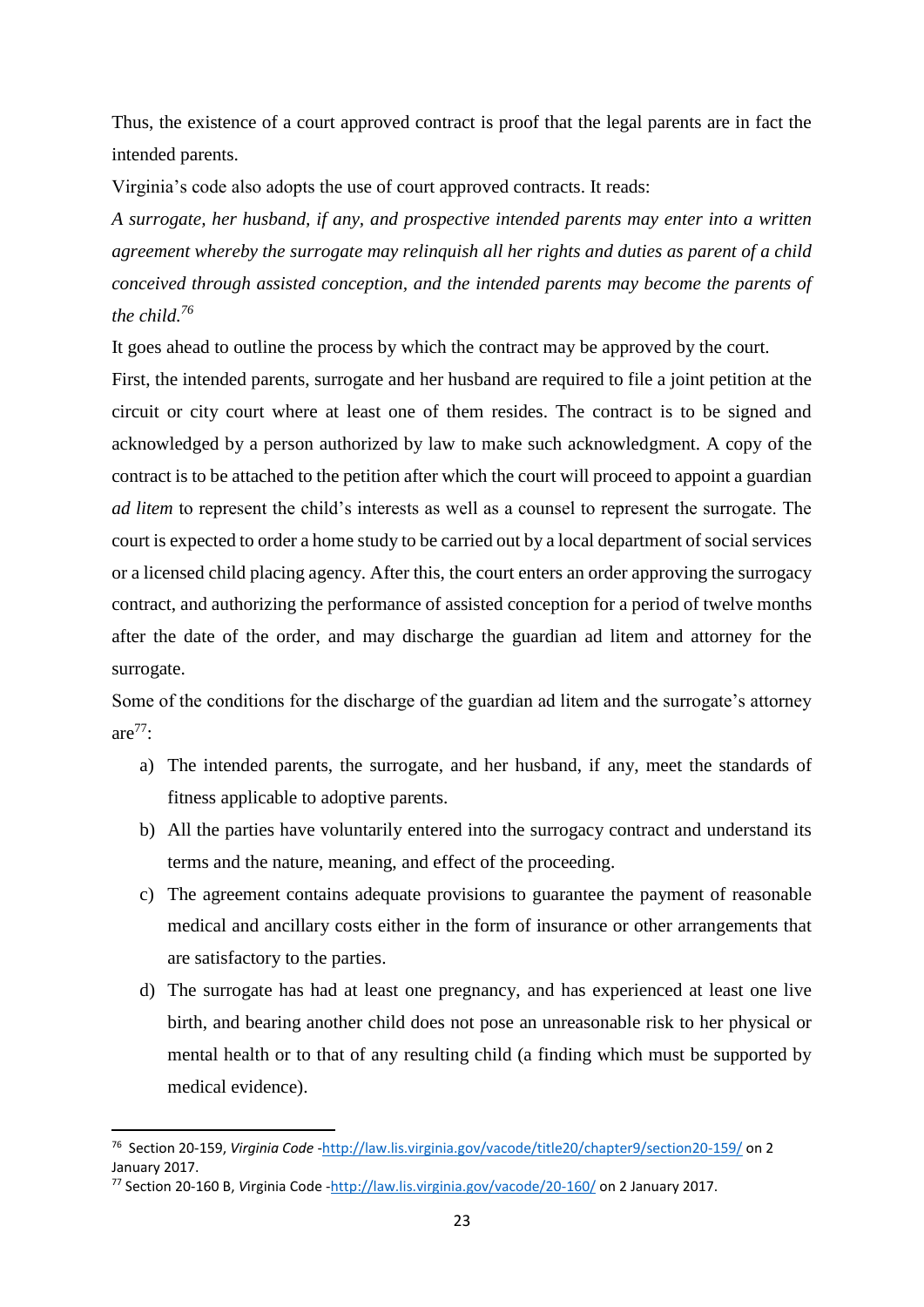- e) Prior to signing the surrogacy contract, the intended parents, the surrogate, and her husband, if any, have submitted to physical examinations and psychological evaluations by practitioners licensed to perform such services.
- f) The intended mother is infertile, is unable to bear a child, or is unable to do so without unreasonable risk to the unborn child or to the physical or mental health of the intended mother or the child (must also be supported by medical evidence).
- g) All parties have received counselling concerning the effects of the surrogacy by a qualified health care professional or social worker, and a report containing conclusions about the capacity of the parties to enter into and fulfil the agreement has been filed with the court.
- h) The husband of the surrogate is party to the agreement.
- i) At least one of the intended parents is expected to be the genetic parent of any child resulting from the agreement.

All in all, in demanding that these conditions are met before contracts are approved, legislators and courts strive to achieve a balance between the rights of commissioning parents and those of the surrogate mother and her spouse (in cases where she is married).

# <span id="page-30-0"></span>**3.1.1. THE PLACE OF FORMAL CONTRACTS IN SAFEGUARDING THE INTERESTS OF THE SURROGATE AND THE CHILD**

Before, people seemed comfortable with the idea of having informal agreements. However, recent incidences in the international scene show why surrogacy contracts may be the best way to ensure that the rights of both surrogates and the children themselves is important.

*The Baby Gammy Case*<sup>78</sup>was one that recently caught the attention of members of the public and media houses around the globe. A 21 year old lady from Thailand entered into a surrogacy arrangement with an Australian couple who could not have a child. Having been faced with financial constraints, her husband encouraged her to be a surrogate since she would be paid. She became pregnant with twins via IVF and four months into the pregnancy doctors informed her and the intended parents that one of the children had Down's syndrome. It was alleged that the intended parents asked her to have an abortion to which she declined stating religious reasons. At birth, Baby Gammy not only had Down's syndrome but was also diagnosed with a congenital heart problem. The Australian couple opted to take the baby's twin leaving Baby

<sup>78</sup> Pearlman J, 'Australian Couple Abandon Surrogate Twin with Down's Syndrome – but keep his sister' The Telegraph, 12 January 2016 -

[http://www.telegraph.co.uk/news/worldnews/australiaandthepacific/australia/11005285/Australian-couple](http://www.telegraph.co.uk/news/worldnews/australiaandthepacific/australia/11005285/Australian-couple-abandon-surrogate-twin-with-Downs-syndrome-but-keep-his-sister.html)[abandon-surrogate-twin-with-Downs-syndrome-but-keep-his-sister.html](http://www.telegraph.co.uk/news/worldnews/australiaandthepacific/australia/11005285/Australian-couple-abandon-surrogate-twin-with-Downs-syndrome-but-keep-his-sister.html) on 7 January 2017.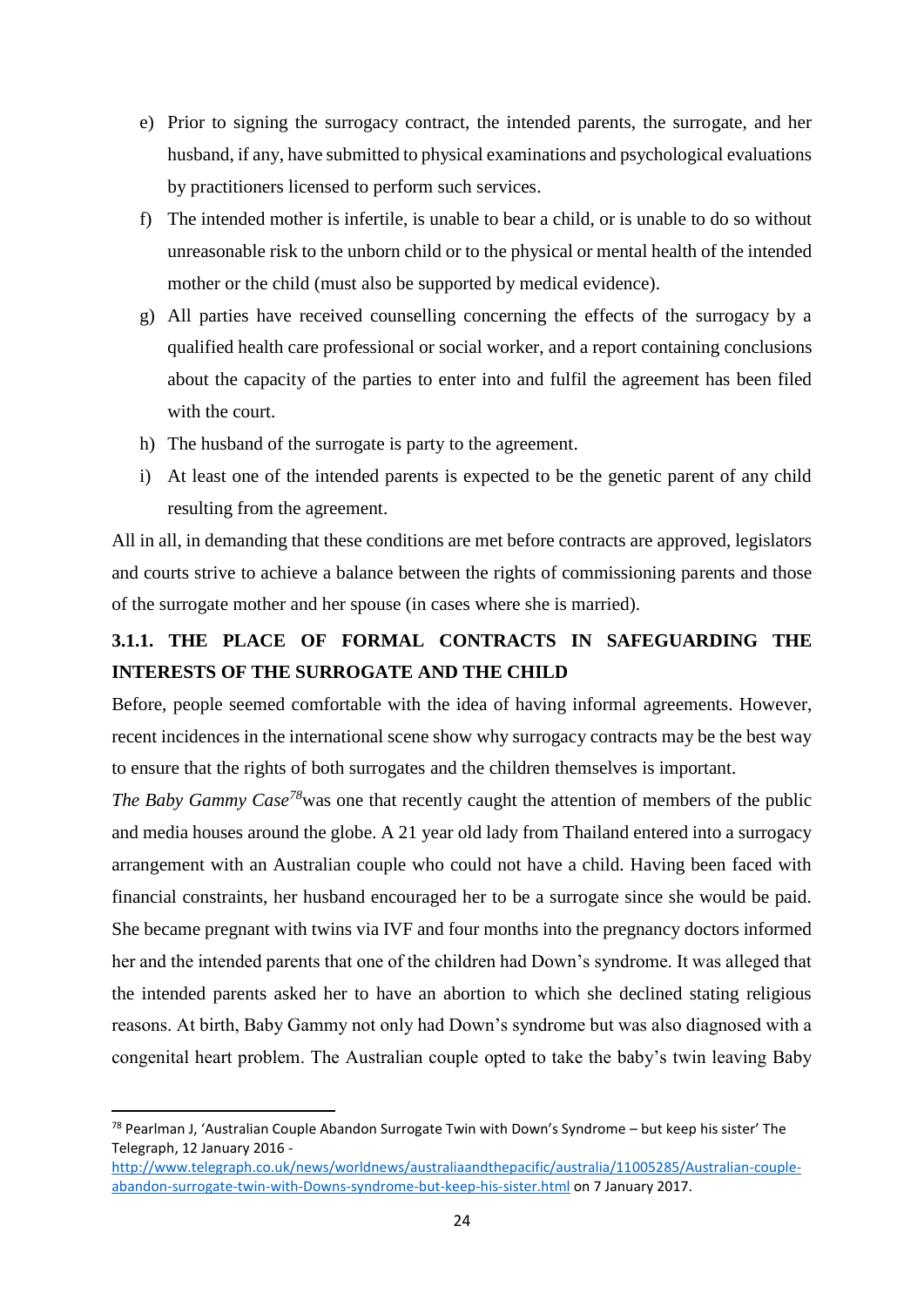Gammy under the care of his surrogate mother who undoubtedly was unable to bear the burden of his medical treatment and upbringing.<sup>79</sup> Before this case, there was no law regulating surrogacy arrangements in Thailand. This has since changed with the Thai Government introducing the Protection for Children Born Through Assisted Reproductive Technologies Act. The Act requires (among other things) that a written agreement is made between the surrogate and intended parents before pregnancy stating expressly that the intended parents would assume legal responsibility of the child once born. It also contains a clause to the effect that the legal parents cannot deny the parentage of the child. <sup>80</sup>

Concerns have also been raised on the lack of regulation and rampant commodification of surrogacy in India. The situation clearly outlines the reality of the exploitation that surrogates undergo to the extent that this phenomenon is now dubbed "medical tourism". Over 350 clinics in India offer fertility services. Unlike in most other jurisdictions, fertility treatments are reported to cost between \$12,000 and \$20,000 while in America for example it costs upwards of \$70,000.<sup>81</sup> Aside from the relatively cheap cost, clinics recruit surrogates from very poor rural areas, most of whom are illiterate thus even if they were to have contracts, they would be unable to understand their terms. $82$  Scholars have raised the alarm on how this recruitment process is slowly becoming similar to processes used in human trafficking.

From these two scenarios, one can see the difficulties that can arise out of informal arrangements. It would be in Baby Gammy's best interest to have been taken along with his twin sister. Certainly, the Australian couple was in a much better financial position to care for him despite his birth defects. The situation has also been very unfair on the Thai surrogate who is now left with responsibility over a child she hadn't anticipated and who isn't related to her genetically. Where statute requires that contracts contain certain fundamental provisions for the protection of the surrogate and the child, it is easier for rights to be enforced in case of any violation. If Thailand's law had been in existence by then, the likelihood is that the outcome of this case might have been different.

 $79$  Gelineau K and Peck G, 'Case of baby with Down;s syndrome left behind shows the dark side of international surrogacy' The Today, 17 August 2016 [-http://www.today.com/parents/down-syndrome-baby-left-behind](http://www.today.com/parents/down-syndrome-baby-left-behind-dark-side-surrogacy-1D80024922)[dark-side-surrogacy-1D80024922](http://www.today.com/parents/down-syndrome-baby-left-behind-dark-side-surrogacy-1D80024922) on 10 January 2017.

<sup>80</sup> [-http://www.loc.gov/law/foreign-news/article/thailand-new-surrogacy-law/](http://www.loc.gov/law/foreign-news/article/thailand-new-surrogacy-law/) on 10 January 2017.

<sup>&</sup>lt;sup>81</sup> Bromfield N, 'Global Surrogacy in India:Legal, ethical and human rights implications of a growing industry' Rewire, 11 June 2010 [-https://rewire.news/article/2010/06/11/stateless-babies-legal-ethical-human-rights](https://rewire.news/article/2010/06/11/stateless-babies-legal-ethical-human-rights-issues-raised-growth-global-surrogacy-india/)[issues-raised-growth-global-surrogacy-india/](https://rewire.news/article/2010/06/11/stateless-babies-legal-ethical-human-rights-issues-raised-growth-global-surrogacy-india/) on 11 January 2017.

<sup>82</sup> Mirkin B and Chamie J, Human Right or Reproductive Exploitation?' *Yale Global Online*, 2014 <http://yaleglobal.yale.edu/content/surrogacy-human-right-or-reproductive-exploitation> on 11 January 2017.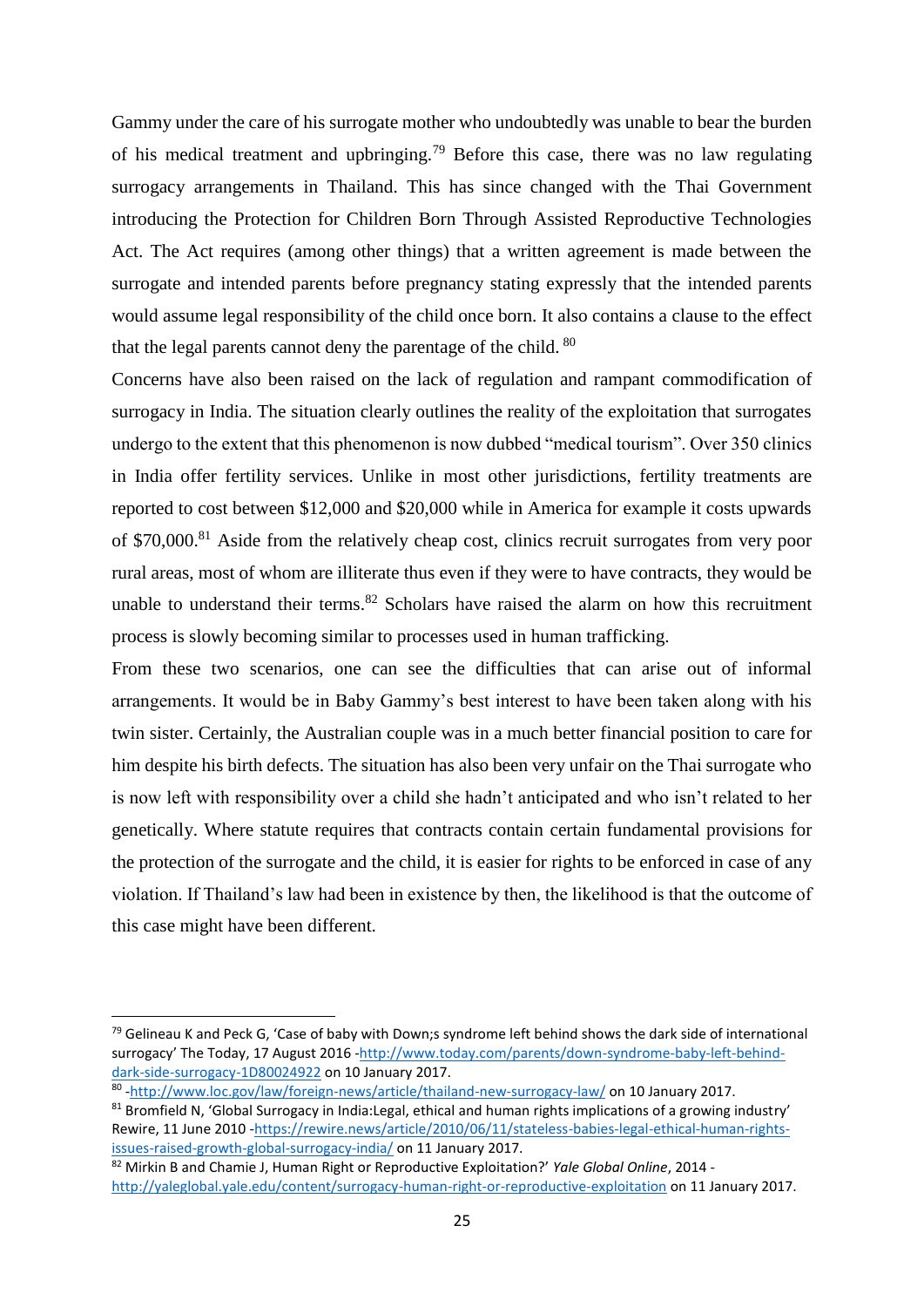# <span id="page-32-0"></span>**3.2. TRANSFER OF LEGAL PARENTHOOD: PRE-BIRTH ORDERS VERSUS PARENTAL ORDERS**

## <span id="page-32-1"></span>**3.2.1. THE UK'S PARENTAL ORDERS**

In UK law, the position remains that until a parental order is granted, the surrogate and her spouse or civil partner retain legal and parental responsibility over the child.<sup>83</sup> The HFEA highlights various conditions that must be met before a parental order is granted. First, the gametes of at least one of the applicants must have been used to bring about the creation of the embryo.<sup>84</sup> The applicants must be husband and wife or civil partners<sup>85</sup> and the application must be made within 6 months from the child's date of birth.<sup>86</sup> Both applicants must be above 18 years. <sup>87</sup> The child's home must be with the applicants at the time the application is being filed<sup>88</sup> and no money or benefit ought to have been paid to the surrogate save for reasonable expenses. The application process is governed by the Human Fertilisation and Embryology (Parental Orders) Regulations. These regulations borrow heavily from UK adoption laws and procedures with minor modifications.

The administration of parental orders is largely left to parental order reporters who work in collaboration with the courts. Their duties are threefold: to investigate the surrogacy arrangement including the financial agreement between the intended parents and the surrogate, inspect the welfare of the child and prepare a report to be submitted to the court detailing whether or not granting the order would be in the child's best interest in the immediate and future term.<sup>89</sup>

# <span id="page-32-2"></span>**3.2.2. THE USA**

**.** 

Federal governments in the USA confer parenthood on the intended parents by different means. California favours the use of pre-birth orders whereas Florida and Virginia allow such transfer of parenthood only after the child has been born.

<sup>83</sup> Crawshaw M, Purewal S and Van den Akker O, 'Working at the Margins: The Views and Experiences of Court Social Workers on Parental Orders Work in Surrogacy Arrangements' Volume 43, *British Journal of Social Work*, 2012, 1227.

<sup>84</sup> Section 54 (1) (b), *Human Fertilisation and Embryology Act* (Chapter 22 of 2008).

<sup>85</sup> Section 54 (2), *Human Fertilisation and Embryology Act* (Chapter 22 of 2008).

<sup>86</sup> Section 54 (3), *Human Fertilisation and Embryology Act* (Chapter 22 of 2008).

<sup>87</sup> Section 54 (5), *Human Fertilisation and Embryology Act* (Chapter 22 of 2008).

<sup>88</sup> Section 54 (4) (a), *Human Fertilisation and Embryology Act* (Chapter 22 of 2008).

<sup>89</sup> Crawshaw M, Purewal S and Van den Akker O, 'Working at the Margins: The Views and Experiences of Court Social Workers on Parental Orders Work in Surrogacy Arrangements' 1227.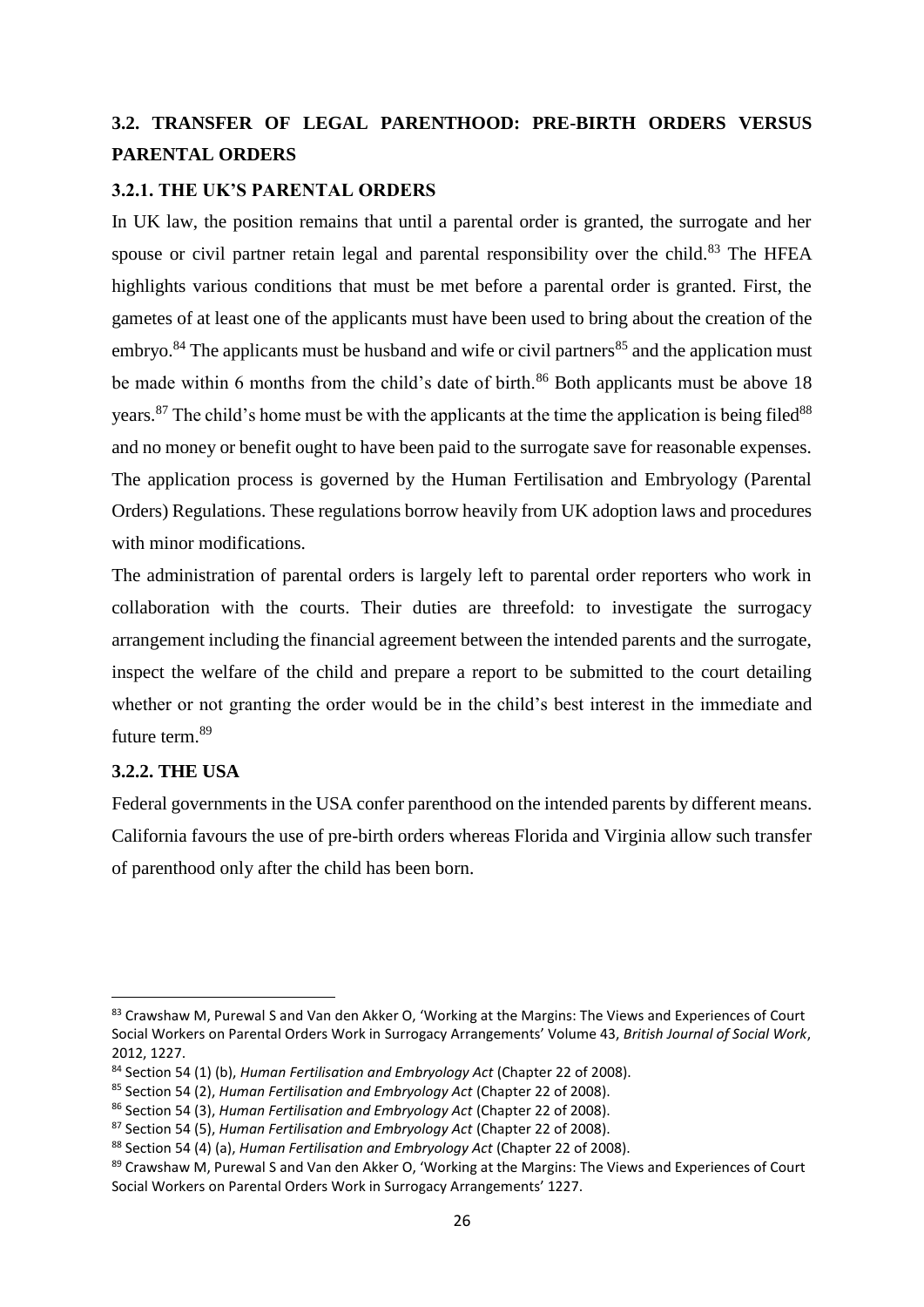In Florida, commissioning couples can file and an application before the court to obtain an expedited affirmation of parental status within 3 days from the birth of the child.<sup>90</sup> Thereafter the court will fix a time and place for hearing the petition<sup>91</sup> and notice of the hearing shall be given to the gestational surrogate, the physician administering fertility treatment and any party claiming paternity.<sup>92</sup>

Once the court determines that there is a binding and enforceable gestational surrogacy contract, an order shall be entered stating that the intended parents are the legal parents of the child. Within 30 days a statement shall be prepared ordering the Department of Health to issue a new birth certificate naming the commissioning couple as the child's parents.<sup>93</sup>

Virginia's Code provides that within 7 days of the birth of the child, intended parents are to file a written notice before the court. Once this notice has been filed and it has been reasonably evidenced that at least one of the intended parents is a genetic parent of the child the court will enter an order directing the State Registrar of Vital Records to issue a new birth certificate naming the intended parents as the legal parents of the child.<sup>94</sup>

Under California's Code, an action to establish the parent-child relationship between the intended parents and the child may be filed before the child's birth and may be filed either in the county where the child is anticipated to be born, the county where the assisted reproduction agreement was executed or the county where the medical procedures were to be performed pursuant to the agreements.<sup>95</sup> A copy of the assisted reproductive agreement is to be lodged with the court as well. The court will then issue an order establishing the parent-child relationship with the intended parents as identified in the surrogacy agreement.<sup>96</sup>

Scholars have argued in favour of pre-birth orders particularly in cases where the gestational carrier has no genetic tie with the child she is carrying citing various benefits<sup>97</sup>:

a) The intended parents are determined to be the legal parents of the child before the child's birth. This gives them immediate and sole access to and control over the child

 $\overline{a}$ 

<sup>90</sup> Section 742.16 (1), *Florida's Statute on Domestic Relations* -

<https://www.flsenate.gov/Laws/Statutes/2015/Chapter742/All> on 13 January 2017.

<sup>91</sup> Section 742.16 (2), *Florida's Statute on Domestic Relations*.

<sup>92</sup> Section 742.16 (4), *Florida's Statute on Domestic Relations*.

<sup>93</sup> Section 742.16 (7), *Florida's Statute on Domestic Relations*

<sup>94</sup> Section 20-160 D, *Virginia Code* [-http://law.lis.virginia.gov/vacode/title20/chapter9/section20-160/](http://law.lis.virginia.gov/vacode/title20/chapter9/section20-160/) on 11 January 2017.

<sup>95</sup> Section 7962 (e), *California' Family Code* - <http://codes.findlaw.com/ca/family-code/fam-sect-7962.html> on 11 January 2017.

<sup>96</sup> Section 7962 (f) (2), *California Family Code*.

<sup>97</sup> Byrne M P and Snyder S H, 'The Use of Pre-birth Parentage Orders in Surrogacy Proceedings' Volume 39, *Family Law Quarterly*, Issue 3, 2005, 635.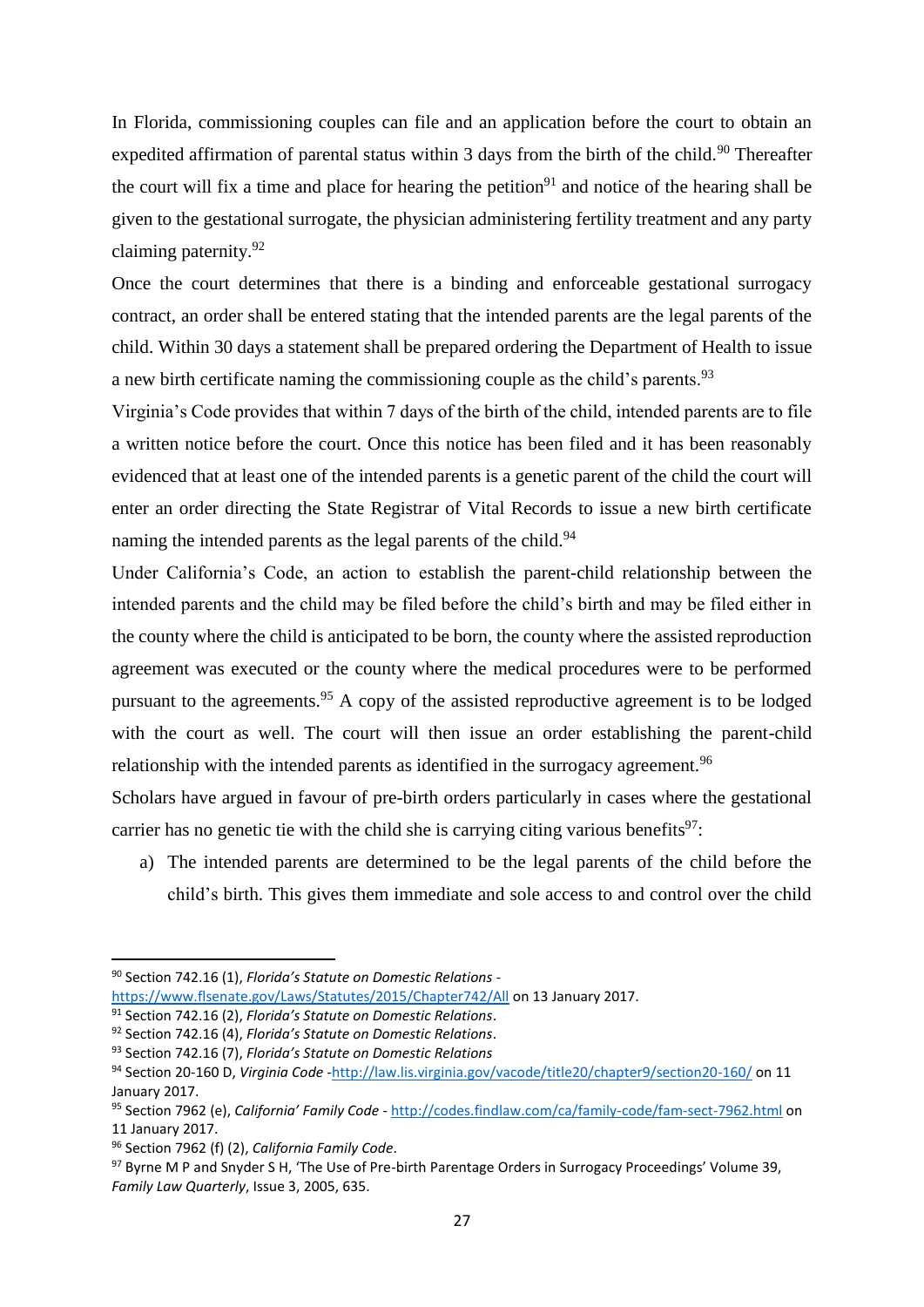and its postnatal care and medical treatment when it is born. It also allows their names to go on the original birth records at the hospital and the governing department of health, avoiding the process of amending the birth certificate.

- b) The determination of parentage before birth allows the hospital to discharge the child directly to the intended parents rather than to the surrogate.
- c) From an emotional and psychological perspective, a pre-birth determination of parentage permits the intended parents to participate in the delivery and hospital experience as much like the natural delivery of their own child as possible.

In *Re Marriage of Moschetta*<sup>98</sup> California's appeal court in its judgment demonstrates why a pre-birth order is more effective in the case of gestational surrogacy as opposed to traditional surrogacy. Robert and Cynthia Moschetta were a couple seeking to have their own child. However, Cynthia was sterile. In 1989 the Moschetta's met with a surrogacy broker who introduced them to Elvira Jones. The parties signed an agreement to the effect that Elvira would be inseminated with Robert's semen and in return she promised to sign all the necessary documents relinquishing her parental rights over the child that would be born. Elvira became pregnant around November of the same year, a time during which the Moschetta's marriage began to experience problems. Elvira gave up custody of the child (Marissa) albeit reluctantly but by December of 1990, Robert had left the family residence with the baby Marissa and Cynthia had filed for divorce. She later filed a petition seeking to establish that she was Marissa's de facto mother. Both women claimed to be Marissa's mother.

The court found that there were no competing presumptions of motherhood between Elvira and Cynthia since the latter wasn't genetically linked to the child and neither did she give birth to her. Therefore, there was no dispute as to who the child's legal mother was. The court concluded that pre-birth parentage determinations were permitted only for two genetically related intended parents who had valid presumptions for both motherhood and fatherhood. Cynthia had no other way of seeking custody of the child besides adoption.

#### <span id="page-34-0"></span>**3.2.3. ISRAEL**

**.** 

Israel only permits gestational surrogacy which guarantees that both commissioning parents are genetically related to the child. However, the process for transferring parenthood requires the involvement of a social worker. The social worker is nominated by

<sup>98</sup> *Re Marriage of Moschetta* (1994), Court of Appeal of California.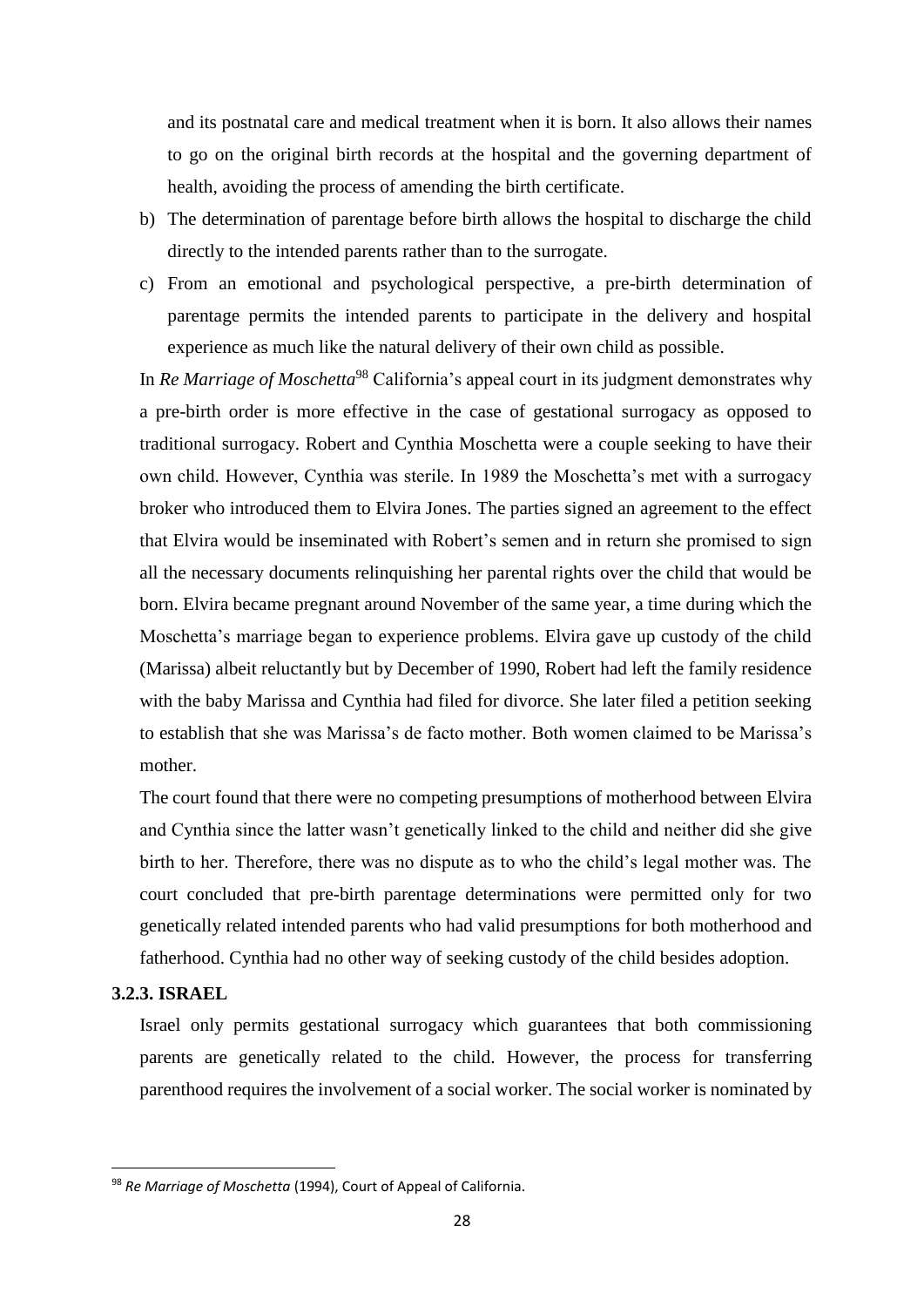the Minister of Welfare as the child's legal guardian while the intended parents go through an adoption procedure <sup>99</sup>as prescribed by Israeli law.

Towards the end of the fifth month of the surrogate's pregnancy, the surrogate and commissioning couple are to notify the social worker of the birth place and estimated date of delivery. Within 24 hours after the delivery has taken place the social worker is to be notified. The surrogate then transfers the child to the custody of the commissioning couple in the presence of the social worker and will remain in their custody while the adoption is being processed.<sup>100</sup> Following the court's approval of the adoption request the commissioning parents will officially be recognized as the child's parents.

<sup>99</sup> Benshushan A and Schenker J G, 'Legitimising Surrogacy in Israel' 1832.

<sup>100</sup> Benshushan A and Schenker J G, 'Legitimising Surrogacy in Israel' 1833.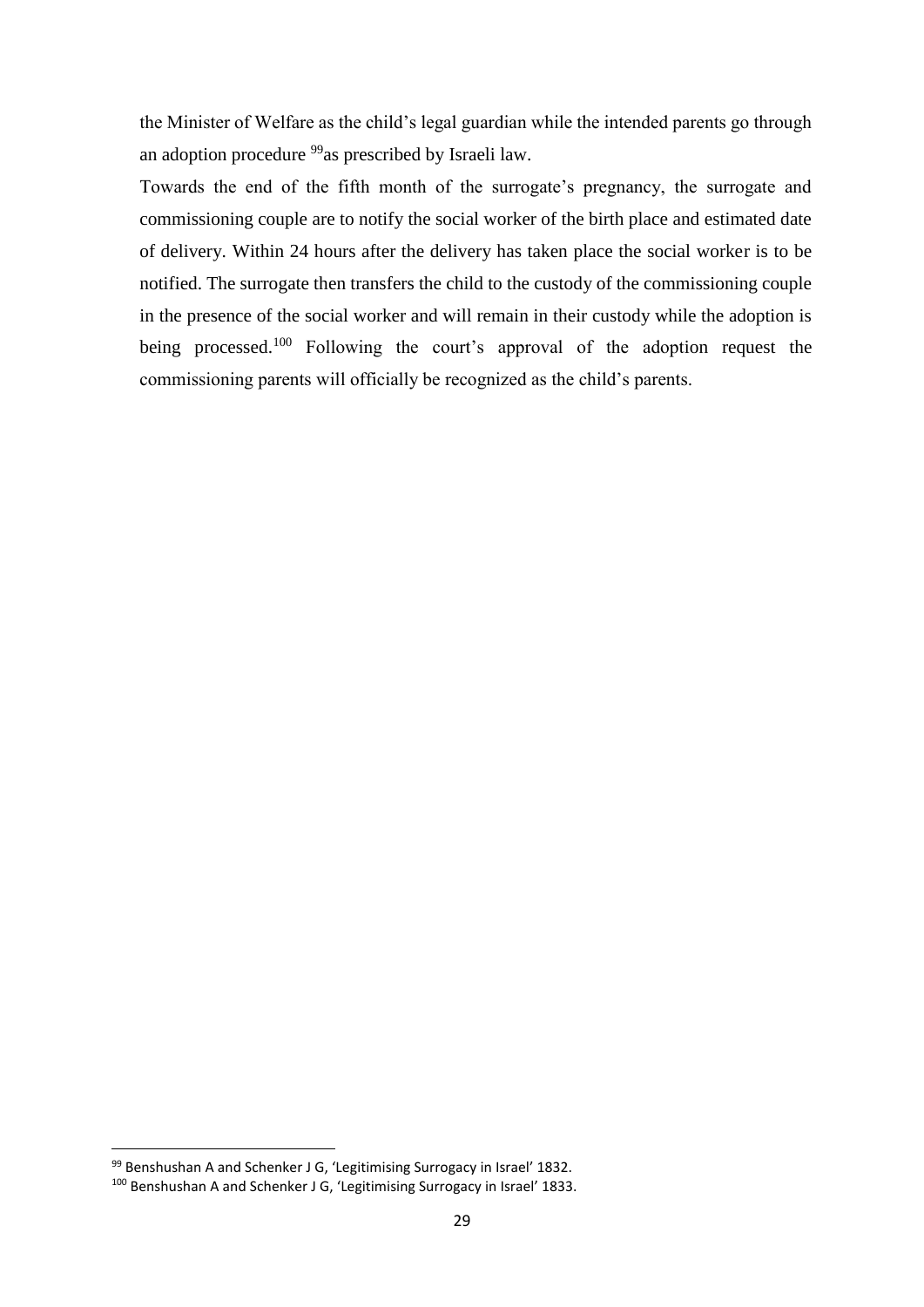## **CHAPTER 4**

<span id="page-36-0"></span>Very recently, the surrogacy debate came to life in Kenya after *AMN & 2 others v the AG* was heard before the High Court. Not only did this case bring to life the continuance of surrogacy as a practice in Kenya but it also created awareness on the insufficiency of the legal and policy framework to deal with issues that may arise from such arrangements.

Since the development of assisted reproductive technologies, this practice has evolved a great deal from the way it existed in the traditional African set up. This chapter will therefore focus on the practice of surrogacy in Kenya before and after the development of assisted reproductive technologies in the country while highlighting the Constitutional underpinnings of the right to assisted reproductive health and Parliament's response to the growth of this practice.

# <span id="page-36-1"></span>**4.1. SURROGACY BEFORE AND AFTER THE DEVELOPMENT OF ASSISTED REPRODUCTIVE TECHNOLOGIES**

Various communities had arrangements that ordinarily would be considered unusual in an attempt to alleviate the stigma associated with a woman's infertility. Some of these include the Kipsigis, Suba and the Kikuyu. Some of these cases have been decided in court, most of the arising in succession matters.

In *Ezekiel Kiptarus Mutai v Esther Chepkurui Tapkile<sup>101</sup>* the dispute concerned the administration of the estate of the deceased named Tapkile Chesang. Ezekiel was her brother while Esther alleged that she was the deceased's widow. According to Esther, she and the deceased had contracted a woman-to-woman marriage and had borne children for the deceased. The case sought to determine the validity of the marriage as well as whether or not the children had a right to inherit the deceased's property.

Reference was made to the work of Eugene Cotran. He described women-to-women marriages as a common phenomenon in some communities where a woman past child-bearing age and was either barren or had no sons may enter into a form of marriage with another woman. Usually this would happen where her husband had passed on. In order to ensure continuity with his bloodline, the widow would pay marriage consideration to the family of another woman after which she would be considered the 'woman husband' and the other woman would be her 'wife'. Thereafter, the woman husband would find a man within her husband's clan to have sexual intercourse with the woman whose marriage consideration has been paid. Any children

**.** 

<sup>101</sup> *Ezekiel Kiptarus Mutai v Esther Chepkurui Tapkile* [2015] Eklr.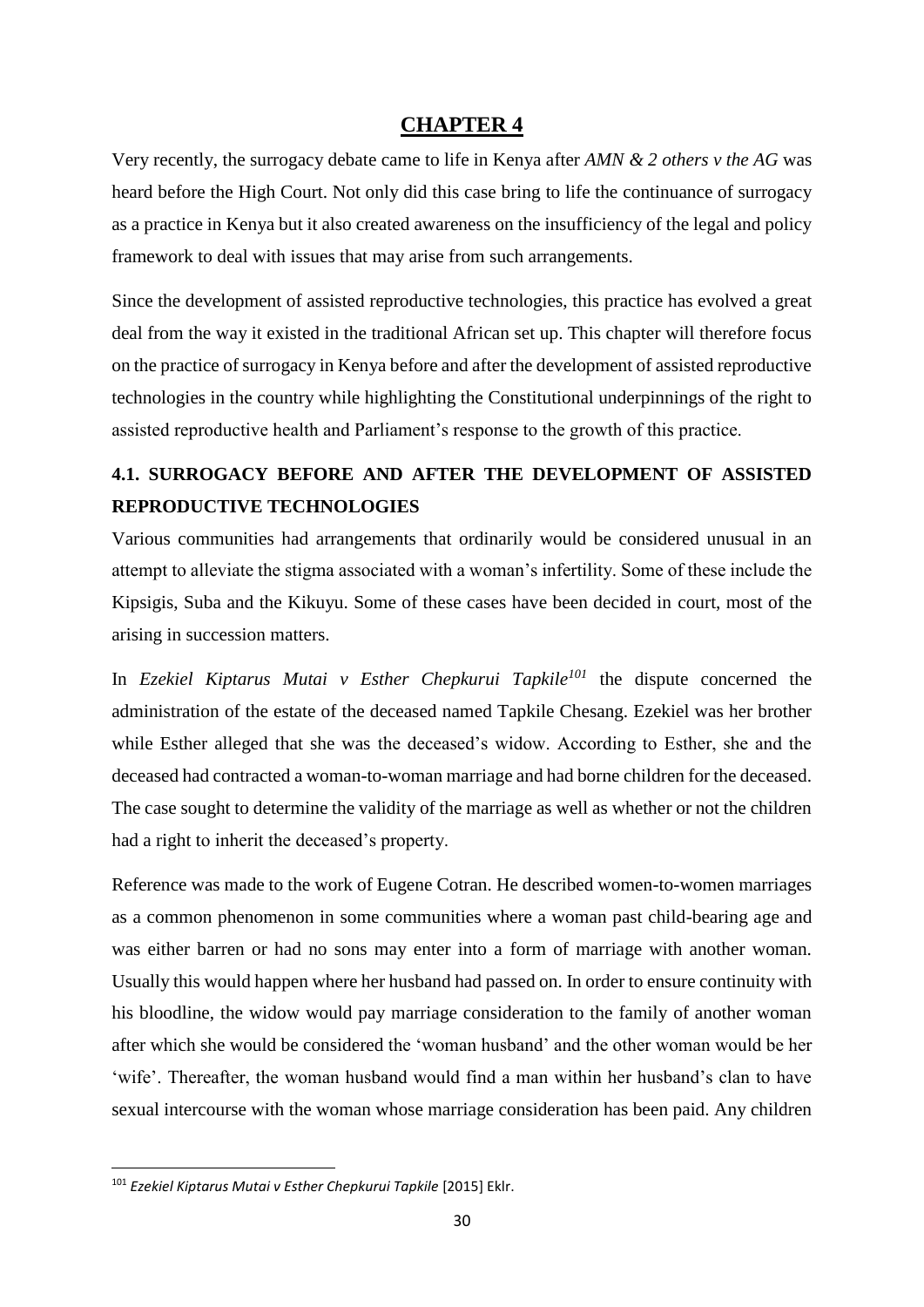resulting from such an arrangement are considered the children of the woman who paid the marriage consideration i.e. the woman husband.

In another case *Eunita Onyango Geko v Philip Obungu Orinda*<sup>102</sup>the court encountered a similar problem. The applicant alleged that she had been married to the deceased (a woman) in a woman-to-woman marriage. The deceased had paid 9 cows as dowry to the applicant's parents and she had since had 10 children all whom she claimed were the deceased's. The court ruled in the applicant's favour holding that under the Law of Succession Act section 29 the applicant and her children could be considered beneficiaries, thus they were entitled to inherit from the deceased's estate.

The court in *Eliud Maina Mwangi v Margaret Wanjiru Gachangi<sup>103</sup>* had to determine whether the respondent was in fact the wife of the deceased or if she had lived with her merely as an employee. It was concluded that the existence of such marriage could only be evidenced by customary law through the fulfilment of any procedures or ceremonies which could further be corroborated by witnesses present at the time. In the case of Kikuyu custom, the *ngurario*, *ruracio* and dowry payment sufficiently evidence the existence of a woman-to-woman marriage.

It is quite incredible that even in custom, communities thought it necessary to put in place processes to ensure that intention was formalized. Through this, the expected outcome of any transaction couldn't be disputed and even if a dispute were to arise then there was evidence of parties' intentions from the onset.

The subject of assisted reproductive technologies didn't feature much in Kenyan legal discourse until very recently. Much of the reporting has been left to newspapers and media houses. Nairobi IVF Clinic was the first medical centre in Kenya to provide IVF as an option for infertility treatment.<sup>104</sup> However, there are about 6 fertility treatment centres.<sup>105</sup>

The first surrogate birth in the country is reported to have taken happened in  $2007$ .<sup>106</sup> According to interviews with Nairobi IVF, between 2009 and 2012 20 couples commissioned other

**.** 

<sup>102</sup> *Eunita Onyango Geko v Philip Obungu Orinda* [2013] Eklr.

<sup>103</sup> *Eliud Maina Mwangi v Margaret Wanjiru Gachangi* [2013] Eklr.

<sup>&</sup>lt;sup>104</sup> [-http://nairobiivf.com/](http://nairobiivf.com/) on 11 January 2017.

<sup>105</sup> [-http://www.businessdailyafrica.com/Why-more-Kenyans-are-embracing-IVF/-/1248928/2269000/-](http://www.businessdailyafrica.com/Why-more-Kenyans-are-embracing-IVF/-/1248928/2269000/-/format/xhtml/view/printVersion/-/13dvk9qz/-/index.html) [/format/xhtml/view/printVersion/-/13dvk9qz/-/index.html](http://www.businessdailyafrica.com/Why-more-Kenyans-are-embracing-IVF/-/1248928/2269000/-/format/xhtml/view/printVersion/-/13dvk9qz/-/index.html) on 11 January 2017.

<sup>106</sup> Wesangula D, 'Will Key Ruling on Surrogacy shed more Light?' The Standard, 20 March 2016 <https://www.standardmedia.co.ke/health/article/2000195477/will-key-ruling-on-surrogacy-shed-more-light> on 11 January 2017.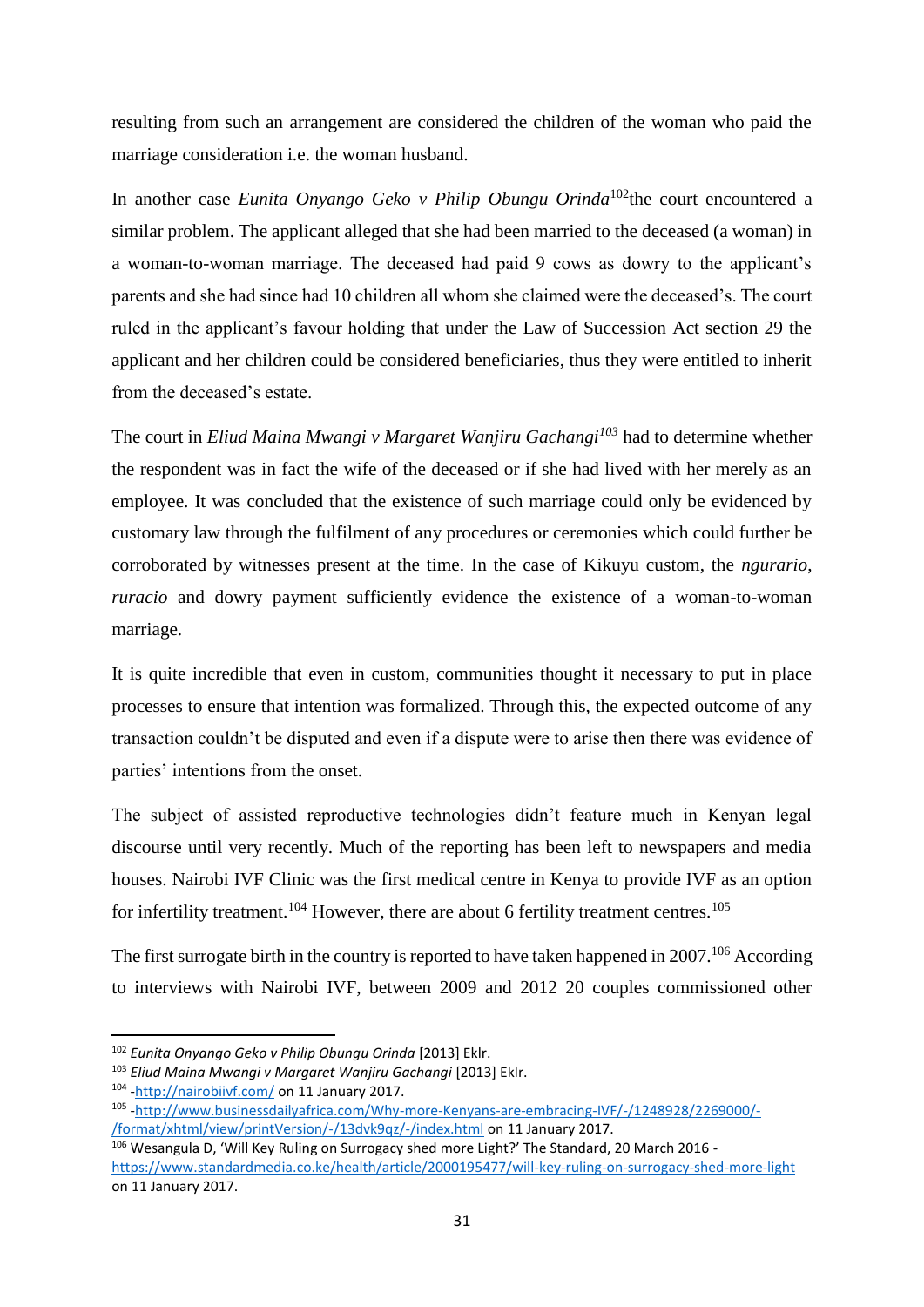women to carry their pregnancy for them with close to 30 babies being born by surrogate hosts within this period.<sup>107</sup> This number has since increased and is expected to increase as the years go by especially since the cost of fertility treatment in Kenya is relatively lower than in most other countries.<sup>108</sup>

# <span id="page-38-0"></span>**4.2. LEGAL BASIS FOR SURROGACY: THE CONSTITUTION OF KENYA 2010 AND THE ASSISTED REPRODUCTIVE TECHNOLOGIES BILL**

To begin with, the Constitution describes the family as the natural and fundamental unit of society and the necessary basis of social order, enjoying the recognition and protection of the State.<sup>109</sup> Article 43 further guarantees the right to the highest attainable standard of health, including the right to healthcare services, including reproductive healthcare.<sup>110</sup> These two provisions form the basis of the right to IVF and surrogacy as a form of reproductive mechanism, although not expressly stated.

The cases *JLN & 2 others v Director of Children's Services<sup>111</sup>* and *AMN & 2 others v AG<sup>112</sup>* were the genesis of the discussion surrounding regulation of surrogacy. In both instances, the position in the Birth's and Death's Registration Act concerning legal parenthood was upheld. In the latter case, Justice Lenaola noted that the children were issued with birth certificates and passports listing the commissioning parents' as the legal parents. He went on to state that the issuance of these documents was an error and contravention of the law although this was done in good faith.

Parliament responded to the outcomes in these two cases by tabling what is currently known as the Assisted Reproductive Technologies Bill 2016. The Bill establishes the Assisted Reproductive Technologies Authority charged with the responsibility to license facilities, educate members of the public on assisted reproductive technologies and maintain a database on persons who undergo or are born pursuant to assisted reproductive technologies among other

<sup>107</sup> Okwemba A, 'A Surrogate Mother Speaks: I rented out my womb for Kshs 650,000' Daily Nation, 3 February 2012 [-http://www.nation.co.ke/news/A-surrogate-mother-speaks-I-rented-out-my-womb-for-Sh650000-](http://www.nation.co.ke/news/A-surrogate-mother-speaks-I-rented-out-my-womb-for-Sh650000-/1056-1319640-5a388w/index.html) [/1056-1319640-5a388w/index.html](http://www.nation.co.ke/news/A-surrogate-mother-speaks-I-rented-out-my-womb-for-Sh650000-/1056-1319640-5a388w/index.html) on 11 January 2017.

<sup>108</sup> [-http://www.awcfs.org/index.php/component/content/article/81-features/reproductive-health/1009-uk](http://www.awcfs.org/index.php/component/content/article/81-features/reproductive-health/1009-uk-usa-clients-seek-infertility-treatment-from-local-clinics)[usa-clients-seek-infertility-treatment-from-local-clinics](http://www.awcfs.org/index.php/component/content/article/81-features/reproductive-health/1009-uk-usa-clients-seek-infertility-treatment-from-local-clinics) on 11 January 2017.

<sup>109</sup> Article 45 (1), *Constitution of Kenya* [2010].

<sup>110</sup> Article 43 (1) (a), *Constitution of Kenya* [2010].

<sup>111</sup> *JLN & 2 others v The Director of Children's Services & 2 others* [2014] Eklr.

<sup>112</sup> *AMN & 2 others v AG & 5 others* [2015] Eklr.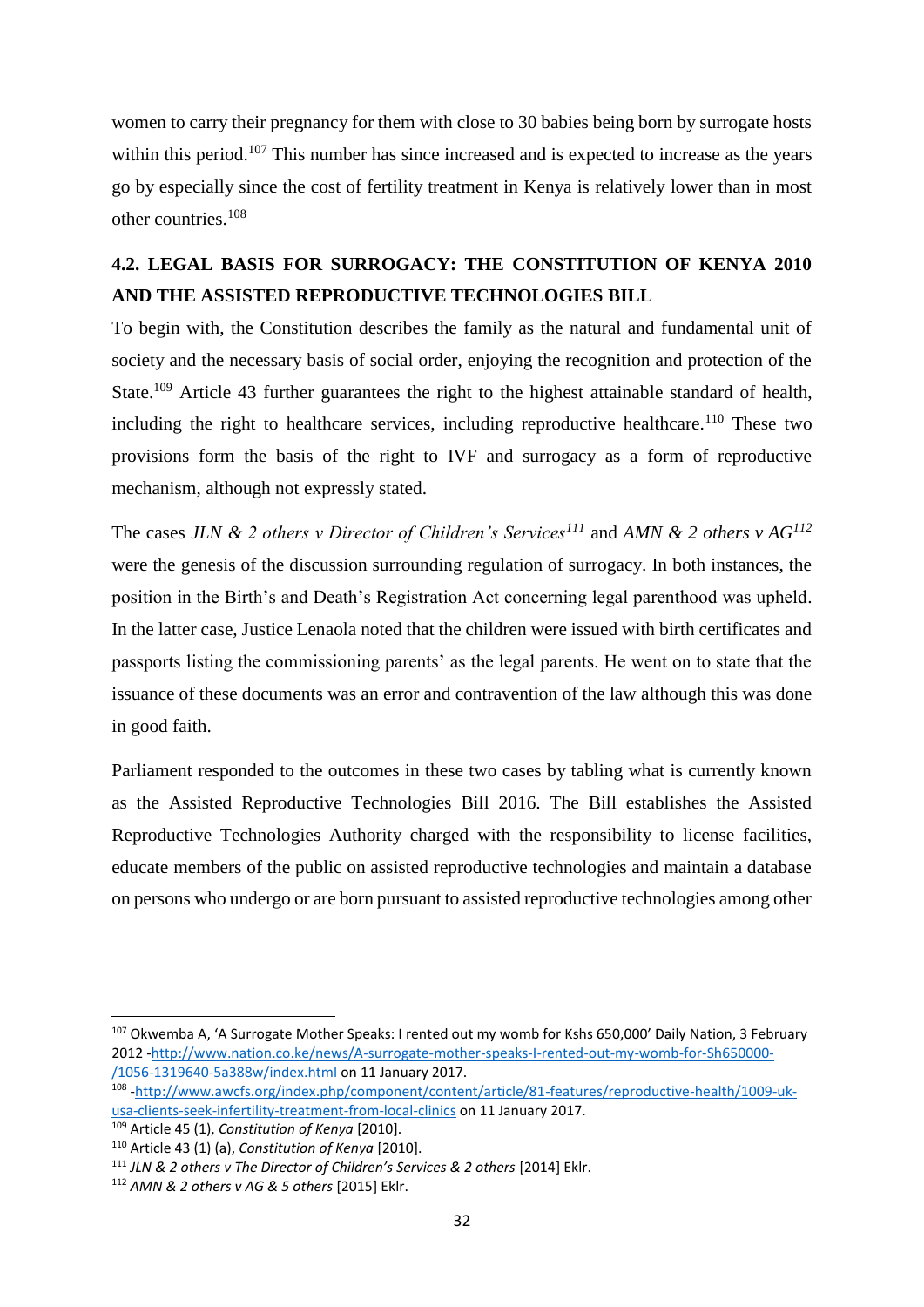things.<sup>113</sup> It has provisions on the requirements for facilities before they are granted licenses to administer assisted reproductive procedures and grounds for the revocation of the same.<sup>114</sup>

It further outlines prohibited activities and offences linked with assisted reproductive technologies and provides for the circumstances following which people may pursue assisted reproductive technologies.<sup>115</sup> In requiring the Authority to keep a register of persons who undergo ART, parliament has given an opportunity to persons who have been conceived by this means to retrieve information on their birth history.<sup>116</sup> Part IV addresses the basic rights of donors, parents and children.

When it comes to surrogate motherhood the Bill states:

*A woman of twenty-five years or more may, at the request of a couple, consent to a process of assisted reproduction for purposes of surrogate motherhood.<sup>117</sup>*

*The surrogate mother shall carry the child on behalf of the parties to a marriage and shall relinquish all parental rights at birth over the child unless a contrary intention is proved.<sup>118</sup>*

Surrogacy agreements are recognised under the Bill and they are to be in the prescribed form, duly signed before any procedures are undertaken.<sup>119</sup> The form is expected to have the names of the parents of the child to be born<sup>120</sup> and shall serve as conclusive proof of parentage.<sup>121</sup> While Parliament's attempts at forming this Bill are commendable, there is still much to be

desired from it.

1

#### <span id="page-39-0"></span>**4.2.1. LEGAL MOTHERHOOD**

The phrasing of the Bill points towards the affirmation of the intention of parties to a surrogacy arrangement. Majority (if not all) of the time, parties expect that once a child is born they shall be handed over to the intended parents especially where the surrogate has no genetic relationship with the child. However, from previous discussions it is quite clear that by virtue of the Births and Deaths Registration Act, motherhood is still conferred upon the gestational carrier despite the parties' intentions. It is not enough that the Bill demands that the child is handed over to the intended parents. In order for the intentions of the parties to be fulfilled,

<sup>113</sup> Section 4, *Assisted Reproductive Technologies Bill* (2016).

<sup>114</sup> Section 5 and 6, *Assisted Reproductive Technologies Bill* (2016).

<sup>115</sup> Section 57, *Assisted Reproductive Technologies Bill* (2016).

<sup>116</sup> Part IV, *Assisted Reproductive Technologies Bill* (2016).

<sup>117</sup> Section 31 (1), *Assisted Reproductive Technologies Bill* (2016).

<sup>118</sup> Section 31(2), *Assisted Reproductive Technologies Bill* (2016).

<sup>119</sup> Section 32(1), *Assisted Reproductive Technologies Bill* (2016).

<sup>120</sup> Section 32 (2), *Assisted Reproductive Technologies Bill* (2016).

<sup>121</sup> Section 32 (3), *Assisted Reproductive Technologies Bill* (2016).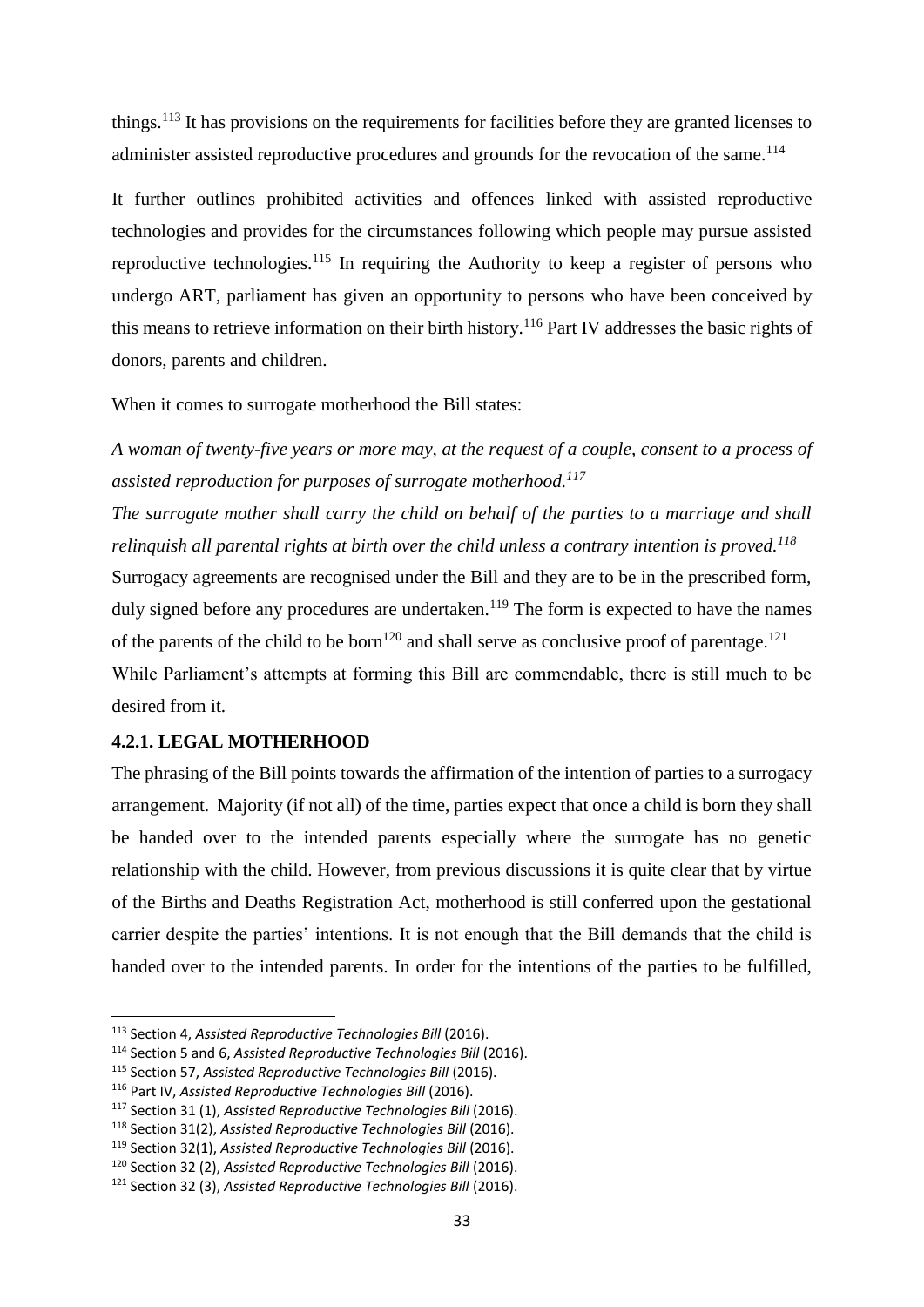there still needs to be a way to vary or supersede the law on maternal rights as established by the usual law or regulation<sup>122</sup> (in this case the Births and Deaths Registration Act).

### <span id="page-40-0"></span>**4.2.2. RIGHTS AND DUTIES OF THE SURROGATE AND INTENDED MOTHER**

In general, the Bill seems not to foresee the likelihood of exploitation or manipulation of either party (particularly the surrogate). One of the greatest risks with surrogacy is the ease with which it can be commodified especially in the absence of stringent regulations that seek to protect both sides of the transaction.

In the jurisdictions previously discussed, statute expressly sets out minimum requirements that must be met with regard to every surrogacy agreement. In my analysis, these have been geared largely towards the protection of the rights of the surrogate since the odds usually are that most women who choose to be surrogates come from humble backgrounds and they do so primarily for the financial gain their commitment offers. The contract should therefore contain provisions to the effect that:

- 1. Payment of adequate/ reasonable medical and ancillary costs through insurance or other arrangements between the parties shall be guaranteed.
- 2. The surrogate jointly with the intended couple should be the source of consent over clinical management and intervention of the pregnancy.
- 3. The surrogate should have access to counselling services before during and after pregnancy to ensure that she is both physically and mentally capable of handling the pregnancy.
- 4. The surrogate should undergo a medical examination before any ART procedure to ensure there is no risk posed to her life.
- 5. Parties should ensure that the surrogate is properly informed of the procedure, its risks, the contractual terms and her consent should be obtained and given voluntarily by her.

6. Once parenthood has been conferred on the intended parents it cannot be relinquished. The Baby Gammy Case is a perfect example of what could go wrong where the above conditions aren't considered paramount or at least as a bare minimum in surrogacy contracts. The guarantee that the child will be handed over upon birth and the capping of monies payable to the surrogate are extremely important to ensure that the rights of the surrogate and those of the intended parents are balanced out.

**.** 

<sup>122</sup> Byrne M P and Snyder S H, 'The Use of Pre-birth Parentage Orders in Surrogacy Proceedings' 639.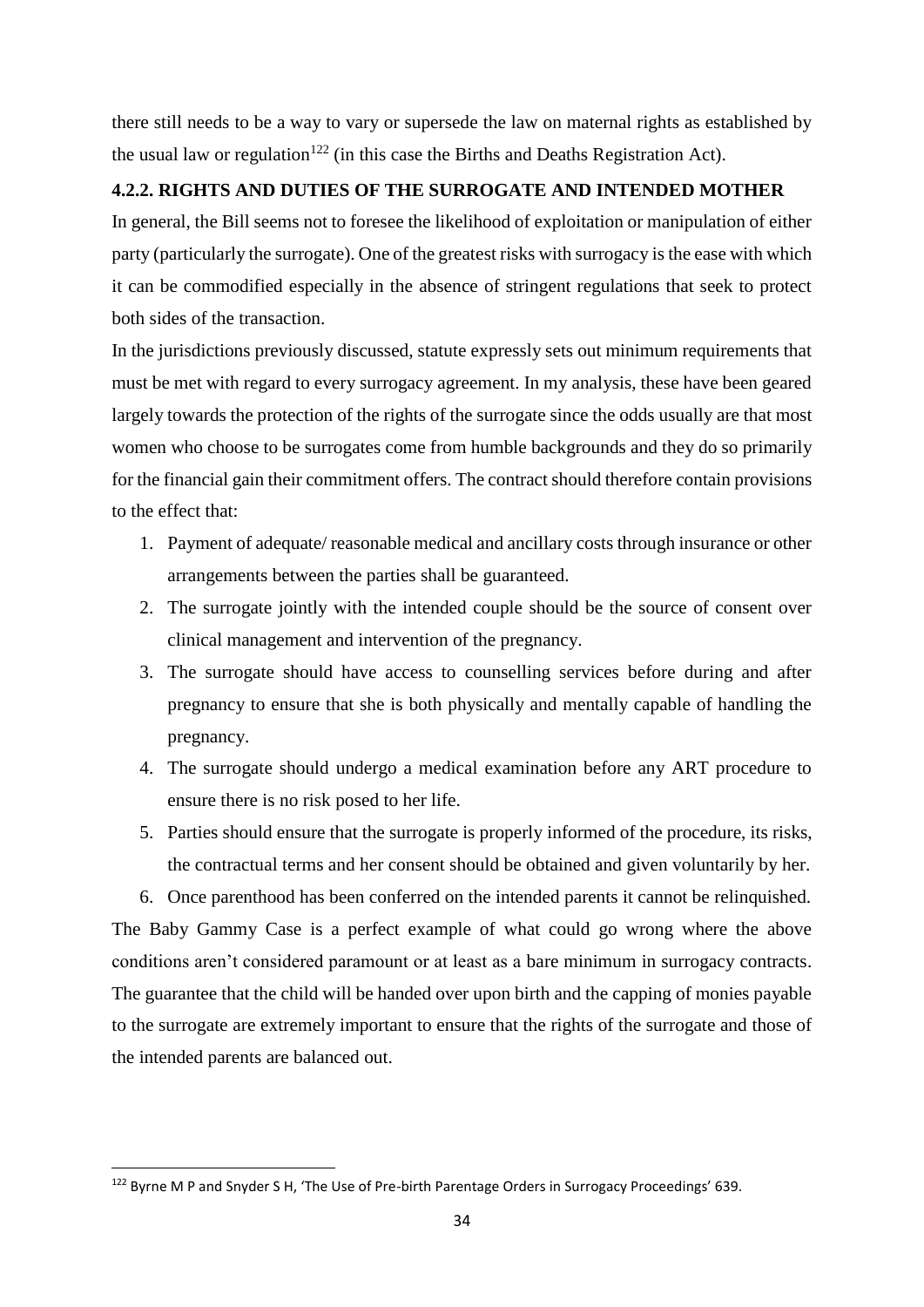#### <span id="page-41-0"></span>**4.2.3. LEGAL PROCESS OF CONFERRING MOTHERHOOD**

The most notable omission in the Bill is the lack of a process legally conferring motherhood on the commissioning mother. It would be risky and unreasonable to jump from an area once administered through the adoption process to one that appears to be administered by assumption. As was stated by Justice Lenaola, it is also unprocedural to simply fill in the names of the intended parents on the child's birth certificate because legally the gestational carrier is still the child's de facto mother. In *Re Marriage of Moschetta<sup>123</sup>*, the court further pointed out that the existence of a surrogacy agreement wasn't sufficient to confer the status of a mother to another individual.

Borrowing from California's model, a pre-birth order seems more efficient especially where the intended parents are both genetic parents of the child. In making an application before the court, the agreement/ contract will have to be submitted first. Upon scrutiny, the court will then choose whether or not to issue an order establishing the parent-child relationship with the intended parents. The order may be presented before the medical facility where the child is expected to be born, the ART Authority and the Registrar of Births and Deaths. That way, the intended parents will have immediate and sole access to the child once it is born, their names will go on the hospital records and the child's original birth records without requiring amendment, the child will be discharged from the hospital into the custody of its intended parents and finally it may enable the intended parents to participate in the delivery and hospital experience.

In Florida and Virginia, there is a separation of the contractual process and the transfer of parenthood. The courts have to first approve of the contracts before parties proceed with ART treatments and the child's parentage can only be transferred some time after birth. The separation of the two processes is unnecessary. This model of transfer in my opinion would be tedious and inefficient in the long run and beats the purpose of acknowledging the parties' intention to begin with.

The UK parental model is more or less like an adoption procedure which is also Israel's preferred mode of transferring parentage. Adoption is relevant in situations where parenthood is being conferred upon persons who otherwise are not biologically related to the child in question. One would therefore ask if this procedure were suitable in cases where both parents are biologically related to the child (such as in surrogacy). Hence the need to have another legal process unlike adoption itself.

**.** 

<sup>123</sup> *Re Marriage of Moschetta* (1994), Court of Appeal of California.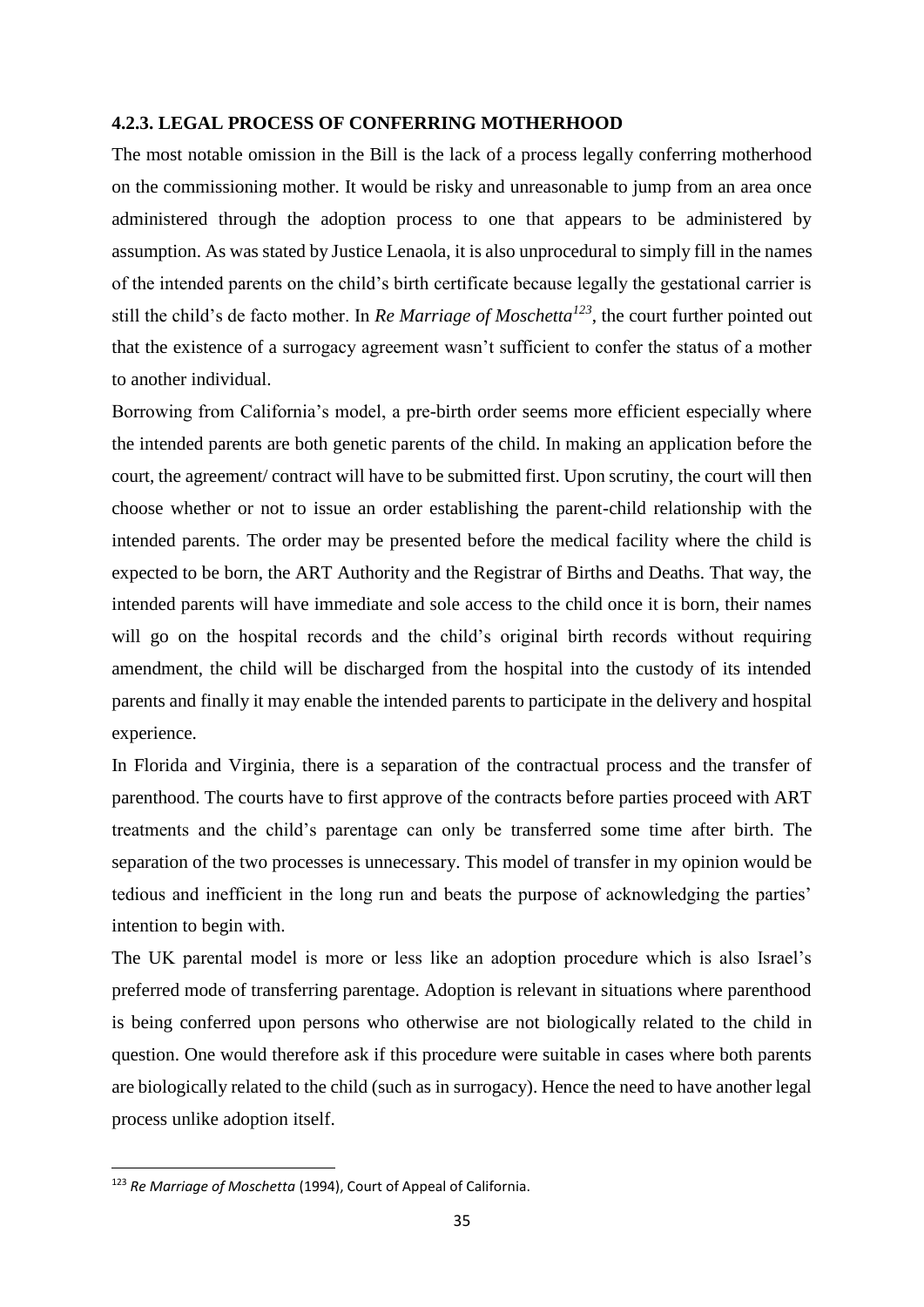## **CHAPTER 5**

<span id="page-42-0"></span>This chapter winds up the entire study. Here I shall review the different issues that have emerged in the paper in an attempt to summarize the ideas that have featured prominently. Lastly, I will conclude by highlighting various recommendations that seek to improve the regulation of surrogacy in Kenya while protecting the positions of both the surrogate and intended parents.

#### <span id="page-42-1"></span>**OVERVIEW AND RECOMMENDATIONS**

As demonstrated within this paper, before surrogacy questions on legal motherhood rarely featured in public discussions since it was assumed that when a woman was pregnant not only would she deliver the child on expiry of the 9 months anticipated, but by all means she would be genetically related to the child. Surrogacy brought about a divide between the gestational and genetic functions of a mother.

The United Kingdom chose to stick with the traditional presumption of motherhood thereby granting legal parenthood to the woman that ultimately delivers the baby. The same case applied in Israel even though both parents must be genetically related to the child. This position has served to protect the surrogate to a large extent. At the end of the day, parenthood must still be transferred through processes that are much like adoption.

The United States chose the contractual approach aimed at formalising the parties' intention from the moment an agreement is procured between them. Whereas the law acknowledges the intended parents as the child's legal parents, statute expressly gives a minimum set of terms that must be expressly stated within any surrogacy contract. This has gone a long way in balancing the rights of the surrogate, the intended parents together with the child. It is undeniable that pre-birth orders are more efficient and most suitable where both parents are genetically related to the child. Not only does it facilitate fluid transfer of custody but it also gives intended parents a chance to participate in the pregnancy process from beginning to end.

Thus, in order to ensure the same efficiency I would propose the following practices within Kenya:

That the Bill gives a bit more detail concerning a minimum set of terms that are to be included in every surrogacy agreement to avoid the likelihood of exploitation of either party and to make it easier to assign liability in cases of breach of contract.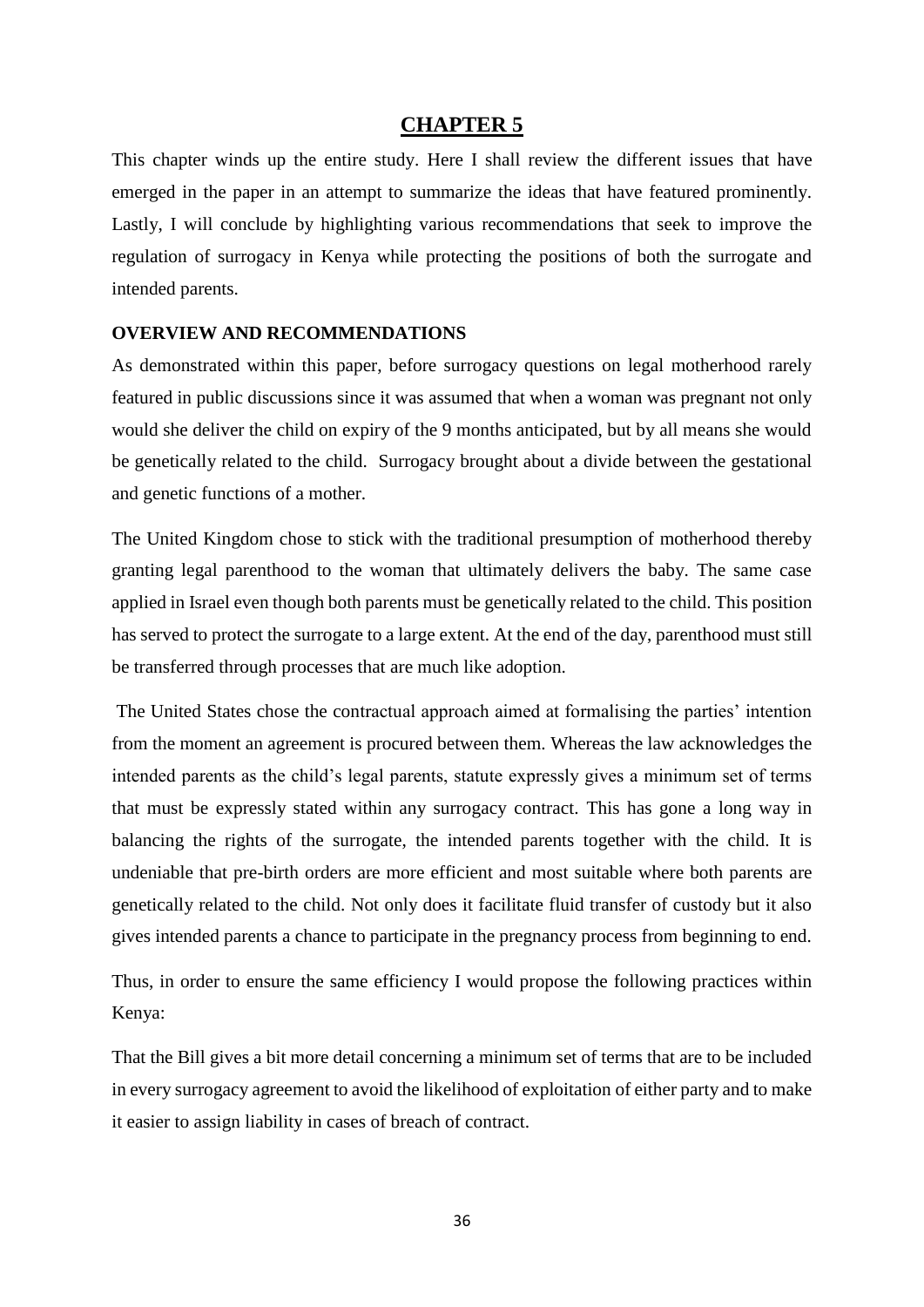That pre-birth orders be introduced into Kenya's legal system as a means to transfer parenthood since it would be faster, more efficient and would help authorities such as the ART Authority, the Registrar of Births and Deaths and the courts themselves to keep a clear record of surrogates, intended parents and their children.

That surrogacy contracts should be scrutinized by the ART Authority to ensure that all parties have complied with the regulations set out with regard to payment, balancing of the rights of both parties, medical examinations, etc. This will also allow the courts to fast track the process of granting pre-birth orders once the contracts have already been approved by the ART Authority.

#### <span id="page-43-0"></span>**CONCLUSION**

Surrogacy is a very delicate issue. Delicate because unlike ordinary transactions for the sale of goods and services, it demands full physical, emotional and psychological involvement by both parties. There is absolutely no way of creating legislation that will perfectly protect the emotional and psychological well-being of parties involved. However, this has never been the duty of the law, at least not in an absolute sense. One cannot completely separate gestational and genetic functions, neither can we apportion greater importance to one over the other. At the end of the day, for as long as the law has taken reasonable measures to safeguard the rights of both parties and hold either of them to account on failure to abide by the law, then that law can be lauded as sufficient.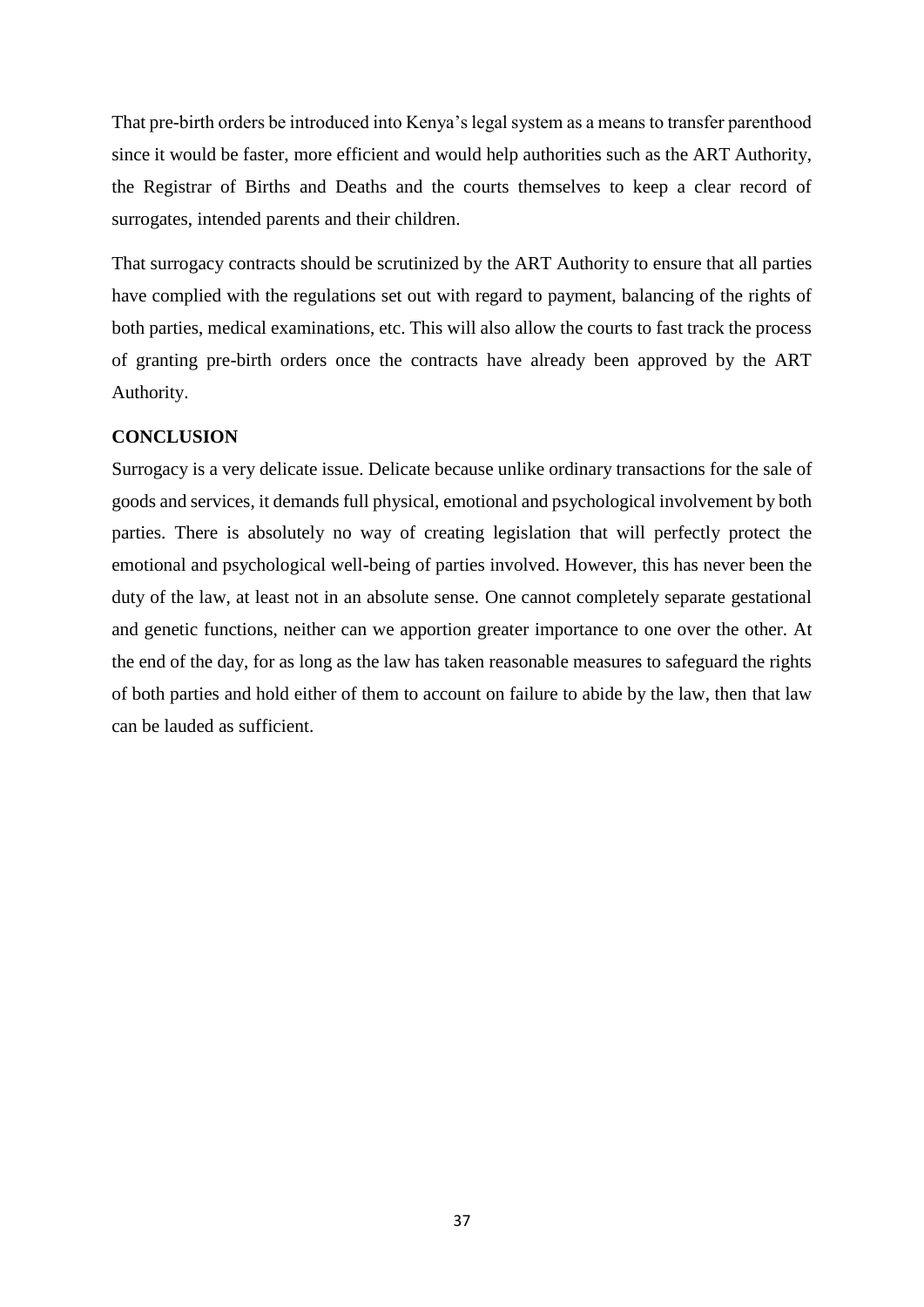# <span id="page-44-0"></span>**BIBLIOGRAPHY**

### **LEGISLATION**

The Constitution of Kenya (2010).

Births and Deaths Registration Act (Cap 149).

Surrogacy Arrangements Act (Chapter 49 of 1985).

Human Fertilisation and Embryology Act (Chapter 37 of 1990).

Human Fertilisation and Embryology Act (Chapter 22 of 2008).

California Family Code

Florida Statutes on Domestic Relations

Code of Virginia

#### **BILL(S)**

The Reproductive Healthcare Bill (Senate Bill No. 17 of 2014).

#### **INTERNATIONAL INSTRUMENTS.**

Universal Declaration of Human Rights (1948).

#### **BOOKS**

Smith A S, Atiya's Introduction to the Law of Contract, 6, 2005.

#### **JOURNAL ARTICLES**

Bayne T & Kolers A, 'Are You my Mommy? On the Genetic Basis of Parenthood' Journal of Applied Philosophy (2001).

Bewkes F, 'Surrogate or mother? The Problem of Traditional Surrogacy' Tennessee Journal of Race, Gender & Social Justice (2014).

Gillers S, 'A Labor Theory of Legal Parenthood' Yale Law Journal (2000).

Hisano E, 'Gestational Surrogacy Maternity Disputes: Refocusing on the Child' Lewis and Clark Law Review (2011).

Horsty K, 'Challenging Presumptions: Legal Parenthood and Surrogacy Arrangements' Child and Family Law Quarterly Volume 22 (2010).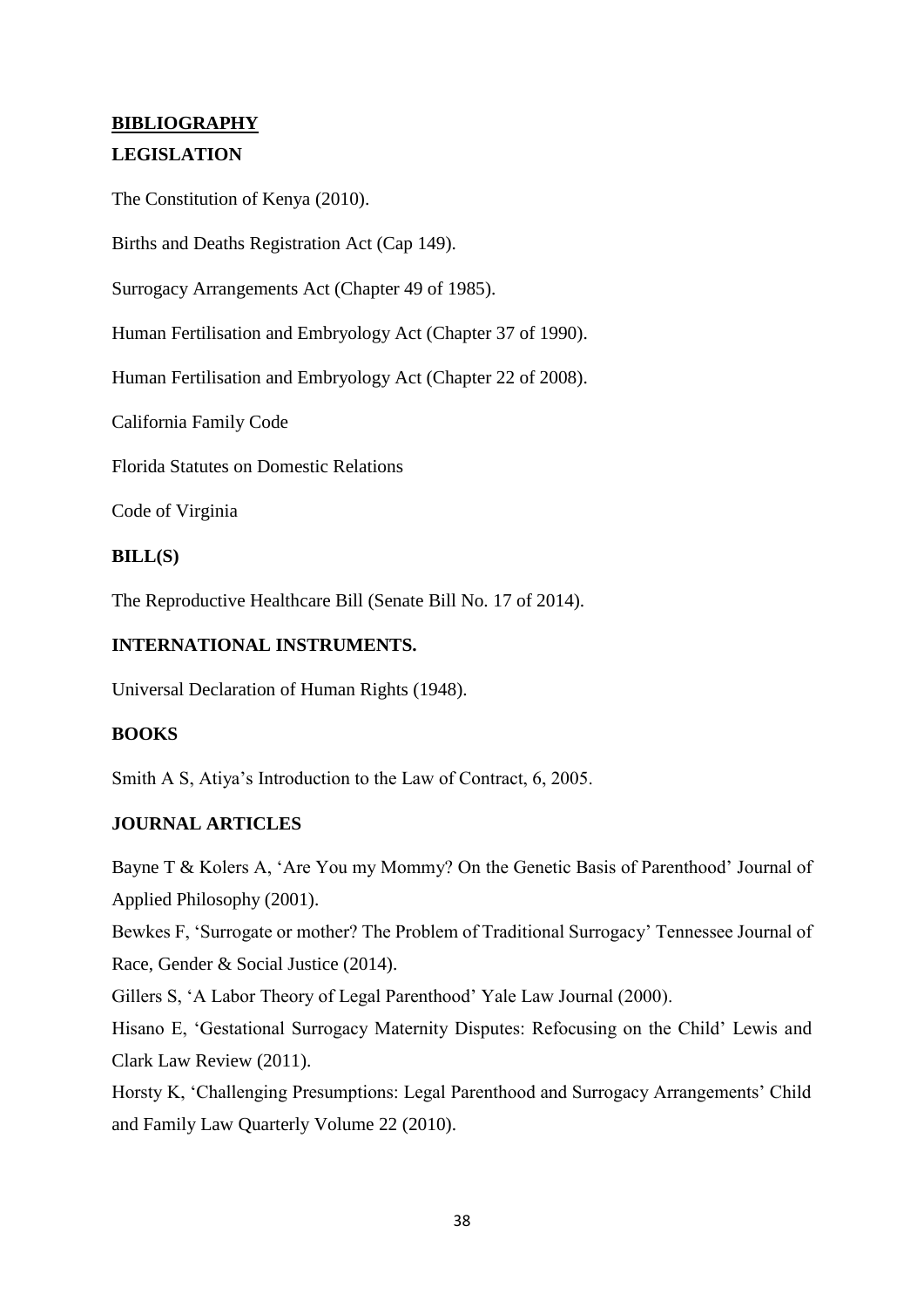Krim T, 'Beyond Baby M: International Perspectives on Gestational Surrogacy and the Demise of the Unitary Biological Mother' Annals of Health Law (1996).

Oliver K, 'Marxism and Surrogacy' Hypatia Inc & Wiley, Ethics and Reproduction (1989).

Shanley M, 'Surrogate Mothering and Women's Freedom: A Critique of Contracts for Human Reproduction' Chicago Journals (1993).

Sirola K, 'Defending the Rights of Intended Parents in Gestational Surrogacy Arrangements in Pennsylvania' Journal for Gender, Social Policy and the Law Volume 14 (2006).

Ding C, 'Surrogacy litigation in China and beyond' 2 (2), 2015.

Ding C, 'Surrogacy litigation in China and beyond'1998.

Khadiagala G M and Bigombe B, 'Major trends affecting families in sub Saharan Africa', 1990.

Horsey K and Sheldon S, 'Still hazy after all these years: The law regulating surrogacy' 20, 2012.

Hinson D S and McBrien M, 'Surrogacy across America' 34 (2), 2011.

Columbia Law School Sexuality and Gender Law Clinic, Surrogacy Law and Policy in the US: A National Conversation informed by Law Making, 2016.

Birenbaum-Carmeli D, 'Contested Surrogacy and the Gender Order: An Israeli Case Study' 3, 2007.

Tovino S A, 'Book Review: The Birth of Surrogacy in Israel' 21, 2005.

Teman E, 'Technological Fragmentation and Women's Empowerment: Surrogate Motherhood in Israel' 29, 3, 2001.

Benshushan A and Schenker J G, 'Legitimising Surrogacy in Israel' 12, 8, 1997.

Byrne M P and Snyder S H, 'The Use of Pre-birth Parentage Orders in Surrogacy Proceedings' 39, 3, 2005.

Smith A S, Atiya's Introduction to the Law of Contract, Edition 6, Oxford University Press, New York, 2005, 1.

Pearlman J, 'Australian Couple Abandon Surrogate Twin with Down's Syndrome – but keep his sister' 2017.

Gelineau K and Peck G, 'Case of baby with Down's syndrome left behind shows the dark side of international surrogacy', 2016.

Mirkin B and Chamie J, Human Right or Reproductive Exploitation?' 2014.

Bromfield N, 'Global Surrogacy in India: Legal, ethical and human rights implications of a growing industry', 2010.